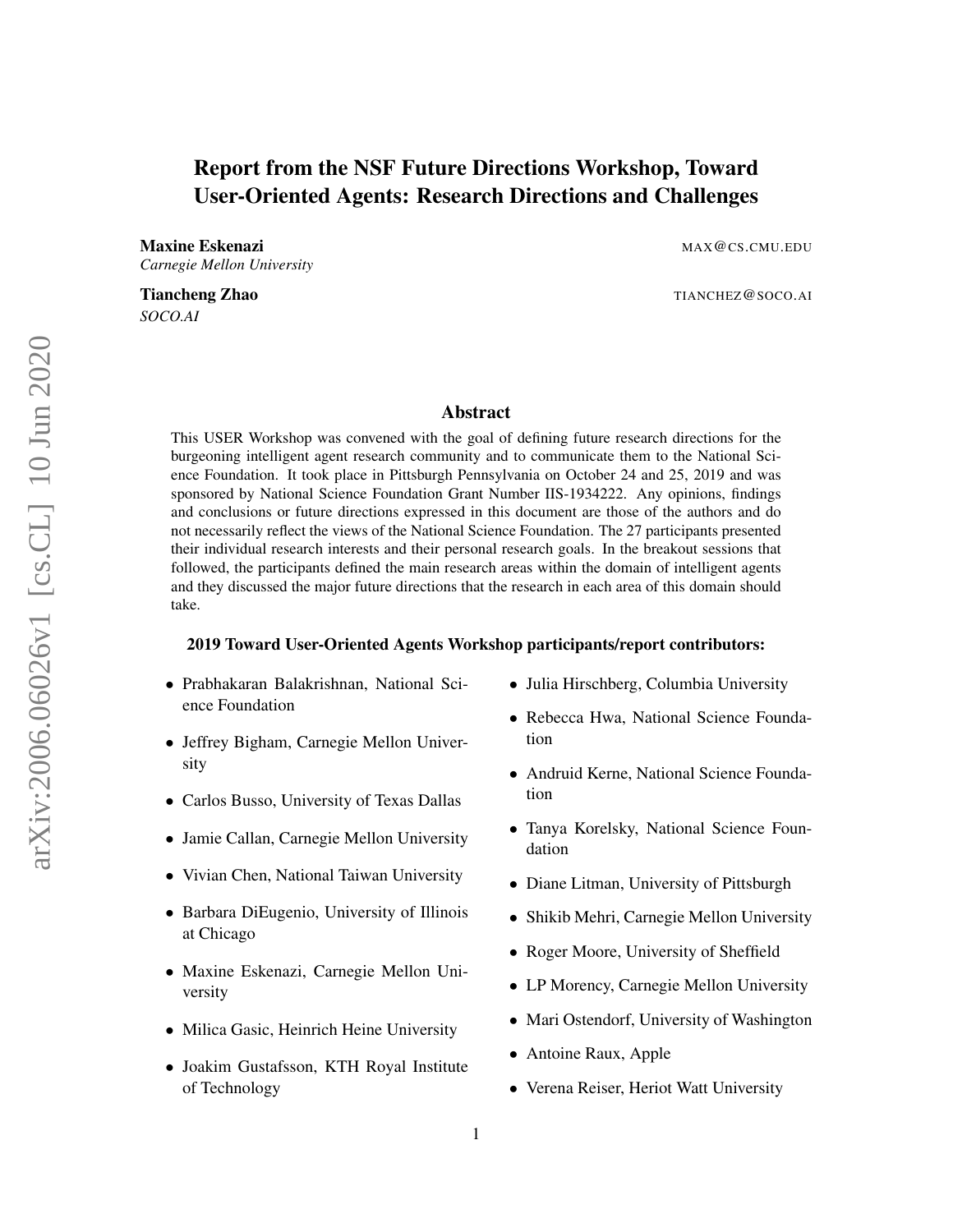- Wade Shen, Actuate Innovation
- Amanda Stent, Bloomberg
- David Suendermann-Oeft, Modality.AI
- David Traum, University of Southern California
- Stefan Ultes, Daimler
- Clare Voss, Army Research Laboratories
- Marilyn Walker, University of Santa Cruz
- Tiancheng Zhao, SOCO.AI

# 1. Introduction

Intelligent agents have entered the realm of popular use. Over 50,000,000 agents are present in homes in the US alone. As they become part of the household, the developing dependencies and immense opportunities challenge the AI community to expand its research horizons. While much past research has centered on the intelligent agent itself, future research must center on the user. When research only develops the qualities of the agent and ignores the needs and individual characteristics of users, agents perform poorly. Poor performance leads to the users loss of faith. Not only will the user no longer use an agent, but loss of confidence and public interest in using agents can have serious consequences for research. This can be as harmful to research as the drastically reduced funding that automatic speech recognition (ASR) experienced in the 1990s. The agent must serve the needs of the user [\(Eskenazi et al.,](#page-38-0) [2019\)](#page-38-0). Intelligent agent research should center around the vision of an interlocutor that converses easily with one or more users on a large variety of topics in many diverse settings. It is a flexible, robust partner in many everyday endeavors.

In the early days of dialog research, the user was an equal partner with the agent. Assessment was often based on the PARADISE approach [\(Walker et al.,](#page-47-0) [1997\)](#page-47-0). Researchers measured the length of dialogs and their success rate. At the time, this approach aimed at measuring whether the user obtained what they had requested. Speed and correct information were considered to be the characteristics that would satisfy the user. This was confirmed with user feedback surveys. Since that time, researchers have examined new aspects of the agent, for example, *emotion* [\(Gratch and Marsella,](#page-39-0) [2001\)](#page-39-0), concentrating on whether the system chose to express the right emotion given some context where right is a match with something that occurred in the past context. Then *rapport* and other affective characteristics were added to the agent [\(Gratch et al.,](#page-40-0) [2007\)](#page-40-0). Again, the focus was on whether the *agent* was expressing this correctly, given past context. The academic community has experienced difficulty in obtaining data from real users. Consequently, researchers have turned to simulated users and paid users. Simulated users can generate a significant amount of data, but the utterances generated can never deal with elements that were not in the dataset they were trained on. It is also known that paid users respond very differently from real ones. [\(Ai et al.,](#page-35-0) [2007\)](#page-35-0), for example, showed that paid users accept undesirable information from a system simply because getting what they wanted would take more time. Personae have been created. The ConvAI2 assessment [\(Dinan](#page-38-1) [et al.,](#page-38-1) [2020\)](#page-38-1) determined whether the correct persona was chosen based on past context but not on the agents usefulness. Present measures used to determine an agent's success often have nothing to do with the user. For example, the BLEU [\(Papineni et al.,](#page-44-0) [2002\)](#page-44-0) lexical similarity score has little to do with dialog success [\(Liu et al.,](#page-42-0) [2016\)](#page-42-0). In sum, much state-of-the-art intelligent agent research only centers on and assesses what an agent produces, not what the user has obtained from their conversation. A few exceptions do exist, for example, the agents, such as the twin museum guides and the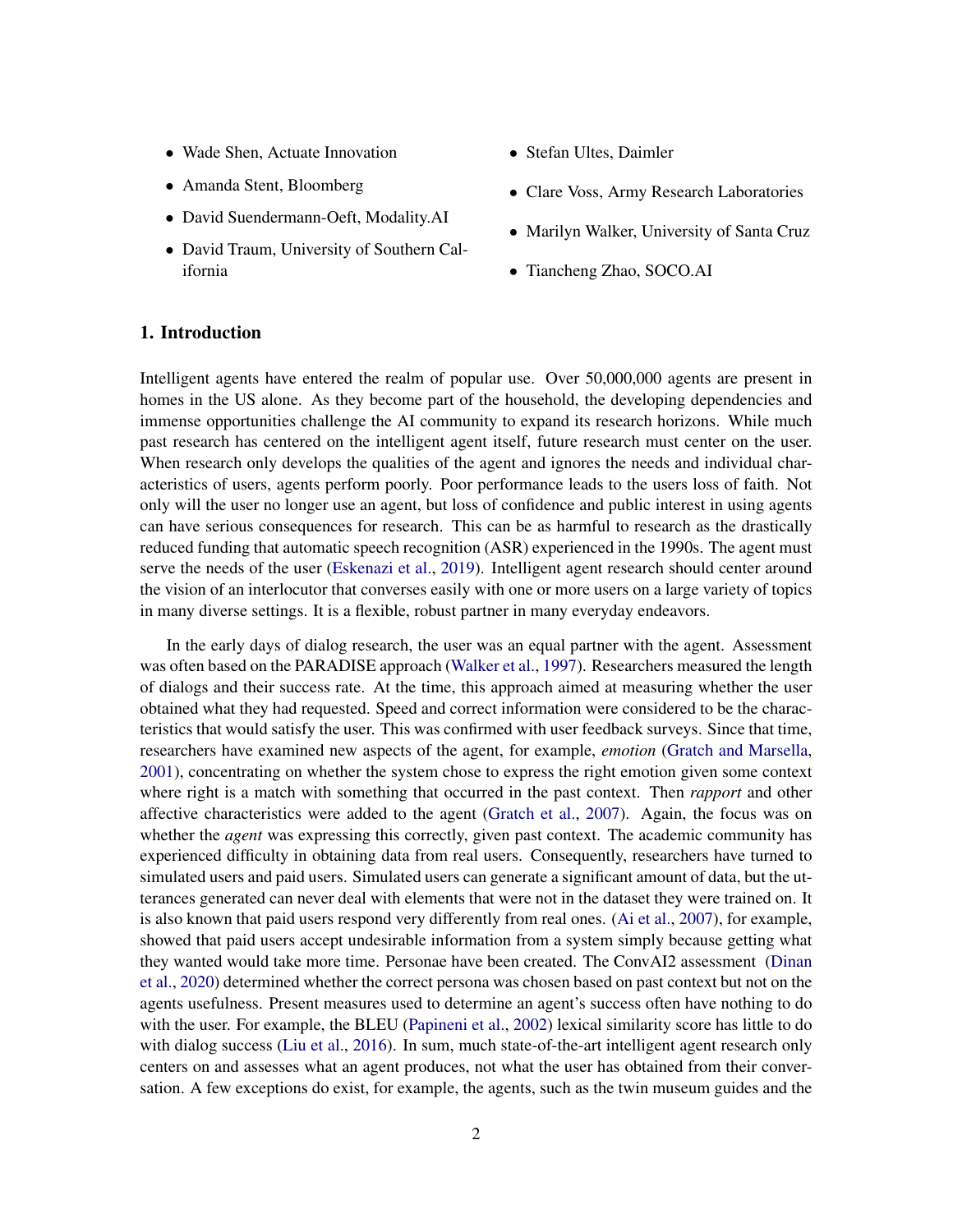agent to diagnose mental illness produced by researchers at the University of Southern California (USC) [\(Traum,](#page-46-0) [2008\)](#page-46-0).

#### 1.1 The role of the agent

One of the overarching goals of the intelligent agent community has been to test whether the agent can be designed to be indistinguishable from a human. This is often referred to as the Turing test [\(Turing,](#page-46-1) [1950\)](#page-46-1). The Turing test presented the very seductive idea of having a machine deceive a human. Much research every year goes into creating an agent capable of making the user believe that it is human. And some research has gone as far as to produce agents that reside in the Uncanny Valley [\(Moore,](#page-43-0) [2012\)](#page-43-0). Deception has created fear in the general public. Consequently much explaining has taken place (robots are not out to take over the world, they will not replace humans [\(Lee,](#page-41-0) [2019\)](#page-41-0)).

This USER Workshop report relays the intelligent agent research communitys vision of the future directions it should follow which government funding agencies should encourage. The vision builds on the relationship between the agent and the user rather than on the appearance and functions of the agent alone. It has a well-defined set of goals that lead to clear directions for research and for assessing progress. User satisfaction and self-assessment of agent usefulness are pillars in defining and assessing the role of the user as well as in determining how well agents serve their users. At the same time, areas related to user wellbeing such as health, behavior and education have their own objectives, expert measurements such as blood pressure or post-test improvement.

The USER Workshop participants agreed that the intelligent agents main role is to be the users partner. The agent should work hand in hand with the user toward some mutual goal. This implies that every type of agent should have a goal, for example, to serve information or just provide companionship. With this role in mind, we measure success from our own expert observation, from third party observation and, especially, from the users point of view. Examples of seamless partners are: a pen is the partner of the hand when writing; a car is the partner of a rider when traveling. The iPhone has taken the place of a watch as a partner in telling time. Apple store employees ask customers to come back after an hour to pick up a phone left for a simple repair. They observe that most customers come back in 15 minutes and are surprised to find that it has not been an hour. They appear to have lost the ability to estimate time without their iPhone.

If the agent traditionally begins a dialog with, How may I help you?, it should end it with Have I helped you?.

#### 1.2 Present research in user-oriented intelligent agents

Some research has taken the user into account. PARADISE [\(Walker et al.,](#page-47-0) [1997\)](#page-47-0), which used task completion while optimizing for the number of utterances, is a measure that is still employed in many publications.

[Tan et al.](#page-46-2) [\(2018\)](#page-46-2) used LSTMs to predict the empathetic response of the user over time, concentrating on the emotions of the user rather than those of the agent. [Muralidharan et al.](#page-43-1) [\(2018\)](#page-43-1) sped up data annotation of user engagement by using specific signals from the user that reflect their engagement. They then used multitask learning and validation to increase labelling accuracy. They chose to create coarse grain labels, which are easier to obtain and more reliable and then used them to generate finer grain labels. [Braden Hancock](#page-36-0) [\(2019\)](#page-36-0) used a configuration that enabled the user to give the agent immediate feedback when it made an error. The agent first detected that the user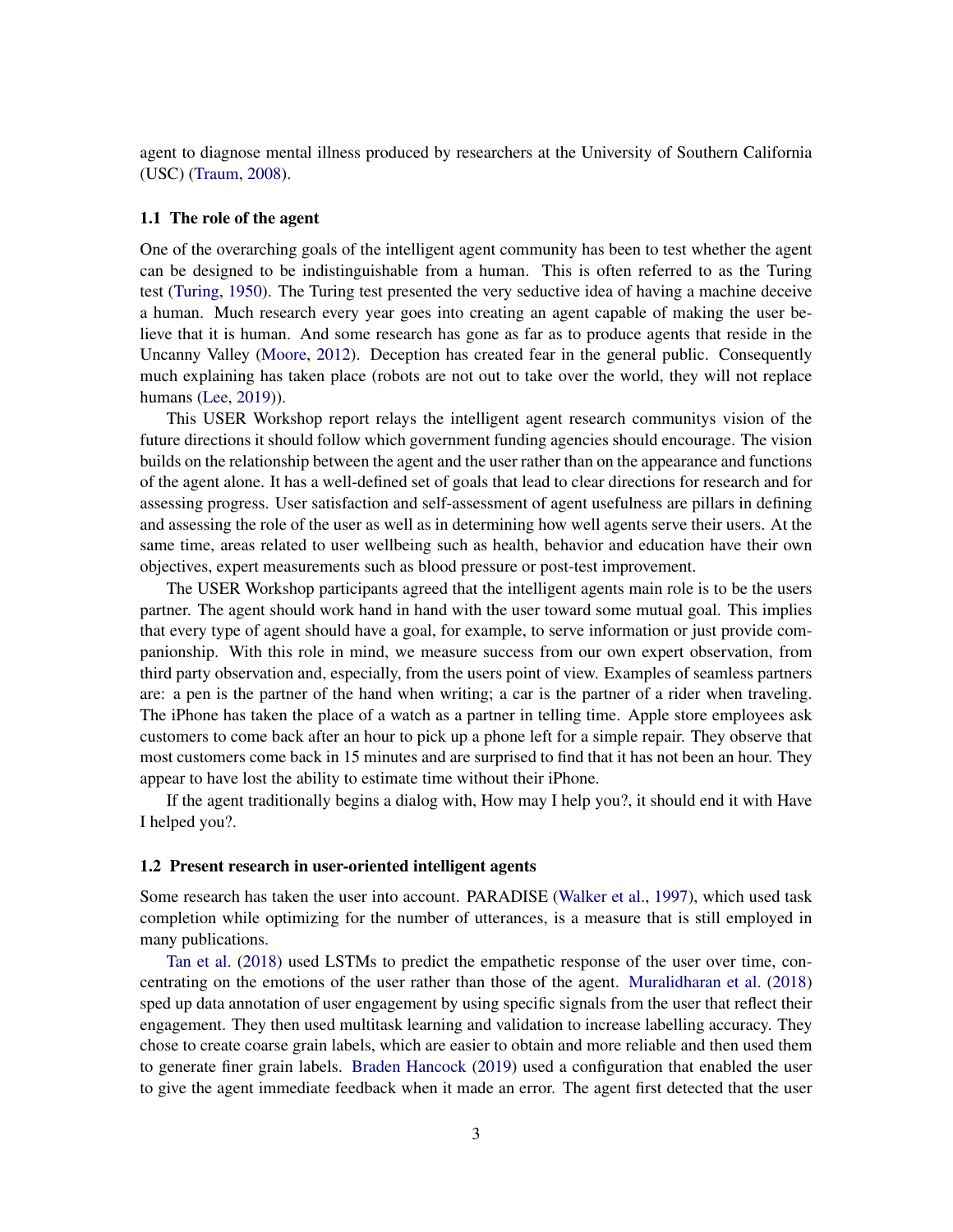was not satisfied and then generated an appropriate question so that the user could explain what should have been said. They then modeled the users answer to generate future utterances. [Eskenazi](#page-38-0) [et al.](#page-38-0) [\(2019\)](#page-38-0) used previous context and the user response immediately following the agent utterance being assessed to determine the quality of that utterance. This shows better results than past work that only used the past context, ignoring the users reaction to the agent utterance.

One way to carry out intelligent agent assessment is to employ third party human judgment. [Lowe et al.](#page-42-1) [\(2017\)](#page-42-1) determined the validity of the agents response based on criteria such as topicality, informativeness and whether the context required that the background information be understandable. [Shah et al.](#page-45-0) [\(2016\)](#page-45-0) demonstrated the possibility of interactively adapting to the users response using reinforcement learning so that the system developer could indicate the desired end states. This made the agents speech more varied than the speech in the training database. By actively modifying the agent using the simulated user turn that follows a given system turn, the new system response became increasingly more appropriate and useful to the user.

#### 1.3 Impacts of user-oriented intelligent agent research

### 1.3.1 Applications that influence many

The impact of intelligent agent research has gone beyond the scientific community, where novel techniques and massive use of neural networks abound. Intelligent agents are now a part of everyday life. They serve general needs for information and chat, as we see in the most popular applications: SIRI (Apple.com), Amazon Echo (Amazon.com), etc. Agents are also used in more targeted domains. Some examples are list below. See Section [3](#page-6-0) for more details.

- 1. Seniors: An intelligent agent for seniors that is more understandable and gives out information in a more memorable manner [\(Mehri et al.,](#page-43-2) [2019a\)](#page-43-2)
- 2. Healthcare: An agent that interviews patients to determine mental health issues [\(Rizzo et al.,](#page-45-1) [2016\)](#page-45-1). An agent that helps with home care for patients with dementia [\(Cailleteau,](#page-36-1) [2019\)](#page-36-1)
- 3. Education: agents that are used to assess non-natives levels of fluency [\(Litman et al.,](#page-42-2) [2016\)](#page-42-2). Tutoring in the domain of Machine Learning using dialog [\(Takumi et al.,](#page-46-3) [2019\)](#page-46-3). Education on sexual assault and harassment [\(Artstein et al.,](#page-35-1) [2019\)](#page-35-1)

# 1.4 Transformative infrastructure for industry in the next 10 years

In industry research centers on agents that serve the companys purpose. For example, Alexa [\(Ram](#page-44-1) [et al.,](#page-44-1) [2018\)](#page-44-1) often helps Amazon sell merchandise. Advances in industrial agents benefit from a significant amount of data from real users and superior computing power. Since the advances in industry are usually driven by commercial goals, they do not address much of the fundamental research needed to make transformational advances. Neural networks are the state of the art in intelligent agent architecture research. Despite claims that they are used in commercial systems, most companies continue to employ droves of workers who create handwritten rules rather than rely on the nascent and very rigid neural networks. In the coming years, industry is poised to implement the more reliable neural systems that will come from academic research.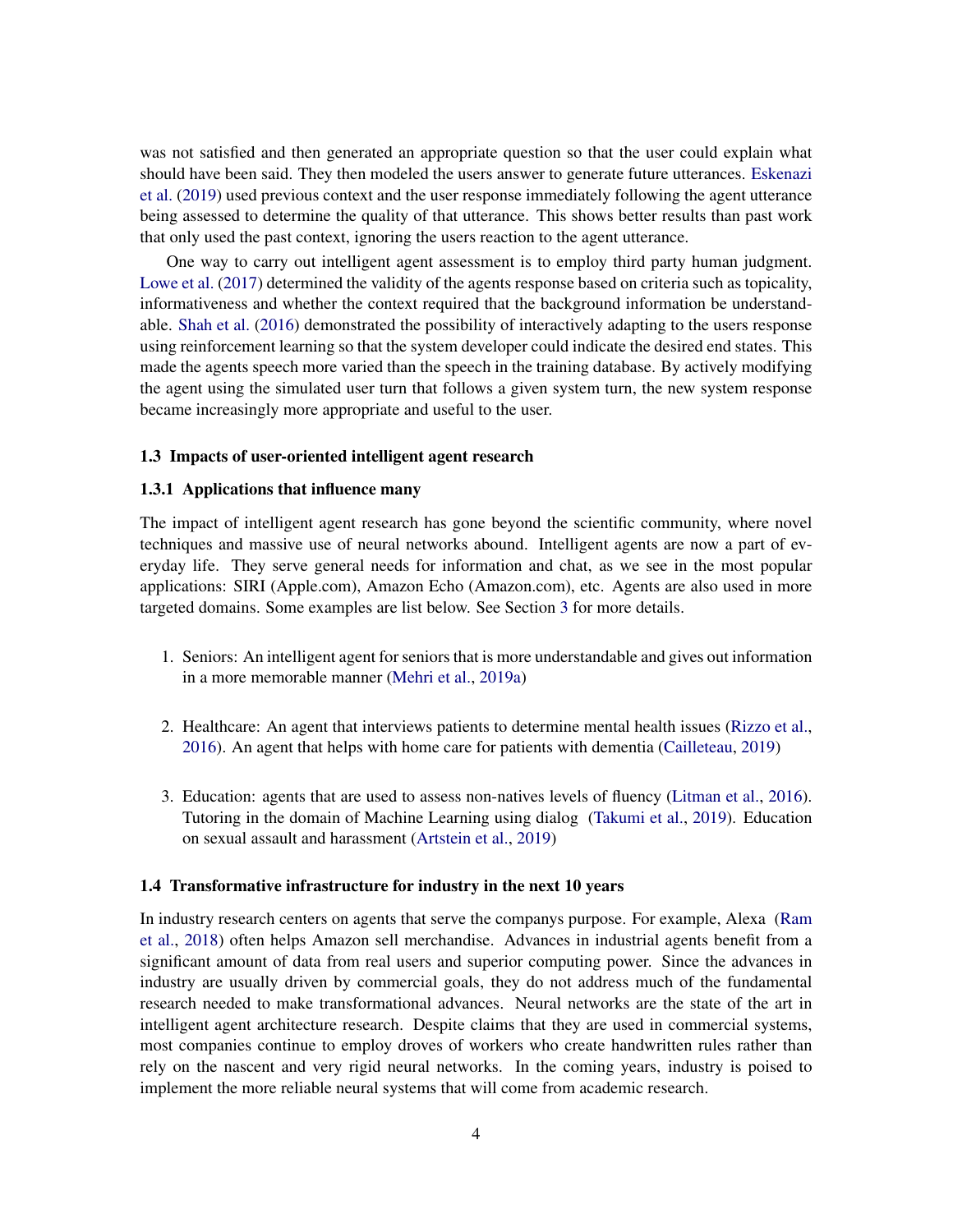# 1.5 A healthy research community

A healthy research community is a community that has diverse research directions and methodologies. Encouraging research on user-centric intelligent agents can create a balance with present agent-centric research. Multidisciplinarity is another feature of a thriving community. It provides opportunities for future researchers to continuously innovate by adapting ideas from different disciplines. Additionally, user-centric intelligent agents may provide answers to one of the hardest challenges for current state-of-the-art systems: system evaluation and learning with the human-inthe-loop.

# 2. Research Topics & Future Directions

The USER Workshop participants defined seven broad areas of future intelligent agent research: applications; dynamic views of user-agent interactions; infrastructure; intelligent agents as good actors; multimodal, grounded and situated interaction; robust and flexible dialog management; data reduction. Six crosscutting themes have surfaced that reflect issues common to several areas. These themes are: user-centric focus, multidisciplinary research teams, dialog conditions and situations, focused shared tasks, ethics and privacy, architecture. Table 1 shows the intersections of the themes and the broad areas.

| <b>Broad</b>   | User centric | Architecture | Multi disci- | Conditions   | Shared tasks | Ethics & pri- |
|----------------|--------------|--------------|--------------|--------------|--------------|---------------|
| area/Theme     |              |              | plinary      | & situations |              | vacy          |
| Applications   | X            |              | X            | $\mathbf{X}$ |              |               |
| Dynamic        | X            | $\mathbf{X}$ | X            |              | X            |               |
| user-agent     |              |              |              |              |              |               |
| interactions   |              |              |              |              |              |               |
| Infrastructure | $\mathbf{X}$ | $\mathbf{X}$ |              |              | X            |               |
| Intelligent    | $\mathbf{X}$ |              |              |              |              | X             |
| agents / good  |              |              |              |              |              |               |
| actors         |              |              |              |              |              |               |
| Multimodal,    | $\mathbf{X}$ | $\mathbf{X}$ | X            | $\mathbf X$  | $\mathbf x$  | $\mathbf X$   |
| grounded       |              |              |              |              |              |               |
| situated<br>&  |              |              |              |              |              |               |
| interaction    |              |              |              |              |              |               |
| Robust         | $\mathbf{x}$ | $\mathbf X$  | X            | X            |              |               |
| flexi-<br>&    |              |              |              |              |              |               |
| ble<br>dialog  |              |              |              |              |              |               |
| management     |              |              |              |              |              |               |
| Data reduc-    | X            | $\mathbf X$  |              |              | X            |               |
| tion           |              |              |              |              |              |               |

Table 1: Broad areas (rows) and themes (columns)

# 2.1 Crosscutting Themes

As described in detail below, each area discussion revealed a set of future directions that USER participants believed should be encouraged in the coming years.

Before describing the areas of research, this section discusses the crosscutting themes.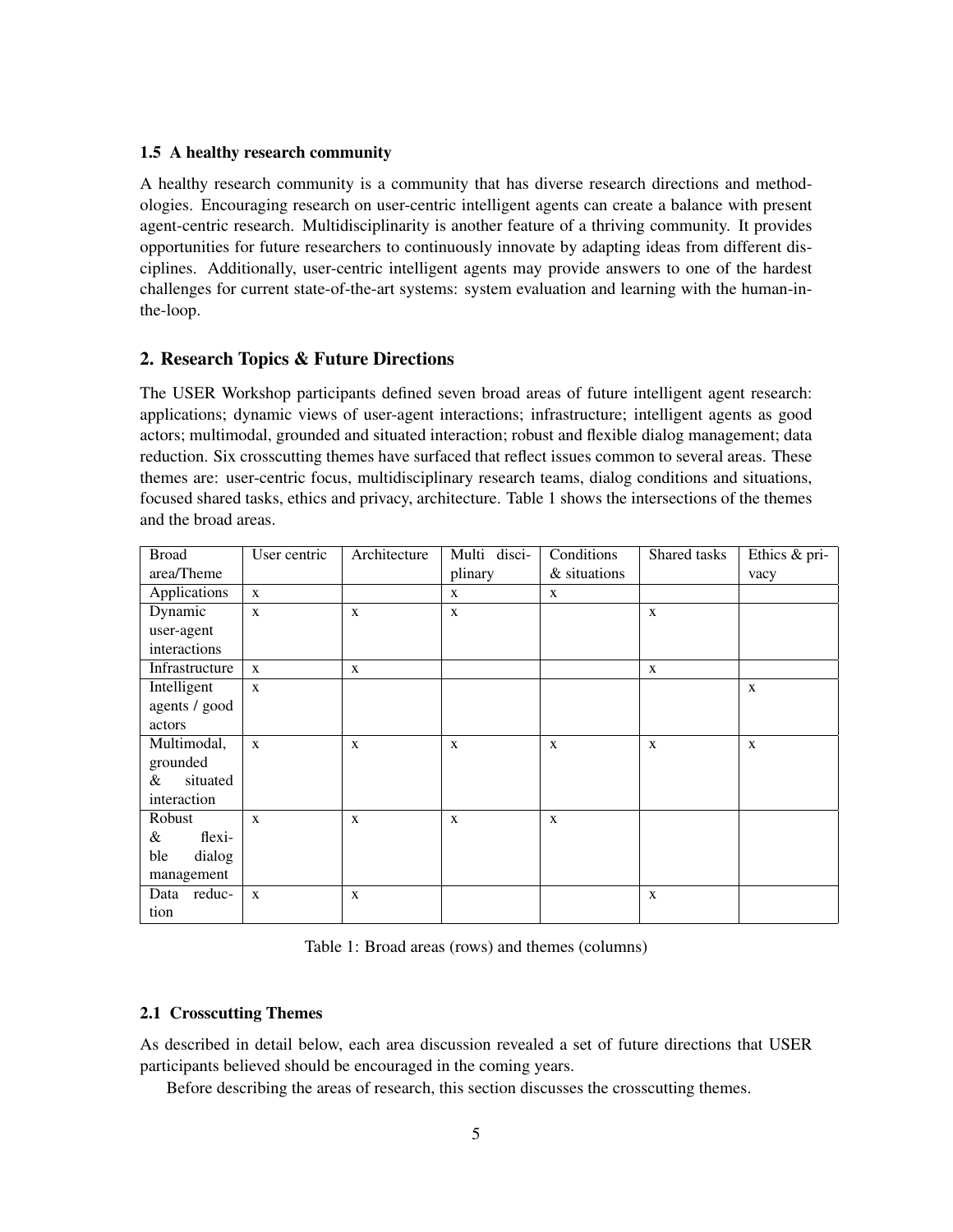# 2.1.1 User-centric inspiration

Researchers need to understand the users goals and beliefs in order to orient their research toward the user. One way to achieve this is to study human dialog. Another is to assess using measures such as user satisfaction that clearly reflect the success from the user's point of view.

# 2.1.2 Multidisciplinary research teams

In order to create truly useful intelligent agent applications and to understand intrinsic aspects of dialog, research teams should include experts from multiple domains. Some domains that are most relevant are linguistics, pragmatics, reasoning and psychology. Groups should also include area experts relevant to the type of agent they are creating. for example, individuals specialized in healthcare or education if the application is on that topic.

# 2.1.3 Conditions and situations

Intelligent agents have the potential to be present in a large variety of situations. They will take part in multiparty dialogs where the parties are a combination of humans and agents. They will be endowed with a broad range of modalities, including prosody and haptics. Situated dialog will find them pointing to and handing over physical objects and detecting/acting on objects in real situations. They will modify their style of delivery to support a variety of user preferences, such as verbosity. Thus they will become more personalized and dynamic. They will interact with users for longer conversations that will take place more and more frequently.

# 2.1.4 Focused shared tasks

The intelligent agent community increasingly assesses its progress through shared tasks. Some of the types of tasks that the USER Workshop participants envisaged are: situated dialogs, multiple thread dialogs involving complex planning, learning with less data and multimodal dialog.

# 2.1.5 Ethics and privacy

Although this theme is a broad area in itself, several other areas also mentioned it. Going forward, the design of research projects should include dealing with misuse and adversarial attacks. There should be concerted efforts in the area of privacy-preserving speech/visual/language processing and machine learning. The tension that exists between preserving privacy and having access to user models and audio-visual signals that can improve agent performance must be addressed. And finally, funders should favor proposals that include the creation of education and outreach programs on ethical issues.

# 2.1.6 Architecture

Although intelligent agent architecture has rapidly changed over the past few years, if agents are to realize their full potential, it is important that newcomers be able to easily join the research community. For this, plug-and-play systems that afford easier entry to the field must be developed. These systems can be treated as end-to-end black boxes. This will enable new researchers to come up to speed without prior knowledge of the workings of each module.

Incremental speech processing must be generalized toward incremental multimodality. Researchers must combine structured representations that support inference with neural models (un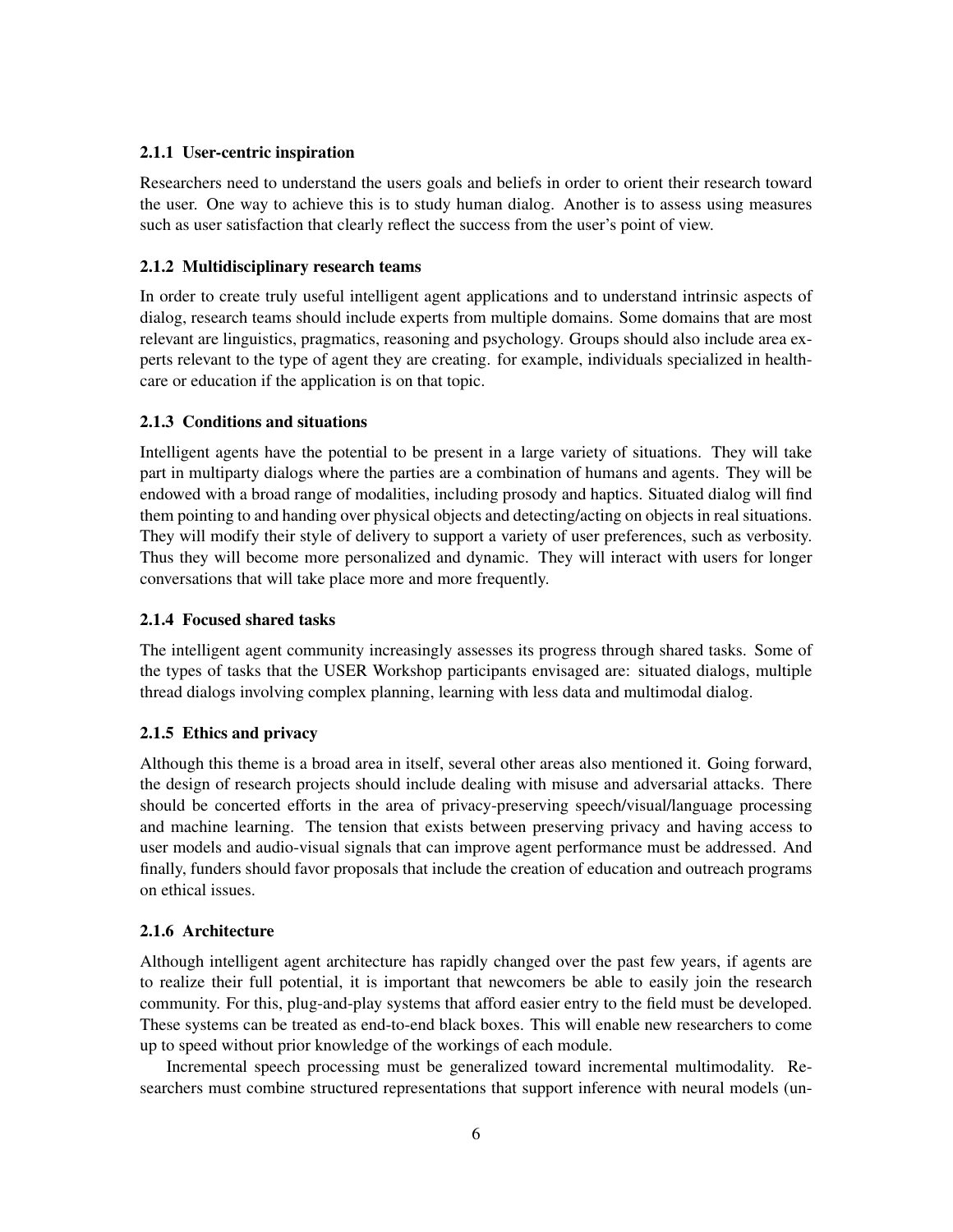structured text). Explicit representations of dialog that can be shared across domains, tasks and applications should be favored. The community also needs a repository of pre-trained models accompanied by a usage guideline.

The following sections provide a detailed description of the seven areas of future research that were strongly advocated by the USER Workshop attendees.

# <span id="page-6-0"></span>3. Applications

# 3.1 Introduction

Taking the user into account is essential in intelligent agent research across a multitude of applications. While all agents have their own merits, publicly funded research on user-oriented agents should follow a number of guiding principles:

- 1. Applications should have three purposes: (a) advance fundamental research, (b) provide opportunities for commercialization, (c) do good for society
- 2. Applications should be different from those that have already been broadly addressed in the past decades of intelligent agent research (flight booking, restaurant reservation, bus scheduling)
- 3. Application teams should foster interdisciplinary relationships with scientific fields outside of computer science

Although there are many relevant fields that satisfy these principles, two broad fields are:

- Healthcare applications, e.g. diagnostics agents, caretaking agents, wellness agents, scribe agents, rehabilitation agents, and so on
- Educational applications, e.g. language learning agents, teacher training agents, interviewer agents, sourcing agents, assessment agents, tutoring agents

This section contains a detailed discussion of these two application areas and poses several key research questions related to them It also discusses the importance of interdisciplinarity in useroriented agent research, and formulates major directions for intelligent agent applications.

### 3.2 Healthcare

Intelligent agents give healthcare providers new means of conducting intake interviews and training. This technology is particularly relevant for people who find it difficult to consult a healthcare provider. For example, military veterans returning from deployment may feel a stigma around mental health, and especially around post-traumatic stress disorder (PTSD) [\(Rizzo et al.,](#page-45-1) [2016\)](#page-45-1). Intelligent agents acting as virtual interviewers can offer an alternative to a first meeting with a human for people feeling uncertain about mental health. In a study by [Lucas et al.](#page-42-3) [\(2014\)](#page-42-3), people who were told they were interacting with a fully-automatic computer agent (as opposed to a human operating the agent) felt lower fear of self-disclosure, lower impression management, displayed their sadness more intensely, and were rated by observers as more willing to disclose. These virtual interviewers can be extended to become decision support tools for clinicians and healthcare providers by adding the capability of automatically detecting behavior markers of mental health [\(DeVault et al.,](#page-38-2) [2014\)](#page-38-2).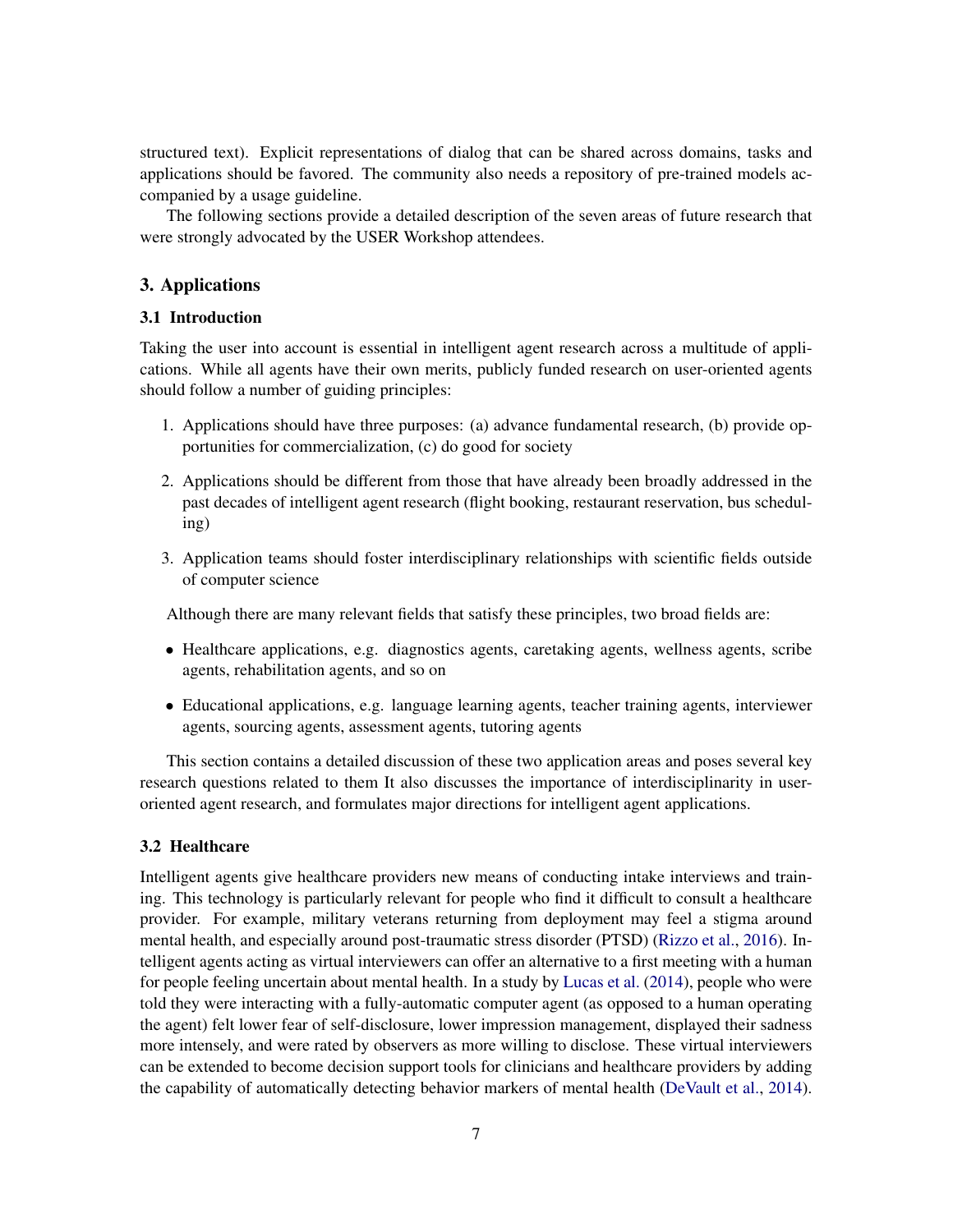Behavior markers can be detected from multiple modalities: language (what is said), acoustics (how it is said) and visuals (expressions and gestures). Examples of behavior markers discovered using multimodal AI technologies include smile dynamics as a marker of depression [\(Scherer et al.,](#page-45-2) [2014\)](#page-45-2), speech disfluencies as marker of psychosis [\(Vail et al.,](#page-46-4) [2018\)](#page-46-4) and voice quality as marker of suicidal ideation [\(Venek et al.,](#page-46-5) [2017\)](#page-46-5). Multimodal behavior markers offer clinicians objective measures of the patients behavior that are relevant to their assessment of mental health symptoms and disorders. Intelligent agents can also be used as training tools for junior clinicians or for healthcare workers. An example is the Virtual Patient system which can create a safe environment for clinicians-intraining to interact with different types of patients to improve their assessment skills [\(Kenny et al.,](#page-40-1) [2007\)](#page-40-1).

#### 3.3 Education

Intelligent agents have been used to support a variety of interactive educational applications in a cost-effective and scalable manner. In one-on-one settings where the goal is to increase students knowledge about a particular domain (often STEM) via conversational interaction, agents have been developed that can take the role of tutor, peer, or tutee [\(Graesser et al.,](#page-39-1) [2005;](#page-39-1) [Kersey et al.,](#page-40-2) [2009;](#page-40-2) [Lubold et al.,](#page-42-4) [2018\)](#page-42-4), reflecting different theories from the learning sciences about how to foster student learning via dialog. It has also been hypothesized that agents that are more user-oriented and that can detect and adapt to student affective states (e.g., [\(Litman and Forbes-Riley,](#page-42-5) [2014\)](#page-42-5)) or that can increase rapport [\(Zhao et al.,](#page-48-0) [2018\)](#page-48-0) will be even more effective at increasing student learning.

In the area of language learning and assessment, having students converse with intelligent agents has been proposed as a method for supporting both formative and summrative tasks (e.g., [\(Litman](#page-42-2) [et al.,](#page-42-2) [2016;](#page-42-2) [Evanini et al.,](#page-39-2) [2018;](#page-39-2) [Ramanarayanan et al.,](#page-44-2) [2018\)](#page-44-2)). Finally, there have been efforts to move beyond one-on-one computer-student conversational interactions, for example, by enabling trialogues between a student and two agents, by facilitating a students dialog with other human students as in computer-supported collaborative learning, and by enabling students to observe the training dialogs of other students and/or intelligent agents (e.g.; 2019 [\(Takumi et al.,](#page-46-3) [2019;](#page-46-3) [Ku-](#page-41-1)mar and Rosé, [2014;](#page-41-1) [Piwek et al.,](#page-44-3) [2007\)](#page-44-3)). With respect to supporting teachers and others in the workplace rather than students, intelligent agents can support job training by simulating participation in target scenarios (e.g., sexual assault education by interacting with victim agents [\(Artstein](#page-35-1) [et al.,](#page-35-1) [2019\)](#page-35-1). Thanks to the challenges that off the shelf agents often face when applied to educational problems and data, due to differences in evaluation criteria, user modeling needs, dialogue structures, etc., this socially important application area typically produces innovative research.

#### 3.4 Other Application Areas

Other applications that spring from the agent-user partnership are, for example, factory assistants and aides for seniors.

Factory workers use agents for a variety of narrowlydefined applications. Workers inspecting equipment use agents to record their observations. These agents must adapt to the users background and preferences. For example, some employees have had the same job for decades and need very little help. The agent in this case just provides hands-free data entry, and the worker may only need one dialog turn to get something done. A newer employee, on the other hand, needs more help, implicit training from a chattier agent, until they are familiar with the task. Some workers who have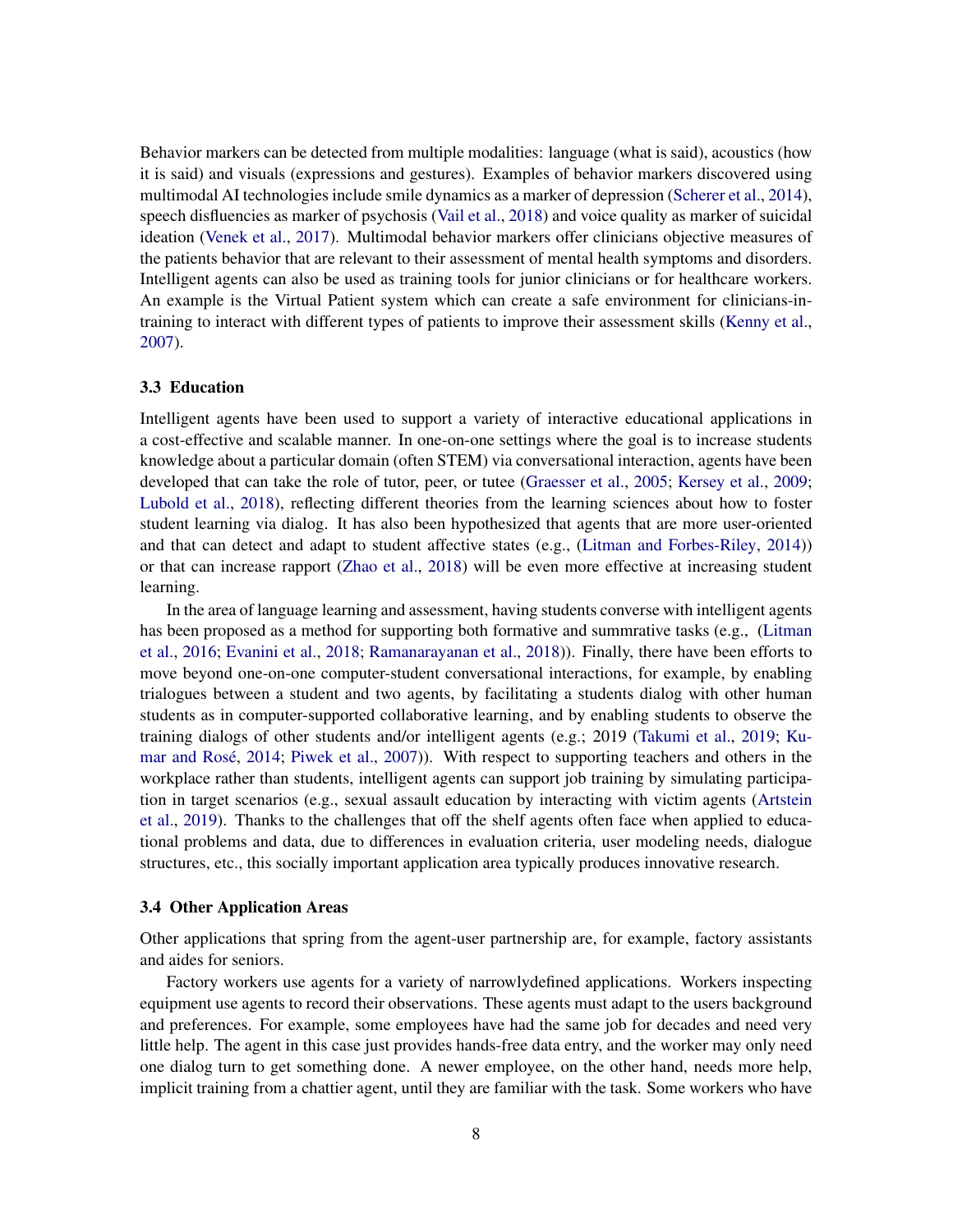been on the job for a while may still need some help. An agent should be able to detect that. It should also know when the user needs some extra time between turns. Here, assessment determines whether the worker was able to correctly finish their task, if they did it with less error, if they felt free to ask for extra information when needed and if they would use the agent again.

For seniors getting transportation information, agents should take into account the fact that human capabilities change as we age. An agent partnering with a senior must be sensitive to slower information processing and less multitasking [\(Black et al.,](#page-36-2) [2002\)](#page-36-2).The agent must adapt its speaking rate to that of the senior user. It should also provide them with only the amount of information that they can process at a given time. An agent communicating with seniors should be assessed according to its capability to demonstrate these qualities. It should also be assessed according to what the user got out of the interaction. Was the senior able to use the information to get where they intended to go? Did they enjoy their chat with the agent? Would they use it again? Older people own fewer smartphones and have less access to the internet. By using an agent that is connected to a phone number, seniors can call the agent to get information about, for example, how to get to a doctors office [\(Mehri et al.,](#page-43-2) [2019a\)](#page-43-2).

### 3.5 Research Questions

Future intelligent agent research should be driven by the exploration of a broad range of applications. This will see the user communities expose gaps between current technology and the new research questions to be addressed.

Research in education and healthcare applications will generally involve the need to preserve user privacy, particularly because of longitudinal data storage. These concerns will extend to other applications as more agents become personalized. Some research should address the tension between preserving privacy and having access to user models and audio-visual signals that can improve agent performance. The need to preserve privacy also poses infrastructure challenges concerning data sharing, which is desirable for reproducible research. Longitudinal data use also poses challenges to current machine learning algorithms. Many of the present algorithms rely on access to static datasets based on a large number of users. This is not practical when long-term data is needed from individual users.

Many of the above applications can potentially involve multiple interacting parties, i.e. multiple users and/or multiple agents. For example, in assistive care, an agent might communicate with the patient and the caretaker together as well as separately. In education, an agent that supports student collaboration would deal with multiple users at the same time. New research challenges will spring form these situations related to knowing who is interacting and what their roles are, tracking the user state for each user and learning dialog policies for users with different objectives. Evaluation methodologies will need to account for multiple objectives as well.

Applications that explore a variety of domains and new user communities will likely reveal new challenges associated with particular types of language use, such as domain jargon, student idioms and slang, and linguistic code-switching amongst multiple languages. In such cases, the standard language processing approach of relying on pre-trained word embeddings is less useful. Some user populations may pose challenges associated with speech technology. Speech recognition is known to work poorly for children and for users with strong accents. Intelligent agents built to serve speakers of low resource languages or dialects will also require special speech and language recognition and generation technology development.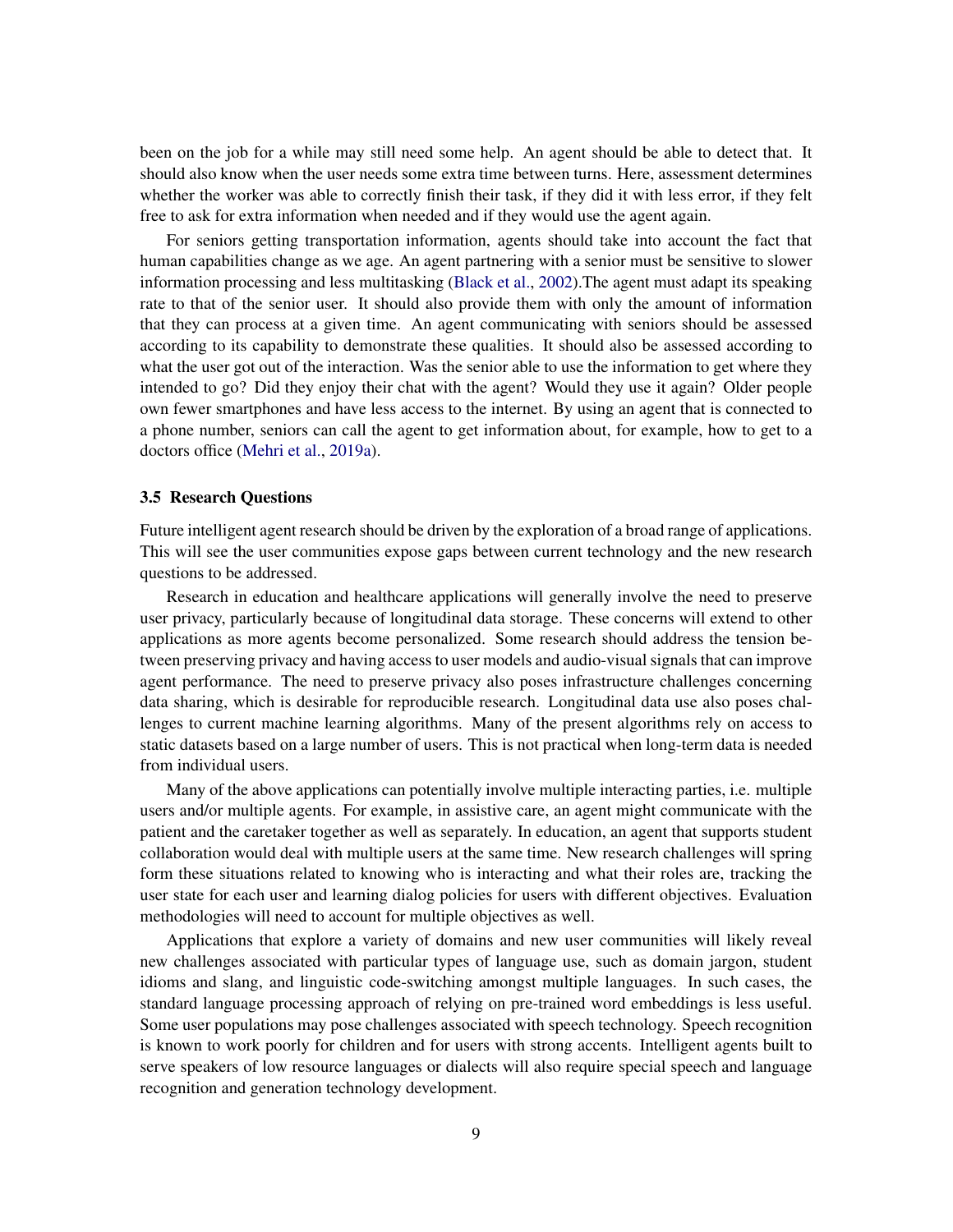Finally, application platforms that involve a variety of user populations will drive research that enables agents to serve more users. Working with narrow populations to serve specialized needs may involve people who are more or less comfortable with an agent and require different interaction strategies. Depending on the application, a user may assume different relationships with the agent, i.e. treating the agent as servant or tool that extends their own capabilities vs. a teacher or a facilitator. These roles will necessarily require different interaction strategies, both in actions and language use. For applications where an agent interacts with a very broad user population, there is the potential for interacting with people who have different styles and agendas, including adversarial users. Agents will need a flexible and robust dialog policy to handle a wide range of user types. In addition, systems will need strategies for learning about and adapting to user preferences/style both for understanding user intent and dealing with miscommunication.

#### 3.6 Interdisciplinarity

User-centered agents will exist in many forms: as a virtual assistant in wearables (e.g. smart watches, augmented reality glasses and hearables), in smart homes (e.g. smart speakers, TV sets) and as social robots (e.g. companions for the elderly, tutors for children and support for doctors). Development of multimodal systems, such as social robots, requires interdisciplinary research teams, since research projects may involve speech processing, natural language processing, computer vision, robotics, interaction design, cognitive science, and more. If intelligent agents are to be used for real end users, the actual content of the interaction is of paramount importance. True societal impact of the research requires long-term collaboration between the research community and the society they live in. Application-inspired research where intelligent agents are evaluated in healthcare and educational settings will add knowledge both in fundamental research and in specific domain areas. In order to achieve this, project teams need to be even more interdisciplinary by including both researchers in other fields (psychology, education science, medical science) and practitioners in schools and hospitals.

The evaluation of traditional task-oriented dialog systems has focused on objective measures of the quality of system components, task success, and user satisfaction as measured in post-use questionnaires [\(Walker et al.,](#page-47-0) [1997\)](#page-47-0). In slot filling tasks, user satisfaction is often negatively correlated with a long time and a lot of effort to fulfill the task. In other domains, such as companions for seniors, this may not be the case. In the case of a health companion reminding a user to take medicine or contact friends and family, the user may also judge the quality of the interaction on other aspects (voice and speaking style, interesting content, level of engagement or adaptation). When developing companions for seniors, teams should include social and cognitive psychologists and practitioners from eldercare.

In other domains, such as education, user satisfaction during the interaction may be less appropriate as an evaluation criterion than the learning outcome. This calls for educators to be part of the team during the development and evaluation of educational intelligent agents. Similarly, intelligent agents that are support tools in healthcare require the involvement of medical researchers and hospital practitioners. Linguists would be needed for teams that develop applications with particular types of language use, such as kids jargon, air traffic control talk, or linguistic code-switching between multiple languages. Agents that target low resource languages will require special speech and language recognition and generation technology to be developed. This requires team members with additional language expertise and familiarity with the specific culture.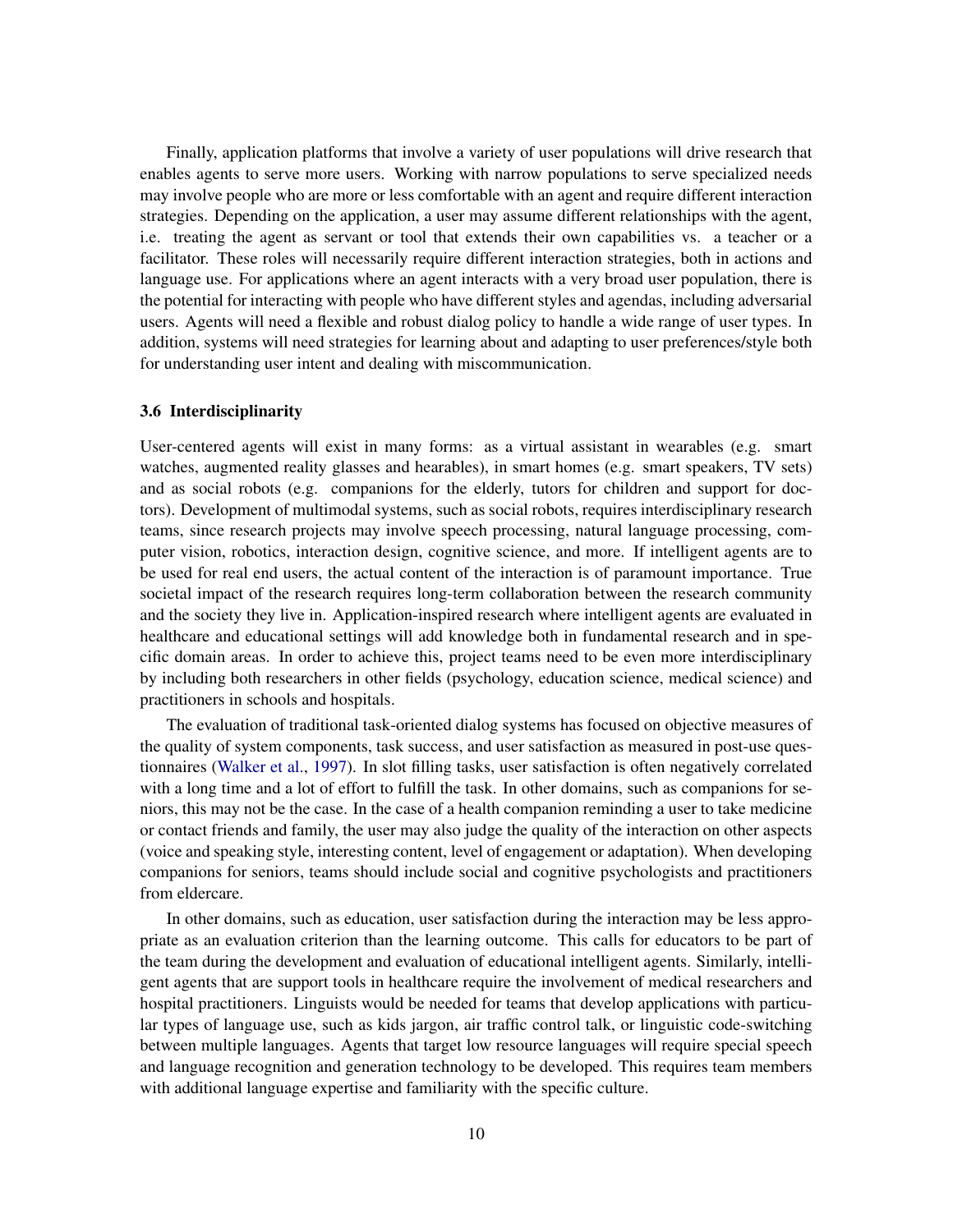### 3.7 Recommendations

Going forward, there should be a stronger focus on novel applications of intelligent agents, especially those that have not been well-covered in user-oriented agent research.

Research in user-oriented agents should uncover and address issues unique to these application areas. These applications should be:

- generalizable
- dependant on the user pool
- $\bullet$  sensitive to aspects of the individual user (e.g. their satisfaction, their cognitive or behavioral change, their speaking proficiency)

User-oriented intelligent agent research teams need to be interdisciplinary to tackle technological, scientific, and ethical/societal challenges.

# 4. Infrastructure

#### 4.1 Introduction

With the advent of deep neural networks, a significant majority of research in AI concentrates on incrementally improving the performance of evaluation metrics on specific tasks and corpora. Thus the creation of tasks, corpora and evaluation metrics has a central role in defining the community's research direction. Solid infrastructure will facilitate effective intelligent agent research, as defined throughout this report. The sections below outline specific recommendations for (1) corpora, (2) tasks, (3) evaluation metrics and (4) tools. Creating solid infrastructure will ensure that research, even incremental advances, addresses the long-term challenges of intelligent agents.

### 4.2 Corpora

For the past 30 years the central role that data plays in Natural Language Processing (NLP) has been recognized. The creation and availability of dialog corpora has exponentially increased during that time. In fact, the number of available dialog corpora (speech-to-speech, text-to-text, etc) is so large that no one list of existing corpora can be exhaustive. A fairly comprehensive overview of many (spoken) dialogue corpora can be found in [Serban et al.](#page-45-3) [\(2018\)](#page-45-3). There are several types of dialog corpora:

- open-domain chit-chat conversations: SWITCHBOARD [\(Godfrey et al.,](#page-39-3) [1992\)](#page-39-3), CALLHOME [\(Canavan et al.,](#page-36-3) [1997\)](#page-36-3), OpenSubtitles [\(Tiedemann,](#page-46-6) [2012\)](#page-46-6), DailyDialog [\(Li et al.,](#page-41-2) [2017b\)](#page-41-2), PersonaChat [\(Zhang et al.,](#page-47-1) [2018\)](#page-47-1), Topical-Chat [\(Gopalakrishnan et al.,](#page-39-4) [2019\)](#page-39-4);
- information seeking dialogs: Let's Go (bus scheduling)[\(Raux et al.,](#page-44-4) [2005\)](#page-44-4), VERBMOBIL (meetings) [\(Wahlster,](#page-47-2) [2013\)](#page-47-2), ATIS (travel reservations) [\(Dahl et al.,](#page-37-0) [1994\)](#page-37-0), COMMUNICA-TOR [\(Bennett and Rudnicky,](#page-35-2) [2002\)](#page-35-2), Cambridge restaurant [\(Henderson et al.,](#page-40-3) [2014a,](#page-40-3)[b\)](#page-40-4), MultiWOZ (complex travel planning tasks) [\(Budzianowski et al.,](#page-36-4) [2018\)](#page-36-4);
- question-answering: QuAC [\(Choi et al.,](#page-37-1) [2018\)](#page-37-1), CoQA [\(Reddy et al.,](#page-45-4) [2019\)](#page-45-4);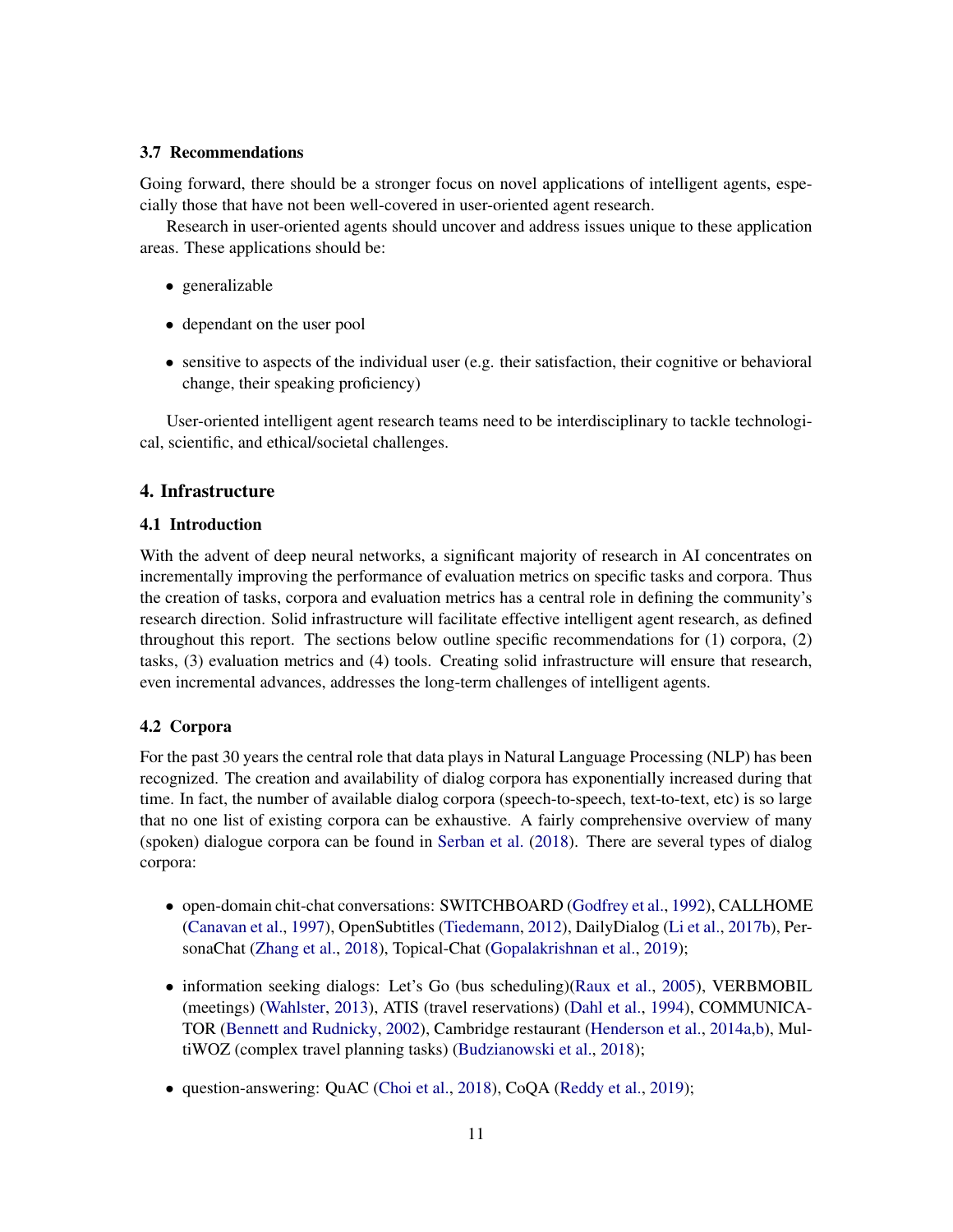• social media e.g. Yahoo news comments [\(Napoles et al.,](#page-43-3) [2017\)](#page-43-3), Internet argument corpus [\(Abbott et al.,](#page-35-3) [2016\)](#page-35-3), Reddit comments [\(Henderson et al.,](#page-40-5) [2019\)](#page-40-5);

Despite the ever-increasing number of dialog corpora, there are several key issues for future datasets that are identified and enumerated below.

**4.2.1 Situated Corpora:** There is a dearth of ecologically valid, situated language interaction corpora: most of the available corpora focus on tasks that, even when ultimately involving entities in the real world (e.g. reserving a table at a restaurant), do not require the user to refer to entities that are physically, or at least virtually, present in the conversation. This is not to say that none of the earlier corpora referred to physically or virtually present entities: for example, in expert-apprentice dialogues for assembling a toy pump from [Oviatt and Cohen](#page-44-5) [\(1992\)](#page-44-5), the participants refer to a physical object; in both MapTask [\(Carletta et al.,](#page-36-5) [1997\)](#page-36-5) and TRAINS [\(Heeman and Allen,](#page-40-6) [1995\)](#page-40-6), the participants refer to an external map (in MapTask, the two maps are inconsistent).

4.2.2 Multimodal Corpora: Most available corpora do not include modalities beyond language, whether spoken or typed. This is beginning to change with datasets like VisDial [\(Das et al.,](#page-37-2) [2017\)](#page-37-2) and CLEVR-Dialog [\(Kottur et al.,](#page-41-3) [2019\)](#page-41-3). Nonetheless, to the best of our knowledge, there is no corpus with a variety of modalities that pertain to interactive agents (e.g., language, vision, speech, haptics, facial expressions, motion, prosody, proxemics, etc.).

4.2.3 Real vs Paid Users: Many corpora are created with paid users and are therefore not reflective of legitimate conversations with real users [\(Ai et al.,](#page-35-0) [2007\)](#page-35-0). Past research has shown that paid users will complete only enough work to finish the task, while real users have an extrinsic motivation for interacting with an intelligent agent and will take more time to get what they want. While it may be difficult to collect certain corpora with real users, real users could be used in some capacity – for example to understand common interaction patterns and motivate the instructions for paid users (e.g., if real users tend to switch a slot in the middle of a conversation, paid users should be instructed to do the same).

4.2.4 Research-Driven Corpora: Many corpora are *application-driven* rather than *researchdriven*. New datasets should not necessarily be created just to build systems for a new application (e.g., booking a taxi). Rather they should facilitate research in a specific direction (e.g., task transfer, controllable systems). With the availability of corpora driving the majority of research, the collection of corpora can be thought of as the definition of a research challenge. For example, the structured intermediate labels of belief states and dialog acts in the multi-domain MultiWOZ corpus [\(Budzianowski et al.,](#page-36-4) [2018\)](#page-36-4) resulted in research into domain generalizability [\(Mehri et al.,](#page-43-4) [2019b\)](#page-43-4) and controlled generation [\(Chen et al.,](#page-37-3) [2019\)](#page-37-3). Similarly, the Empathetic-Dialogues corpus allowed for research into controllable dialog generation [\(Lin et al.,](#page-41-4) [2019\)](#page-41-4). Dialog corpora should collected with the underlying goal of understanding of what is needed for a particular research direction. This may initially necessitate the collection of diagnostic datasets that are limited in scope all the while allowing for targeted research in a specific direction.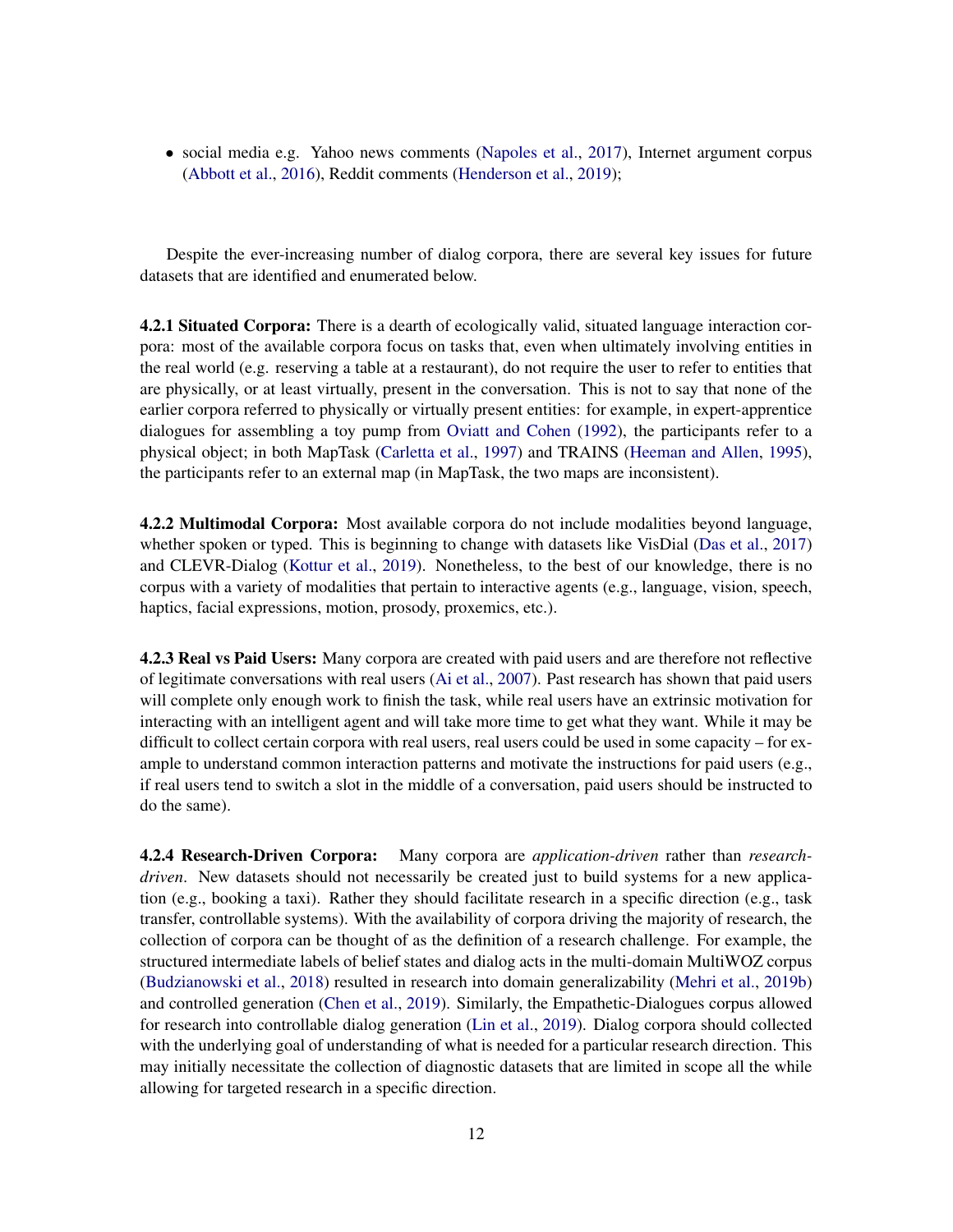#### 4.3 Shared Tasks

Shared tasks or challenges are a proven mechanism for creating and encouraging specific research directions. While the creation of research-driven corpora may motivate research in a specific direction, shared tasks are necessary to facilitate the research beyond datasets. They provide both the motivation (competition, comparison of results with colleagues) and the means to achieve the research (tools and leaderboards, chat communication between participants, etc).

The infrastructure needed to conduct these shared tasks is important to the community. It facilitates participation and enables effective and comparable research in specific research directions.

DARPA Communicator [\(Walker et al.,](#page-47-3) [2001\)](#page-47-3) was the first instance of a shared task within this research community. It relied on full interactive evaluation, had a growth trajectory from a single task to multiple tasks, and was multimodal. There have been many similar shared tasks since then, including the annual DSTC competitions [\(Henderson et al.,](#page-40-3) [2014a,](#page-40-3)[b\)](#page-40-4), the ConvAI competitions [\(Dinan et al.,](#page-38-1) [2020\)](#page-38-1) and the Alexa Prize challenge [\(Ram et al.,](#page-44-1) [2018\)](#page-44-1). These shared tasks attract many participants, and can serve to highlight the shortcomings of intelligent agents. For example, the ConvAI2 challenge [\(Dinan et al.,](#page-38-1) [2020\)](#page-38-1) revealed the weakness of automatic metrics at predicting the user impression of an agent.

One important future direction for shared tasks is to conduct end-to-end, interactive assessment of the intelligent agent. This gains relevance since, increasingly, the majority of current research focuses on tasks such as response generation. Interactive assessment requires research that moves beyond a dataset and favors the shared task approach. The DialPort Portal [\(Lee et al.,](#page-41-5) [2017\)](#page-41-5) is an example of a tool endowed with the ability to facilitate shared tasks by providing an interactive, user-centric environment. Many of the research directions highlighted throughout this report are potential long-term themes for shared tasks, including situated interaction, complex planning, multimodal dialog, and learning with limited data. Shared tasks will provide a common infrastructure and evaluation platform for these research directions, ensuring consistency during comparison and reproducibility.

#### 4.4 Evaluation

Intelligent agent evaluation serves two purposes: a comparison between systems (or system variants) and an internal optimisation, (e.g., to be used as an objective during training). Just as the creation of corpora drives intelligent agent research, evaluation metrics define *improvement* criteria and therefore strongly influence research. For example, an evaluation framework that emphasizes user satisfaction will result in research that promotes user-centric agents. As such, it is important to develop and promote evaluation metrics and frameworks that facilitate important directions of research (e.g., user-centric metrics to promote research into user-centric agents).

Standard automatic metrics for language generation include BLEU [\(Papineni et al.,](#page-44-0) [2002\)](#page-44-0), ROUGE [\(Lin,](#page-41-6) [2004\)](#page-41-6), and METEOR [\(Denkowski and Lavie,](#page-38-3) [2014\)](#page-38-3). Recently, embedding-based metrics have been proposed include Greedy Matching [\(Rus and Lintean,](#page-45-5) [2012\)](#page-45-5) and Skip-Thought cosine similarity [\(Kiros et al.,](#page-41-7) [2015\)](#page-41-7). These metrics have been shown to be ineffective for dialog evaluation [\(Deriu et al.,](#page-38-4) [2019;](#page-38-4) [Liu et al.,](#page-42-0) [2016\)](#page-42-0). For example, dialog-agent interaction is a very complex task with an infinite number of possible branches, (i.e., what to say, in which way, at which point in the dialog). Each dialog context has several valid responses, known as the one-to-many problem of dialog [\(Zhao et al.,](#page-48-1) [2017\)](#page-48-1). Also, many current evaluation metrics rely on comparison with a ground truth, reference response which becomes ineffective when there are many potentially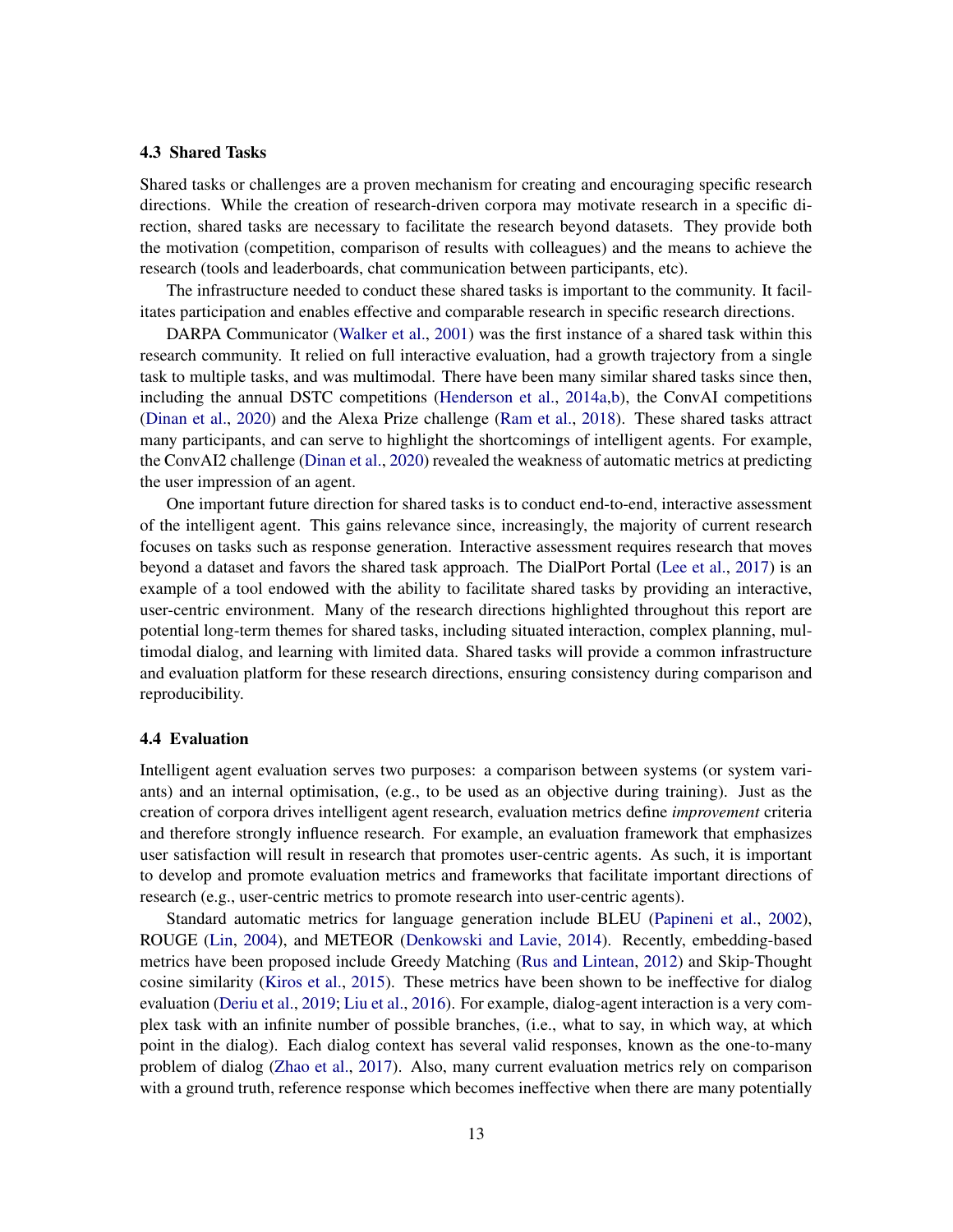valid responses. This issue has started to be addressed through the use of multiple reference responses, through automatic retrieval [\(Galley et al.,](#page-39-5) [2015;](#page-39-5) [Sordoni et al.,](#page-45-6) [2015\)](#page-45-6) and through data collection [\(Gupta et al.,](#page-40-7) [2019\)](#page-40-7).

[Lowe et al.](#page-42-1) [\(2017\)](#page-42-1) trained a model on quality annotations and attained strong correlations with human judgement. [Li et al.](#page-41-8) [\(2017a\)](#page-41-8) trained a model to predict whether a response was written by a human or a machine, and found that using this as a training objective resulted in improved performance. There is room for improvement, particularly in producing a general metric that: (1) does not suffer from the one-to-many problem of standard metrics that compare to a reference, (2) can generalize to many datasets and does not require explicit annotations specific to a particular dataset, (3) can correlate well with human judgement on a wide variety of tasks.

Since intelligent agents are interactive, metrics must function effectively in interactive environments. Research in evaluation has largely focused on the task of response generation (i.e., given a fixed context, evaluate a generated response). While this task has proven challenging, it is unclear whether intelligent agents that perform well on the task of response generation will generalize to an interactive environment with a real user. In this interactive setting, it is necessary to assess agents with better automatic metrics and improved human evaluation.

DialPort [\(Lee et al.,](#page-41-5) [2017\)](#page-41-5) is a platform for interactive assessment of intelligent agents. Prior experiments on DialPort relied on feedback from the user (e.g., ratings). [Eskenazi et al.](#page-38-0) [\(2019\)](#page-38-0) found that leveraging the *next user utterance* following the system response being assessed improves correlation with human judgement. This suggests that that interactive evaluation metrics can leverage additional context to improve quality assessment. Designing and incorporating an automatic metric for quality assessment into an interactive platform is a first step toward user-centric intelligent agent evaluation.

### 4.5 Tools and Platforms

The availability of platforms, tools and baseline systems has a significant effect on the research that the intelligent agent community carries out. Once LSTMs [\(Hochreiter and Schmidhuber,](#page-40-8) [1997\)](#page-40-8) became readily available in deep learning toolkits, they were widely used for research. Similarly, a thorough, well-documented repository of modern tools for building dialog systems would reduce the barrier for newcomers and ensure that they can compare their findings to strong baseline systems.

Likewise, the creation of solid platforms for conducting research can reduce the entry barrier, and maintain the consistency and reproducibility of research. The OpenAI gym [\(Brockman et al.,](#page-36-6) [2016\)](#page-36-6) was created as a toolkit and platform for developing and assessing reinforcement learning algorithms. It has exhibited significant value both as an educational tool and as a common platform for research.

There are several tool repositories that exist for dialog, including the DialPort Tool Repository<sup>[1](#page-13-0)</sup>, Facebook's ParlAI [\(Miller et al.,](#page-43-5) [2017\)](#page-43-5), Uber's Plato Research Dialog System<sup>[2](#page-13-1)</sup>, and RASA [\(Bock](#page-36-7)[lisch et al.,](#page-36-7) [2017\)](#page-36-7). These repositories contain a collection of tools for building and deploying dialog systems. These tool repositories are a valuable resource to the community. Going forward, they need to gain in breadth (need to go beyond focused goals: e.g., industry applications) and include much more documentation (due to massive breadth). It is important to continue the development of a thorough repository of tools with strong documentation. Furthermore, it is important to have open

<span id="page-13-0"></span><sup>1.</sup> http://dialport.ict.usc.edu/

<span id="page-13-1"></span><sup>2.</sup> https://github.com/uber-research/plato-research-dialogue-system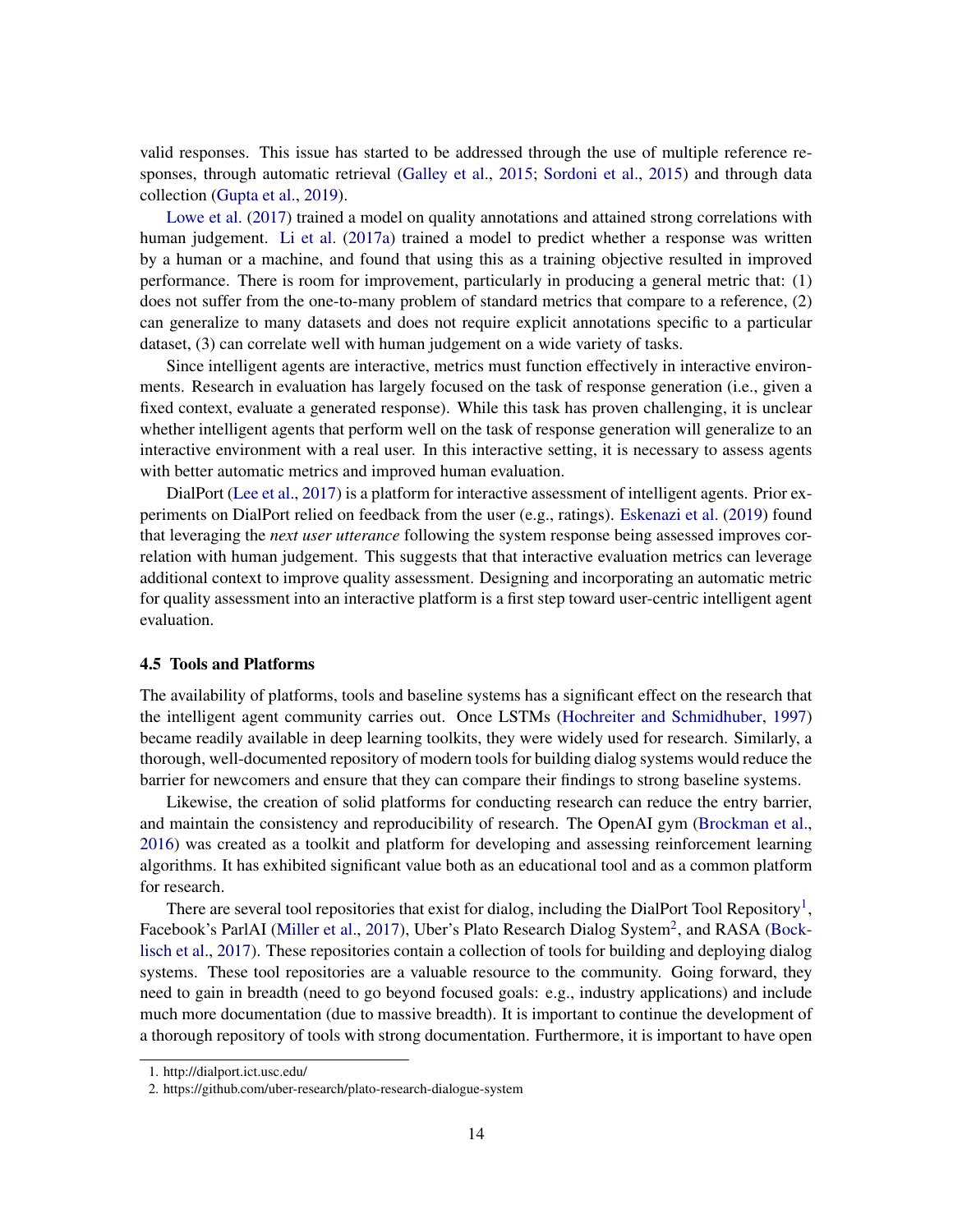source baseline intelligent agents that are thoroughly documented and evaluated. Such systems can serve as baselines for research, especially for newcomers to the field.

There is a shortage of shared platforms, similar to the OpenAI gym [\(Brockman et al.,](#page-36-6) [2016\)](#page-36-6), for intelligent agent research. DialPort [\(Lee et al.,](#page-41-5) [2017\)](#page-41-5) is a platform with a focus on interactive assessment. In addition to their tools, ParlAI [\(Miller et al.,](#page-43-5) [2017\)](#page-43-5) allows for deployment and sharing of dialog systems. A thorough platform should be developed (and/or the present platforms be extended) that can support a breadth of research in intelligent agents, from baseline systems, to creation, assessment and deployment. Platforms should support multimodal and situated agents, knowledge graph integration and longitudinal user tracking. Additionally, this infrastructure would facilitate shared tasks in the domain of intelligent agents.

Tools and platforms should eventually be integrated through the concept of "plug and play", wherein focused search could be carried out on a specific component of a system without modification or re-implementation of the entire system. There are several variants of plug and play, allowing for flexibility of usage and therefore generality of the infrastructure. Researchers should be able to use infrastructure as a black box; for example, building an improved text-to-speech component for intelligent agents and assessing it with an intelligent agent. The infrastructure should also function in a translucent mode (i.e., some parameters of existing systems being easily modified) and transparent (i.e., significant changes can be made to existing components without complete re-implementation).

#### 4.6 Recommendations

Infrastructure choices define and drive intelligent agent research directions. Corpora and shared tasks define research challenges for the community. Evaluation metrics determine what is judged to be an *improvement*, and therefore what gets published. Tools can provide baseline systems, ensuring that research compares against strong models. There should be documentation for newcomers. Recommendations for each of these areas are provided below:

- Corpora: The collection of situated and multimodal corpora is an important future direction. Also, dialog corpora should incorporate real users in some capacity. Finally, corpora should be research-driven rather than application-driven: a corpus should be collected to facilitate a specific direction of research (e.g., transfer learning, controllable systems, flexible dialog) rather than for a specific application.
- Shared Tasks: Shared tasks will require the development of a common infrastructure to promote effective and comparable research. Examples of potential areas for shared tasks are interactive assessment (for which the DialPort Portal, for example, can be used as a platform), situated interaction, complex planning, multimodal dialog and learning with limited data.
- Evaluation: Existing metrics (e.g., BLEU, METEOR) compute word-overlap and are insufficient for evaluating intelligent agents due to the one-to-many nature of their utterances. Therefore metrics need to be designed that account for these properties. Furthermore, since intelligent agents are inherently interactive, evaluation should occur in an interactive environment rather than on static tasks like response generation. Automatic metrics should be designed to effectively quantify the performance of systems for both response generation and in interactive assessment.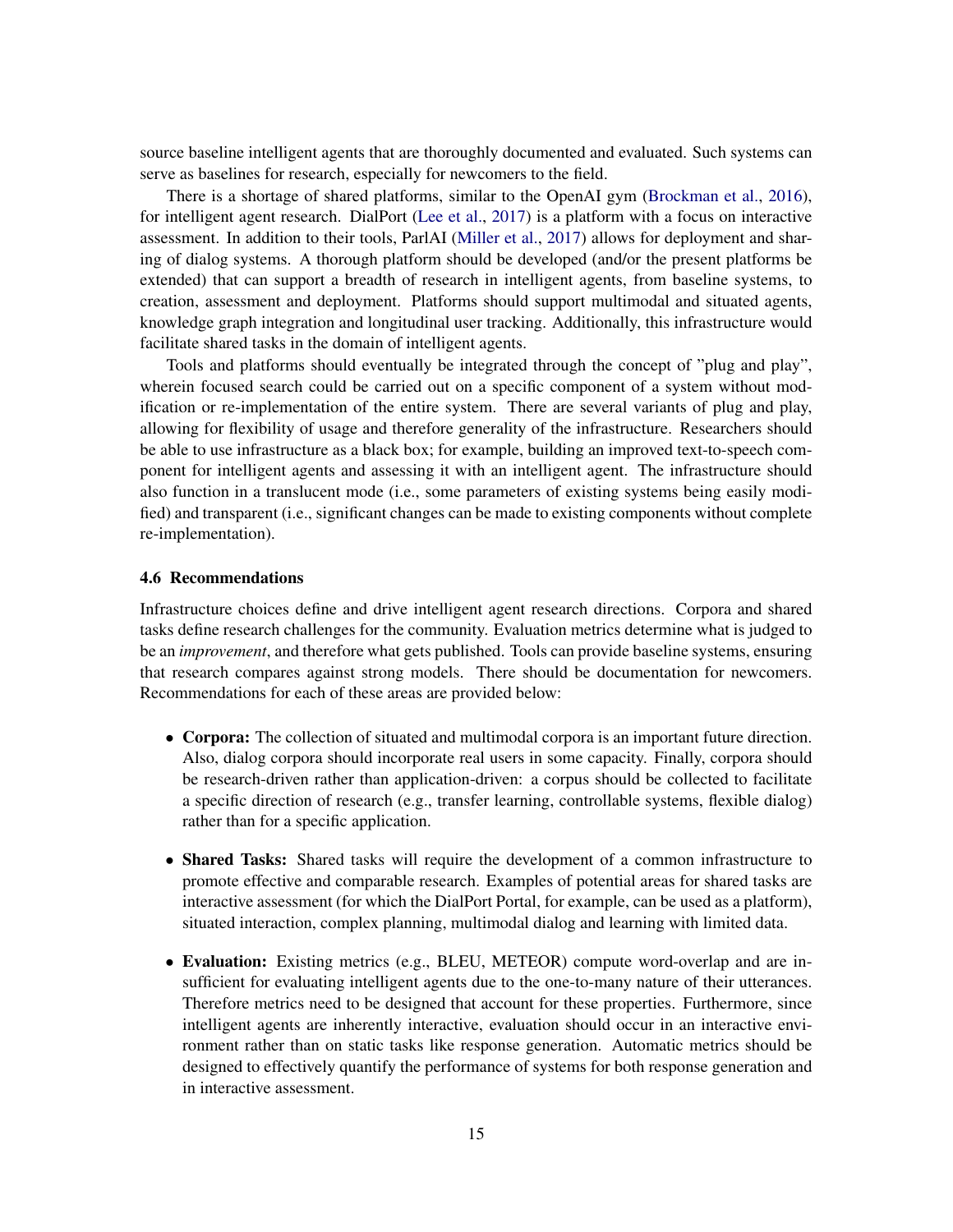• Tools and Platforms: A common research platform should be developed or extended for intelligent agent research. This platform should be plug and play, support multimodal and situated interaction, and support research from baseline systems to creation, assessment and deployment. The platform should consist of a thorough, well-documented repository of tools for the development of intelligent agents. Such a platform would be long-lasting infrastructure that is a valuable resource for research, education and shared tasks.

# 5. Dynamic Views of User-Agent Interaction

One of the greatest challenges for intelligent agents is variability within and across users. Users have different needs, preferred interaction styles, and comfort levels with agents. For social and companion systems, it can be important to consider the users opinions, age, and cultural background. Other factors may be important in other applications (e.g. student skill or knowledge level in educational systems). In addition, automatic speech recognition (ASR) performs poorly for some groups of users (e.g. children, the elderly, non-native speakers), which impacts the agents' efficacy. In order for agents to server a broad spectrum of users in a range of applications, systems will need the capability of learning about users. Agents also need to be sensitive to the state of the user within a dialog, because of miscommunications, changing user interests and skills, etc. Finally, as dialog technology evolves to provide new and improved capabilities, users will co-evolve with them, as evidenced by the dramatically different way people interact with virtual assistants now than in the demonstration dialog systems of the 90s, i.e. users are more conversational (including more disfluent), and less uncertain.

Current intelligent agents have limited capabilities for adapting to users. Virtual assistants that associate a user with a device can track user behaviors, such as website clicks, purchasing records, music choices, and may have access to the users calendar, which is useful for providing personalized services. Regular users of smart speakers can be identified by voice to provide similar personalization. However, these agents make little use of language or other modalities to assess the dynamic needs of a known user or respond adaptively to a new user. As described in this section, there have been initial research efforts in this direction aimed at recognizing user affective and cognitive states, as well as dynamic user modeling. More work will be needed, but in addition, user-centric dialog systems will need to handle the dynamics of the user-system, which will evolve as capabilities and roles change.

#### 5.1 Recognizing engagement, emotion and affect

User-agent interaction can be significantly improved by recognizing the cognitive and affective state of the users. During human interaction, our emotions play an important role in our decision-making process. Our affective state is externalized through multiple communicative channels including facial expression, speech, language and body posture. This information is perceived by interlocutors, who make perceptual judgements that influence their reactions toward us. Likewise, we can easily infer the cognitive state of others, realizing when they are paying attention, mind wandering or immersed in thoughts. For a user-oriented agent to be able to mimic these human-like responses, it is imperative to design algorithms that can recognize cues toward modeling the cognitive and emotional state of the user.

Emotion recognition is one of the main challenges in affective computing [\(Picard,](#page-44-6) [2000\)](#page-44-6). While there are several modalities that have been used to recognize emotions, the most common methods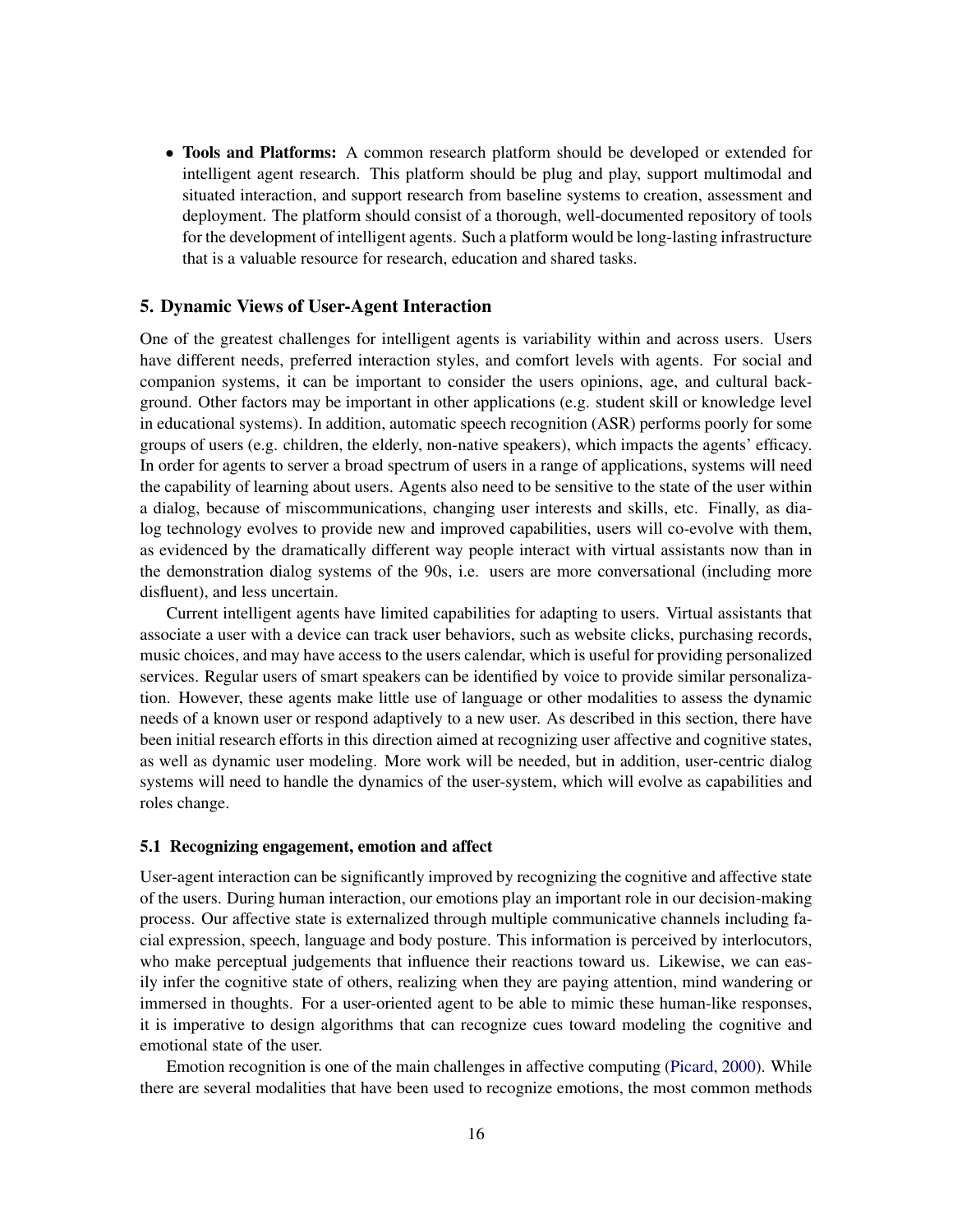consider facial expression, speech or lexicon content. These modalities can be used in user-oriented agents depending on the context of the interaction. For example, for telephone and voiced-based virtual assistant systems, speech is the only modality available. Therefore, it is important to design speech-based algorithms that are robust against different channel, speaker, and environment variabilities. As labeled data with emotional descriptors are expensive to collect, it is important to leverage unsupervised approaches that can mitigate the mismatch between train and test conditions by using unlabeled data [\(Abdelwahab and Busso,](#page-35-4) [2018;](#page-35-4) [Parthasarathy and Busso,](#page-44-7) [2019\)](#page-44-7). As ASR technology improves, automatic transcriptions can also be used for sentiment analysis. New advances in deep learning have created powerful word embeddings that have led to significant improvements in text-based sentiment analysis [\(Dos Santos and Gatti,](#page-38-5) [2014;](#page-38-5) [Severyn and Moschitti,](#page-45-7) [2015\)](#page-45-7). The advances have been triggered, in many cases, by the interest in understanding emotion in social media. This technology can also be incorporated in emotion-aware, user-oriented agents. Emotions can be recognized as well from facial expressions in scenarios where placing cameras is feasible (e.g., human robot interaction, and virtual kiosk). Important advances have been made on still images displaying clear facial expressions. However, there are still important challenges in face analysis from videos, especially when the subject is speaking [\(Mariooryad and Busso,](#page-42-6) [2015;](#page-42-6) [Kim](#page-40-9) [and Mower Provost,](#page-40-9) [2014\)](#page-40-9). The articulatory movements associated with speech cause changes in the facial appearance, introducing nuances that mask and regulate emotional cues. Furthermore, static representations from isolated frames may not provide an adequate representation of the emotion expressed in a video, as contextual information is not considered [\(Ambadar et al.,](#page-35-5) [2005\)](#page-35-5). Future advances in this area will require better models to infer emotional state of the user from videos, capturing the temporal evolution of the interplay between articulatory and emotional facial displays.

Another important aspect of user-oriented agents is to estimate the engagement level of the user [\(Castellano et al.,](#page-37-4) [2009;](#page-37-4) [Peters et al.,](#page-44-8) [2009\)](#page-44-8). This capability is particularly important for sustained interactions where the user can easily become distracted or disengaged. Any strategy to reengage the user should start by detecting signs of disengagement. Other important social signals that are relevant for a user-oriented agent to detect are cognitive load, turn taking, frustrations, politeness and disagreement. Advances in behavioral signal processing offer opportunity to infer these cues from multimodal sensors, improving the characterization of the user in the interaction [\(Narayanan](#page-43-6) [and Georgiou,](#page-43-6) [2013;](#page-43-6) [Vinciarelli et al.,](#page-46-7) [2009\)](#page-46-7). New developments in this area will facilitate the implementation of more intentional human-like strategies that aim to increase the engagement of the users, leading to better systems.

#### 5.2 User Modeling

Accounting for author/speaker variations has been shown to be useful in many NLP tasks, including sentiment analysis [\(Volkova et al.,](#page-47-4) [2013\)](#page-47-4), comment recommendation [\(Agarwal et al.,](#page-35-6) [2011\)](#page-35-6), and machine translation [\(Mirkin et al.,](#page-43-7) [2015\)](#page-43-7). In conversational systems, user modeling has a long history [\(Zukerman and Litman,](#page-48-2) [2001\)](#page-48-2). Systems have focused on different aspects of users, e.g., the expertise level of the user in a specific domain [\(Hovy,](#page-40-10) [1987\)](#page-40-10), the user's intent and plan [\(Moore and](#page-43-8) [Paris,](#page-43-8) [1992\)](#page-43-8) and the user's personality [\(DeVault et al.,](#page-38-2) [2014;](#page-38-2) [Fung et al.,](#page-39-6) [2016\)](#page-39-6). The Alexa Prize challenge inspired several efforts to leverage user information in the dialog policy, e.g. [\(Bowden](#page-36-8) [et al.,](#page-36-8) [2019\)](#page-36-8). User modeling has also been employed for personalized topic suggestion in Alexa Prize socialbots, using a pre-defined mapping between personality types and topics [\(Fang et al.,](#page-39-7) [2017\)](#page-39-7), a conditional random field sequence model with hand-crafted user and context features ([\(Ah-](#page-35-7)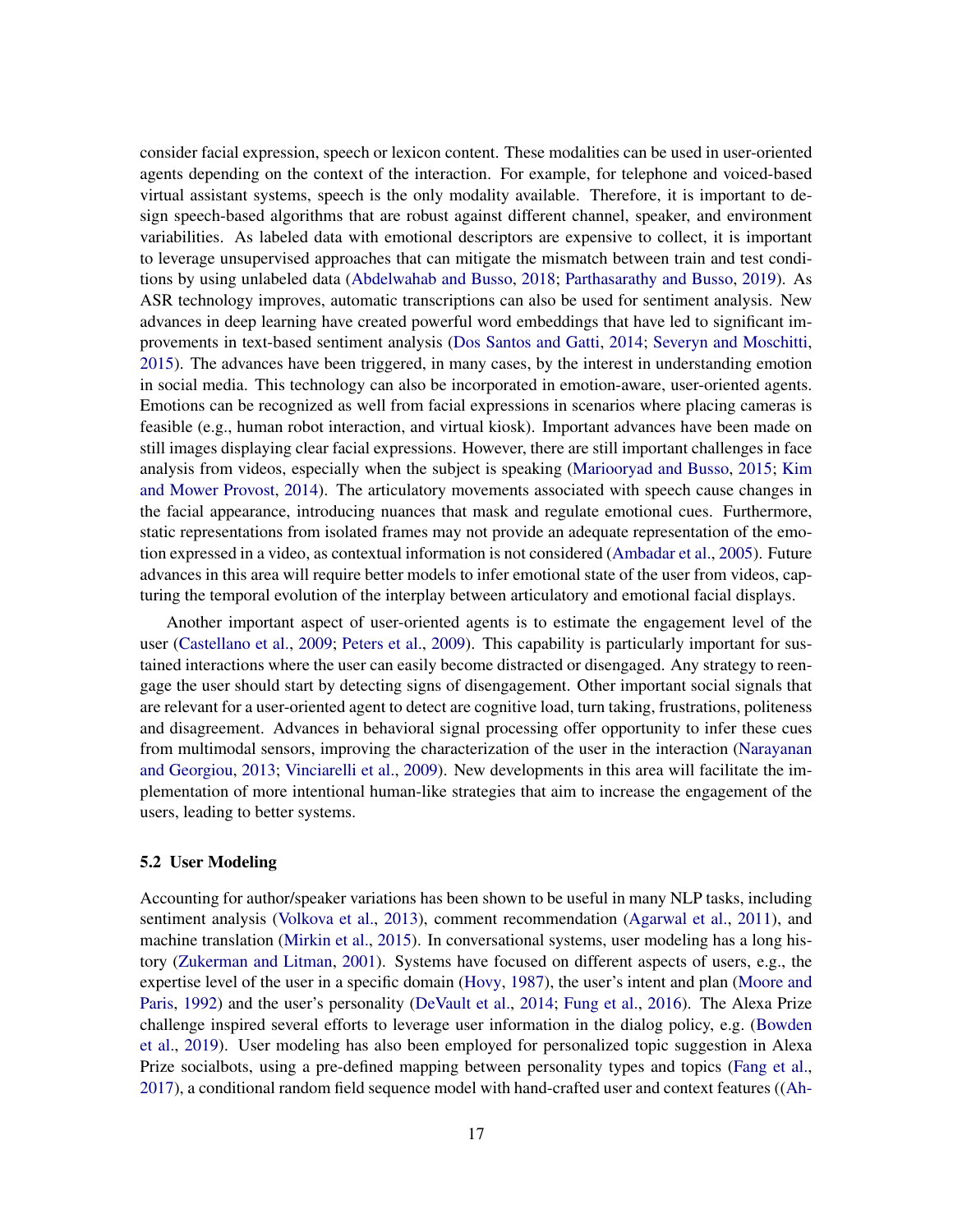[madvand et al.,](#page-35-7) [2018\)](#page-35-7)), or a weighted combination of latent modes with weights computed based on a neural representation of the utterance [\(Cheng et al.,](#page-37-5) [2019\)](#page-37-5). Modeling speakers with continuous embeddings for neural conversation models is also studied in [\(Li et al.,](#page-41-9) [2016\)](#page-41-9). Directly or indirectly, recognizing emotion, engagement and other social signals can contribute to understanding a user more globally.

#### 5.3 Recognizing user knowledge, mental states, theory-of-mind

The complexity and sophistication of (spoken) language tends to be masked by the apparent ease with which we, as human beings, use it. As a consequence, engineered solutions are often dominated by a somewhat naive perspective involving the coding and decoding of messages passing from one brain (the sender) to another brain (the receiver). In reality, language is better viewed as an emergent property of the dynamic coupling between cognitive units that serves to facilitate distributed sensemaking through cooperative behaviors. Furthermore, the contemporary view is that language is based on the co-evolution of two key traits - ostensive-inferential communication and recursive mind-reading - including Theory-of-Mind [\(Scott-Phillips,](#page-45-8) [2014\)](#page-45-8).

These perspectives on language not only place strong emphasis on the importance of pragmatics [\(Bar-On,](#page-35-8) [2017\)](#page-35-8), but they are also founded on an implicit assumption that interlocutors are conspecifics, and hence share significant priors. Indeed, evidence suggests that people draw on representations of their own abilities expressed as predictive models in order to interpret the behaviours of others, and this is thought to be a key enabler for efficient recursive mind-reading and hence for language-based interaction.

So, if (spoken) language interaction between human beings is grounded through shared experiences, representations and priors, to what extent is it possible to construct a technology that is intended to replace one of the participants? There will be an inevitable mismatch between the capabilities of the two partners, and coupled ostensive recursive mind-reading (i.e. full language) cannot emerge. Hence there may be a fundamental limit to the language-based interaction that can take place between humans and artificial agents [\(Moore,](#page-43-9) [2017\)](#page-43-9). These are issues that need to be investigated.

### 5.4 Agent Presentation

The user may be highly influenced by the way the agent presents itself, in terms of willingness to interact, style of interaction, and evaluation of the interaction. The agents self-presentation includes aspects of identity, such as name, backstory and job/role, language usage, including word choice, utterance structure, and linguistic register, and, in multi-modal settings, the voice and physical appearance. Some common goals for agent-presentation include:

- One that is familiar to the user, to set expectations for the interaction based on the familiar associations
- One that will engage the user and make interaction more attractive
- One that will inspire trust in the information conveyed by the agent
- One that will set up appropriate affordances to make clear what the agent can or cannot do (well).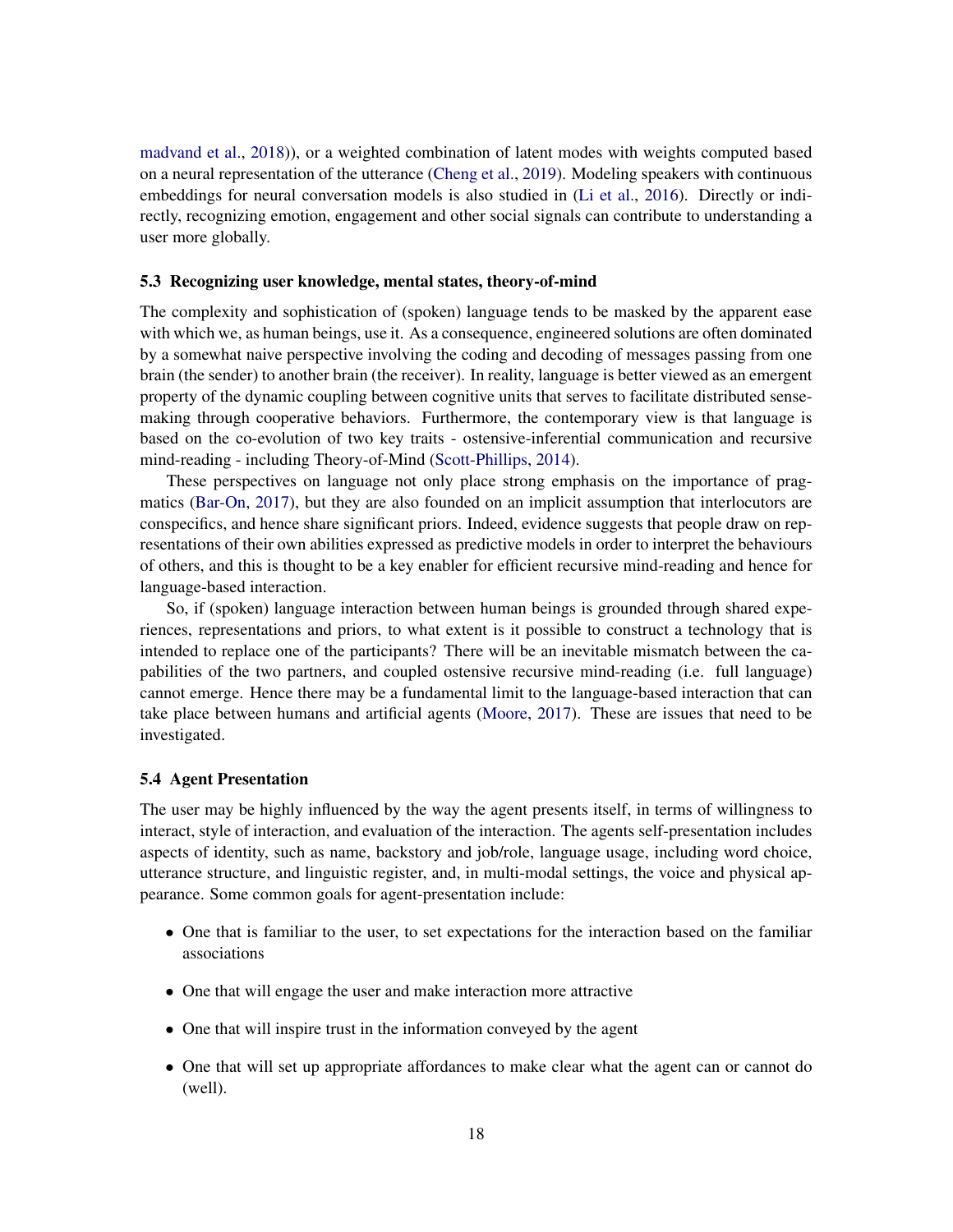Some of these goals may be in conflict with each other. E.g., a highly familiar and/or engaging personality might attract the user initially but might influence the user to assume that the system is more capable and able to handle more complex interaction than it actually can. Another conflict is whether the agent should follow a very simple protocol (always using the same language construction for the same function) or have more varied interaction. The former may be easier for users to learn and adapt to, but will be more boring and perhaps off putting in its redundancy. The latter will be more engaging and human-like, but may lead to more problems if users assume that they can say anything to an agent with only limited understanding abilities. It may be desirable to adapt the agent presentation to the desires of the user as to their ideal interlocutor (e.g. selection of voice, register, gender, age, human-ness, appearance, clothing,...)

One important issue concerns the role of language in human-agent interaction. For example, studies into the usage of smart assistants suggest that, far from engaging in a promised natural 'conversational' interaction, users tend to resort to formulaic language and focus on a handful of niche applications which work for them [\(Moore,](#page-43-9) [2017\)](#page-43-9). Given the pace of technological development, it might be expected that the capabilities of such devices will improve steadily, but according to [Phillips](#page-44-9) [\(2006\)](#page-44-9) there is a habitability gap in which usability drops as flexibility increases.

It has been hypothesized that the habitability gap is a manifestation of the uncanny valley effect whereby a near human-looking artefact (such as a humanoid robot) can trigger feelings of eeriness and repulsion [\(Mori et al.,](#page-43-10) [2012\)](#page-43-10). In particular, a Bayesian model of the uncanny valley effect [\(Moore,](#page-43-0) [2012\)](#page-43-0) reveals that it can be caused by misaligned perceptual cues. Hence, a device with an inappropriate voice can create unnecessary confusion in a user. For example, the use of human-like voices for artificial devices encourages users to overestimate their linguistic and cognitive capabilities.

The Bayesian model of the uncanny valley effect suggests that the habitability gap can only be avoided if the visual, vocal, behavioral and cognitive affordances of an artefact are aligned. Given that the state-of-the-art in these areas varies significantly, this means that the capabilities of an artificial agent should be determined by the affordance with the lowest capability (Moore, 2017; Wilson and Moore, 2017. In other words, emulating a human is a recipe for failure, rather it is better to be a good machine than a bad person [\(Balentine,](#page-35-9) [2007\)](#page-35-9).

#### 5.5 Agent-User Relationship

It is useful for the system to adapt to different types of users. At the same time, users will be adapting to their understanding of how the system works and what seems to work well (even sometimes inappropriately, e.g. hyperarticulation of words, which is not well covered in a speech recognizers acoustic model), or they may be changing their needs and use of the system as they learn more about its capabilities. In particular, a user who is interacting with the system for the first time may need a lot of guidance in terms of explanations, examples, enumerated choices at various stages. More expert users will not need as much of this kind of help and may find it annoying and wasting time. A user-focused system should adapt to the level of expertise of the user, which includes being able to use and understand language that the user is comfortable with, providing explanations to novices and short-cuts to experts. Entraining to the user (using the same words, prosodic patterns or gestures, in an agent) may be part of the strategy to achieve this. For example, in the context of educational spoken dialog, a robot that both entrained to and spoke socially with students resulted in significantly more student learning [\(Lubold et al.,](#page-42-4) [2018\)](#page-42-4). Converseley, dialog systems have also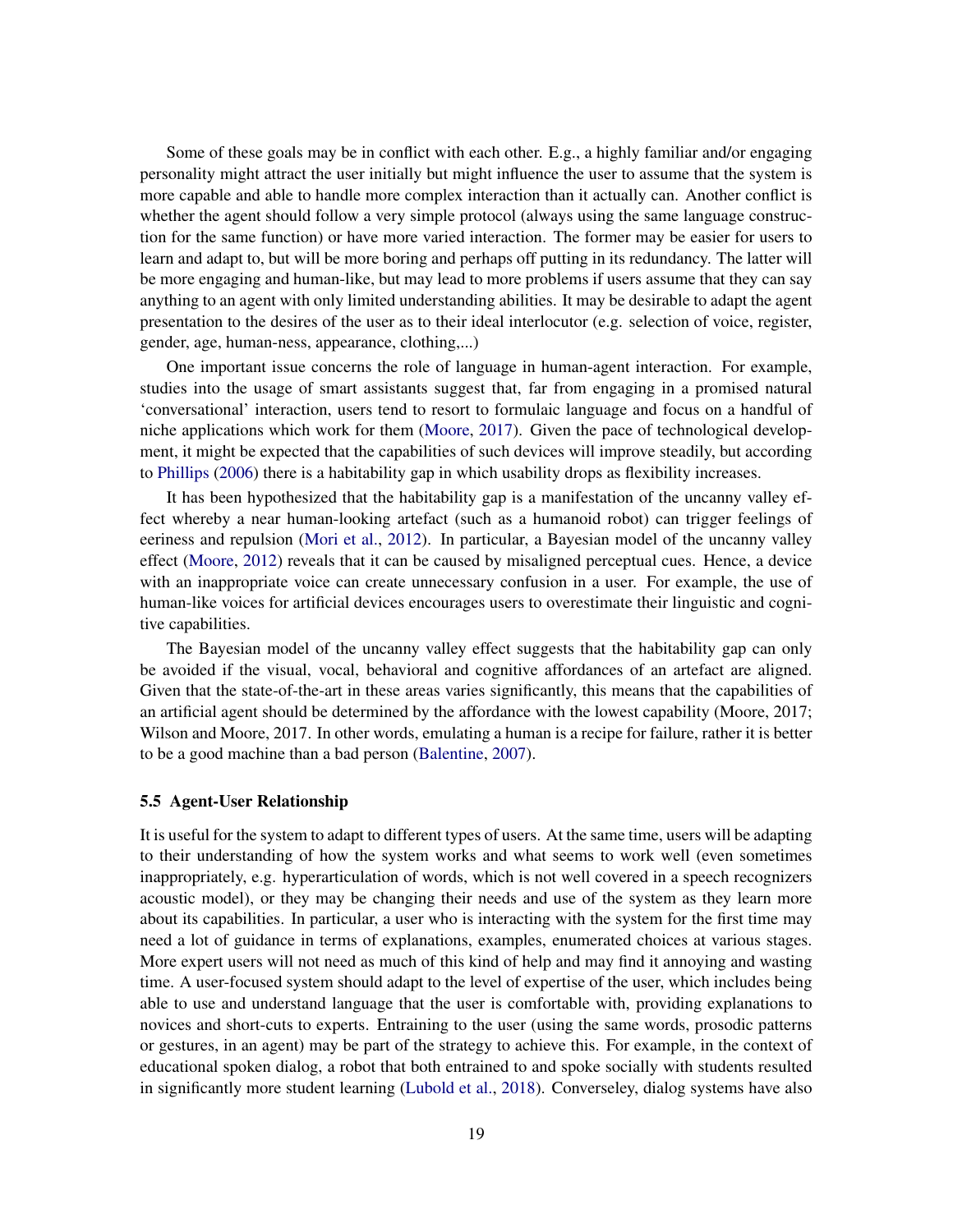taken advantage of user entrainment to the system by making lexical, syntactic, and prosodic system utterance choices believed to be more conducive to system success [\(Stoyanchev and Stent,](#page-45-9) [2009;](#page-45-9) [Fandrianto and Eskenazi,](#page-39-8) [2012;](#page-39-8) [Lopes et al.,](#page-42-7) [2013\)](#page-42-7). It may also be useful for the agent to use strategies to encourage other types of change in user behavior, though ethical issues will arise here. Intentional actions such as these must be carefully assessed for their utility. The agent should also be adaptive to the level of communication problems; e.g. in a noisy environment, it may be helpful to have shorter utterances and more explicit feedback of what was understood, and/or giving only summary information rather than more elaborated context. Incremental understanding and generation are likely to important for the more advanced turn-taking necessary for effective communication.

The agent-user relationship becomes much more challenging for scenarios that involve multiple agents and/or users. When in a group setting, should the agent address the group or an individual, and which user model(s) should be active? In contexts with changing group membership, the same person can play different roles or have different expertise as the groups change, which impacts the user model for that person. Just as behavior of an individual user can be affected by emotion and background knowledge, the interactions of people in a group are affected by group social dynamics and their knowledge of the expertise of each other. How do the agents contribute to group dynamics, and to what extent can/should agents aim to change group dynamics? For example, when pairs of students working together were dynamically supported by a dialog agent, student learning improved [\(Kumar et al.,](#page-41-10) [2007\)](#page-41-10). When there are multiple agents, how do they coordinate their communication and efforts to build user models?

#### 5.6 Recommendations

The challenges with user variability that current systems face and the potential for future multi-party applications suggest the following areas will be important for future research:

- Move research from generic, static views of the user, the agent and their relationship to personalized and dynamic models; and
- Move from human-computer to multi-party, where the agent learns about different humans and understands it specialized expertise relative to other agents In order to ensure that research is addressing problems relevant to these issues, it is important that research emphasize scenarios that involve longer conversations (beyond 1-2 turns) and/or more frequent interactions from the same user or groups of users.

# 6. Building Dialogue Systems in Low-Resource Conditions

#### 6.1 Introduction

Current commercial technologies for natural language processing have come to rely predominantly on supervised learning. This requires impressive quantities of gold standard, annotated data for training, tuning, and evaluation. However, there are many scenarios and applications where there simply is not enough annotated data for system construction when using supervised learning. Consider, for example, multimodal input data streams that can be collected by an agent that communicates with human users. It is equipped for both real-time capture and generation of audio, video, and motion data. Datasets recorded during interactive sessions may vary in quantity and quality by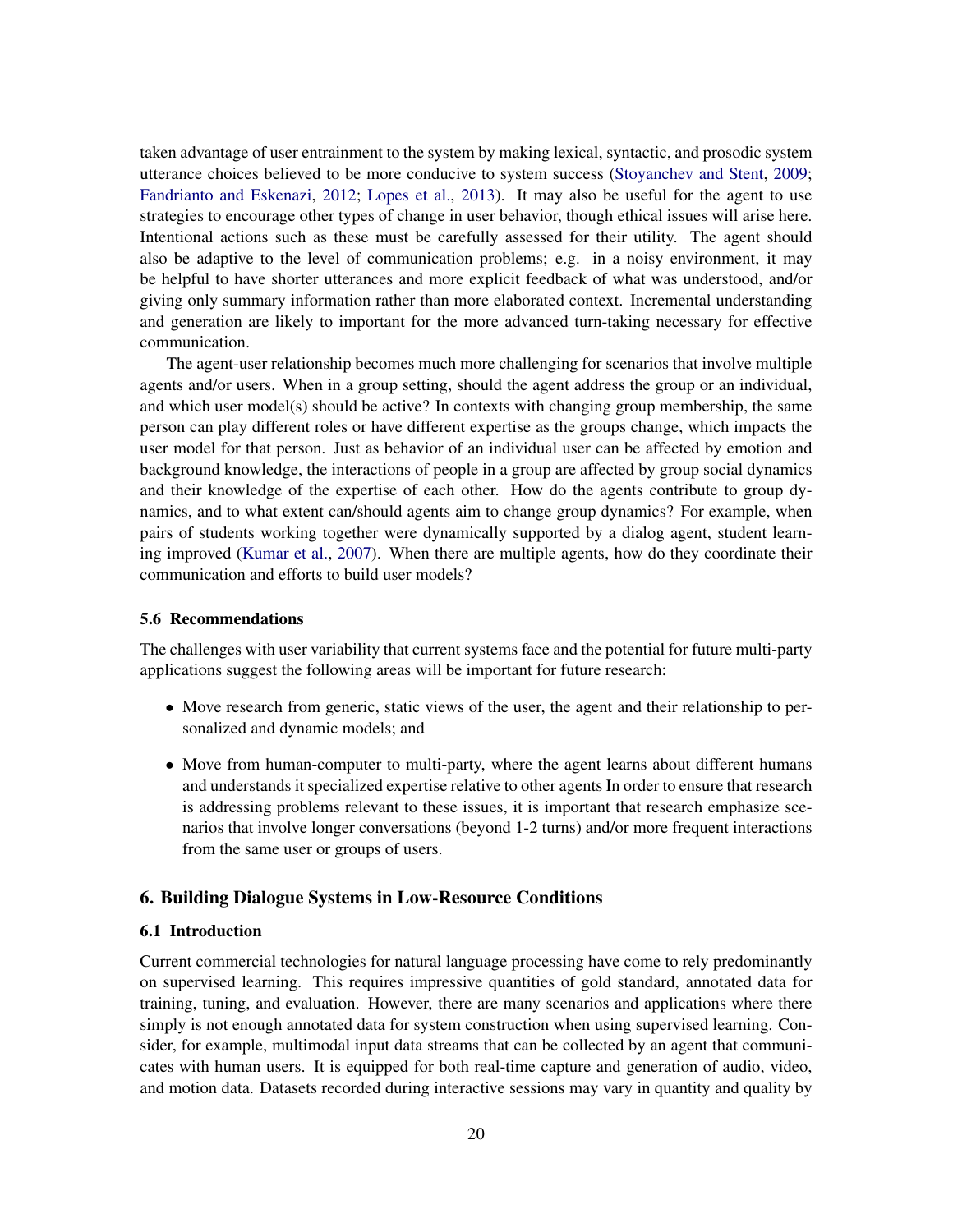channel, and they may not be synchronized or sampled at similar rates across the channels. This variation complicates the conversion of data into shared representations for downstream cross-modal alignment, annotation, and analysis (see a detailed discussion in Section [7\)](#page-23-0). Furthermore, even if the multimodal data that has been collected is abundant, the annotated portion may not be sufficient for supervised learning in system construction. Annotated data may be limited due to the time and cost of ground-truthing multimodal data for new domains, new tasks, or new languages. And the limited availability of multimodal data, that contains identifiable information (face, voice, language spoken) may be due to privacy issues (see detailed discussions in Section [9\)](#page-32-0). To arrive at a definition of future research directions, this section first examines current state-of-the-art approaches under different scenarios.

### <span id="page-20-0"></span>6.2 Current Approaches

The conditions of resources can be categorized along along two dimensions: 1) the amount of indomain data and 2) the amount of annotated data. Table [6.2](#page-20-0) shows the possible combinations.

|                          |        |        | No Data Limited Data Abundant Data |
|--------------------------|--------|--------|------------------------------------|
| No annotations           | Case 1 | Case 2 | Case 4                             |
| Limited annotations      |        | Case 3 | Case 5                             |
| Abundant annotations   X |        |        | Case 6 ("Solved")                  |

Table 2: Current approaches for in-domain and annotated data

### 6.2.1 Learning when there is no data (column 1)

Wizard-of-Oz: Many intelligent agent projects, whether in academia or industry, begin with an idea, but no available relevant data (Column 1). To bootstrap these projects, researchers typically resort to proxy methods for data collection such as Wizard-of-Oz (WoZ) systems (Dahlbäck et al., [1993;](#page-37-6) [Okamoto et al.,](#page-44-10) [2001;](#page-44-10) [Budzianowski et al.,](#page-36-4) [2018\)](#page-36-4), where a human operator plays the role of the as-yet-non-existent system, interacting with a human user. These interfaces are challenging to build, involving critical decisions that are likely to impact the rest of the project. The key trade-offs faced by WoZ system designers concern the information available to the wizard and the amount of freedom given to a wizard to formulate their responses to the user. For instance, the wizard may have full access to direct audio and video of the user, ensuring accurate perception of the users actions. Alternately, the wizard may only see written transcripts of the users speech since output by the systems ASR includes errors. This more accurately represents the type of input stream that an intelligent agent would need to handle. Other arrangements also exist: they could be allowed to speak or type freely without constraint on the content or form of their response, or they might be restricted to select actions or phrases from a limited predefined set presented to them, for example, as buttons on a screen. In general, the need to get a correct response to the user in as close to real time as possible will influence interface design choices.

Typically, the wizard or wizards knowledge is relied upon to manage the content and pacing of the dialog. The users interacting with the WoZ are asked to perform a given task communicating with WoZ interface, but are not informed that a human is behind the curtain performing the work of one or more of the systems components (for example, dialogue management, speech recognition, speech generation, natural language understanding, natural language generation, reasoner). Thus the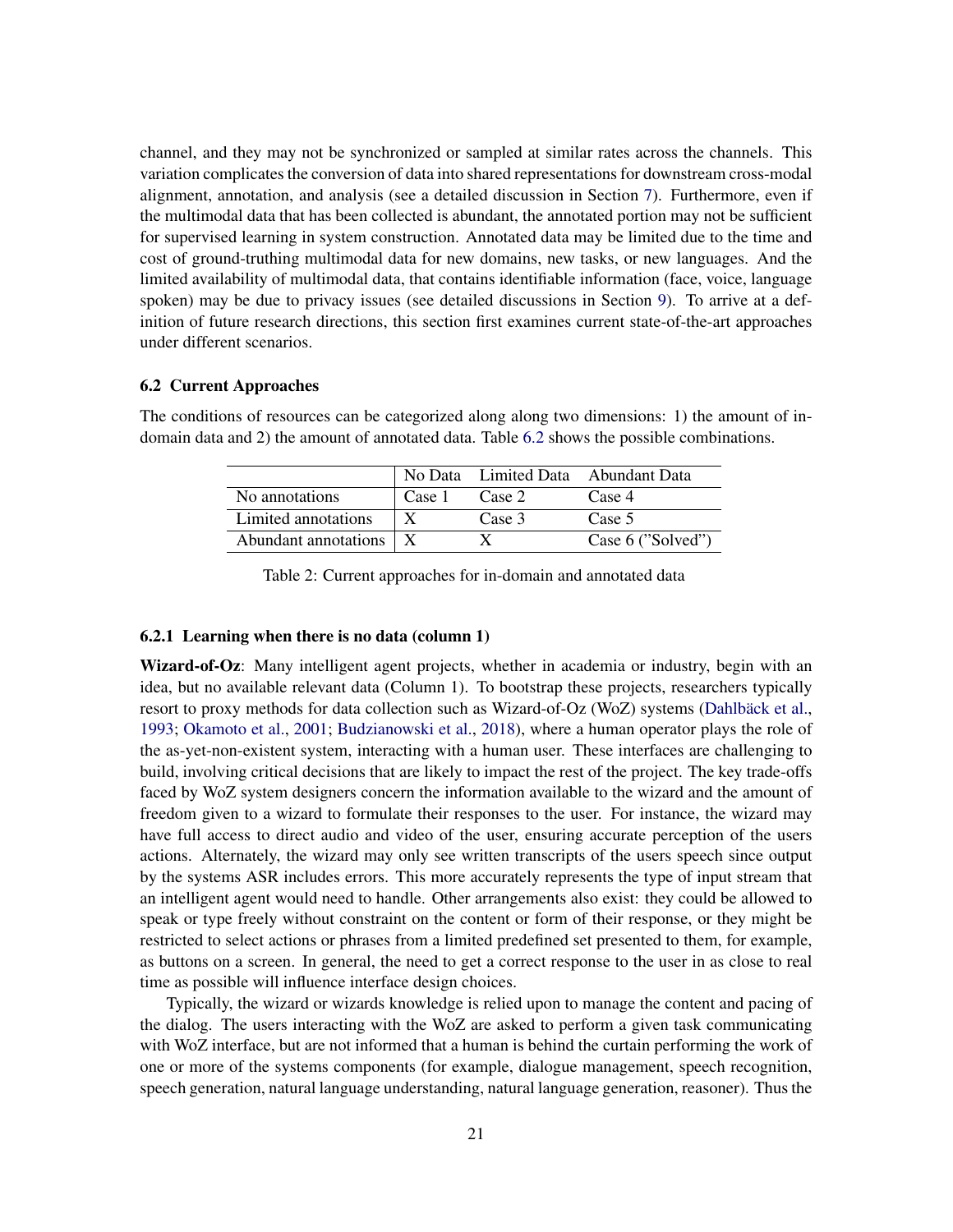user together with the wizard generates the data that is needed to train the models for automating those components.

Unfortunately, WoZ data collection is typically complex, time-consuming, and expensive [\(Rieser](#page-45-10) [and Lemon,](#page-45-10) [2008\)](#page-45-10). If users in academic or government studies provide personally identifying information, there are additional requirements that apply to the experimental design protocols, as regulated by an institutional review board (IRB). Thus WoZ systems are generally limited in scale and often used only in very early stages of agent development [\(Munteanu and Boldea,](#page-43-11) [2000\)](#page-43-11). Crowdsourcing has recently been used to address these limitations [\(Lasecki et al.,](#page-41-11) [2013;](#page-41-11) [Huang,](#page-40-11) [2018\)](#page-40-11). This increases the scale of the WoZ paradigm toward large numbers of wizards (i.e. crowd workers) and thus users.

Rule-based Frameworks Another approach to bootstrapping a research system when no training data is available is to construct a fully-automated system by relying on hand-crafted rules and manually-selected datasets to test those rules in the process of evaluating the full system [\(Larsson](#page-41-12) [and Traum,](#page-41-12) [2000;](#page-41-12) [Bohus and Rudnicky,](#page-36-9) [2009;](#page-36-9) [Zhao,](#page-47-5) [2016\)](#page-47-5). This approach offers the near-term benefits of being both more immediately scalable (though finding enough users may not be easy) and more amenable to data collection for machine learning since it relies on some amount of explainable machine representation of knowledge to perform its task. The main issues for such hand-crafted systems are that they are very costly to build. Developers must combine a large number of complex technologies. Yet they also permit a very wide range of user experiences. This makes the data too highly variable for the eventual training of machine learning models for system components. Often research teams do not collectively have the range of skills, resources, or time to develop and apply the methods needed for such iterative design to create operational, high quality systems.

#### 6.2.2 Learning from limited data (column 2)

Machine learning methods, especially supervised deep learning models require a tremendous amount of training data to reach good performance. As a result, when only limited in-domain (either annotated or unannotated) data is available, the direct application of supervised learning falls short. Therefore, a rule-based framework is still one of the top choices when creating intelligent agents with only limited data. Existing research has explored the following approaches to empower an agent when faced with limited data.

Integrate rules into learning systems: rules can be combined with statistics to improve the robustness of a dialog manager or natural language understanding module. [Lison and Kennington](#page-41-13) [\(2016\)](#page-41-13) combines probabilistic rules with Bayesian learning in a dialog manager so that the probability that an if statement is triggered is learned from data rather than set by manual heuristics. Rules can also be applied to dialog state tracking [\(Wang and Lemon,](#page-47-6) [2013;](#page-47-6) [Sun et al.,](#page-46-8) [2014\)](#page-46-8). This significantly improves performance in low resource settings. Recently rules have shown promise when integrated with end-to-end dialog models [\(Williams et al.,](#page-47-7) [2017;](#page-47-7) [Razumovskaia and Eske](#page-44-11)[nazi,](#page-44-11) [2019\)](#page-44-11), thus reducing the amount of training samples that are needed needed.

Transfer Learning: another well-studied approach is to leverage data from other domains and enable knowledge transfer from models trained in a source domain to a target domain. Related research areas include transfer learning and zero (few)-shot learning. [Chen et al.](#page-37-7) [\(2016\)](#page-37-7) developed an intent classifier that can predict new intent labels that are not included in the training data. [Bapna](#page-35-10) [et al.](#page-35-10) [\(2017\)](#page-35-10) extended the idea to the slot-filling module in order to track novel slot types. Both papers leverage a natural language description of the label (intent or slot-type) in order to learn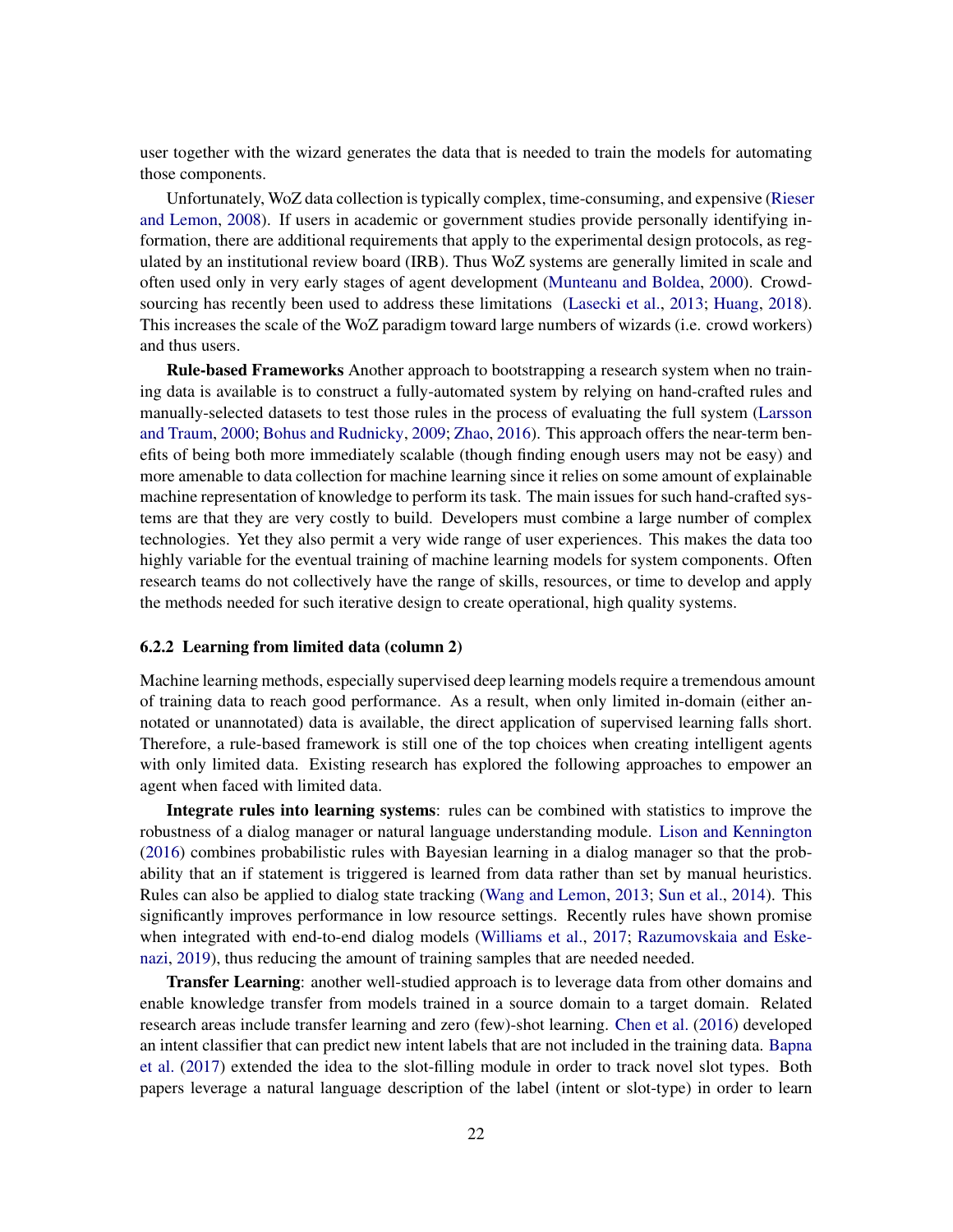a semantic embedding of the label space. Then, given any new labels, the model can still make predictions. Moreover, there has been extensive work on learning domain-adaptable dialog policy by first training a dialog policy on K previous domains, and then testing the policy on the K+1st new domain. [Gasic and Young](#page-39-9) [\(2014\)](#page-39-9) used the Gaussian Process with cross-domain kernel functions. The resulting policy can leverage the experience from other domains to make educated decisions in a new one. Finally, zero-shot learning has also been applied to natural language generation. [Wen](#page-47-8) [et al.](#page-47-8) [\(2016\)](#page-47-8) used delexicalized data to synthetically generate NLG training data for a new domain. [Zhao and Eskenazi](#page-47-9) [\(2018\)](#page-47-9) proposed an action matching algorithm to transfer knowledge of an endto-end generation-based dialog system. This allows an end-to-end system to operate in a completely new domain.

#### 6.2.3 Learning from limited annotated data (column 3)

The third case (column 3) refers to when there is a vast amount of data in the same language or even the same domain, but there is not enough annotation of that data to train supervised models for natural language understanding or state tracking. For example, there is a large amount of humanhuman call center data, however, much of it is not annotated. In this setting, current state-of-the-art approach includes:

Unsupervised end-to-end dialog system uses end-to-end (E2E) dialog models that directly train a generative model on top of conversational data. Different from modular systems [\(Zhao and](#page-47-10) [Eskenazi,](#page-47-10) [2016\)](#page-47-10), E2E dialog agents do not require annotation or system dialog acts for natural language understanding (NLU). E2E dialog systems can be divided into generative models [\(Vinyals](#page-47-11) [and Le,](#page-47-11) [2015\)](#page-47-11) and retrieval-based systems [\(Lowe et al.,](#page-42-8) [2015\)](#page-42-8). However, despite promisng results, E2E systems as them today suffer from the following limitations. Significant amount effort has been invested to improve E2E dialog models. For example, generative models are known to generate dull rather than relevant responses. A number of solutions have been proposed such as maximum mutualinformation training [\(Li et al.,](#page-41-14) [2015\)](#page-41-14), latent variable models [\(Zhao et al.,](#page-48-1) [2017\)](#page-48-1), etc. A second limitation for E2E dialog systems is that they cannot easily interface with an external structured data source. This prohibits them from serving information from a database [\(Zhao and Eskenazi,](#page-47-10) [2016;](#page-47-10) [Dhingra et al.,](#page-38-6) [2016;](#page-38-6) [Williams et al.,](#page-47-7) [2017\)](#page-47-7). A third open-ended research question for E2E system is evaluation. Since there is no human annotation available, systems cannot be compared by using standard metrics, like accuracy. Most current methods compare the system response against human reference responses. Therefore, current mainstream metrics, e.g. BLEU [\(Papineni et al.,](#page-44-0) [2002\)](#page-44-0), correlate poorly with actual system performance [\(Liu et al.,](#page-42-0) [2016\)](#page-42-0).

Representation learning & Semi-supervised learning In case 5, the state-of-the-art methods used to create intelligent agents are unsupervised representation learning and semi-supervised learning. Examples of pre-trained language models include BERT [\(Devlin et al.,](#page-38-7) [2018\)](#page-38-7) and RoBERTa [\(Liu](#page-42-9) [et al.,](#page-42-9) [2019\)](#page-42-9). First a language model is trained with self-supervised objectives, for example masking language models on massive amounts of unannotated data. Then the resulting representation is fine-tuned on a small set of labelled data.

#### 6.3 Recommendations

Currently, machine learning approaches for dialog agents still struggle in the low resource setting, yet there are many promising research venue that worth of exploring. We recommend investing in the following directions in order to enable practical framework for building future dialog agents.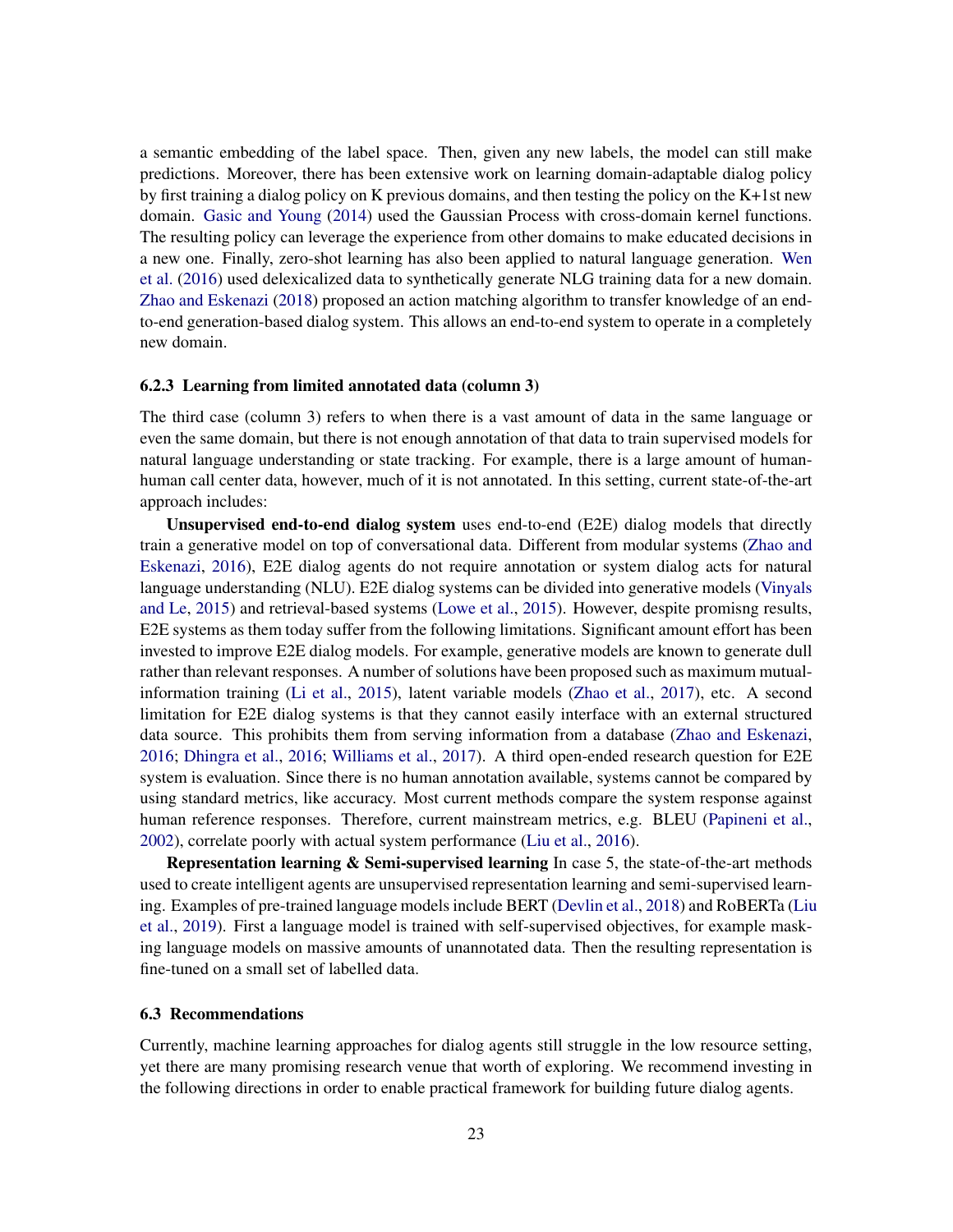- A systematic way to introduce prior knowledge as an input to ML models.
- Community effort to make pretraining models well-documented, thoroughly tested and widely available.
- Open-source, robust and reusable tools for solved tasks, e.g. wizard-of-oz interface, data collection tools, human evaluation platform etc.
- A principled approach for system design, data collection, resources management, and evaluation for new AI projects with limited/no data
- New machine learning methods that can better utilize knowledge from other domains or unannotated data.
- Shared tasks that standardize the evaluation of dialog agents under low resources setting, and regular benchmark comparison across various methods.

#### <span id="page-23-0"></span>7. Multimodal, grounded and situated interaction

#### 7.1 Introduction

Human communication is, by nature, multimodal, where interlocutors make use of a combination of communicative systems (modalities), each serving as physical carriers of messages (Bunt, 1995). In situated human dialogues, several human senses contribute to the overall experience (sight, hearing, touch, and smell). In human-human interaction, the various available modalities may be communicated sequentially or in parallel, carrying information that may be redundant or complementary, and the content may be transmitted deliberately or unconsciously [\(Turk,](#page-46-9) [2014\)](#page-46-9). The voice carries both verbal and non-verbal information, where the latter may be transmitted by a combination of voice quality and utterance melody that convey the speakers personality traits, affective state, and willingness to talk. The face also carries significant information in situated interaction: an active listener may use facial gestures, as well as vocal cues, while the speaker is talking, to indicate their engagement along with nods of their head, for example, so as to provide listening feedback with facial expressions that convey emotional state (such as level of certainty or understanding). Eye gaze is yet another source of communication during dialogue that is fundamental in social and situated interaction; listeners may rely on it to assess the speakers focus of attention or to regulate speaker shifts. In situated interactions, joint visual attention is the process by which speakers coordinate what they are attending to, ensuring that they focus on the same object of interest. Mutual gaze, in particular, occurs when interlocutors look at each other during face-to-face interactions. This type of eye gaze has been shown to differentiate roles in dialogue: it has been reported that people look at the other party in an interaction nearly twice as much (75%) when listening, as when they are speaking (41%) [\(Vertegaal et al.,](#page-46-10) [2001\)](#page-46-10).

Computers have been historically uni-modal, with the earliest computer input and output displays provided by teletype machines that were limited to the visual modality of text. With the advent of GUI-based computer interfaces, the range of modalities available to users was extended to accept their input by mouse and to generate output for them by graphical interfaces and audio channels. The commercial success of smartphones in the last decade has led to rapid development of multimodal-multisensory interfaces that now combine both active input (speech, touch, typing) that users are aware of, with the less obvious, or possibly covert, input signals that built-in sensors detect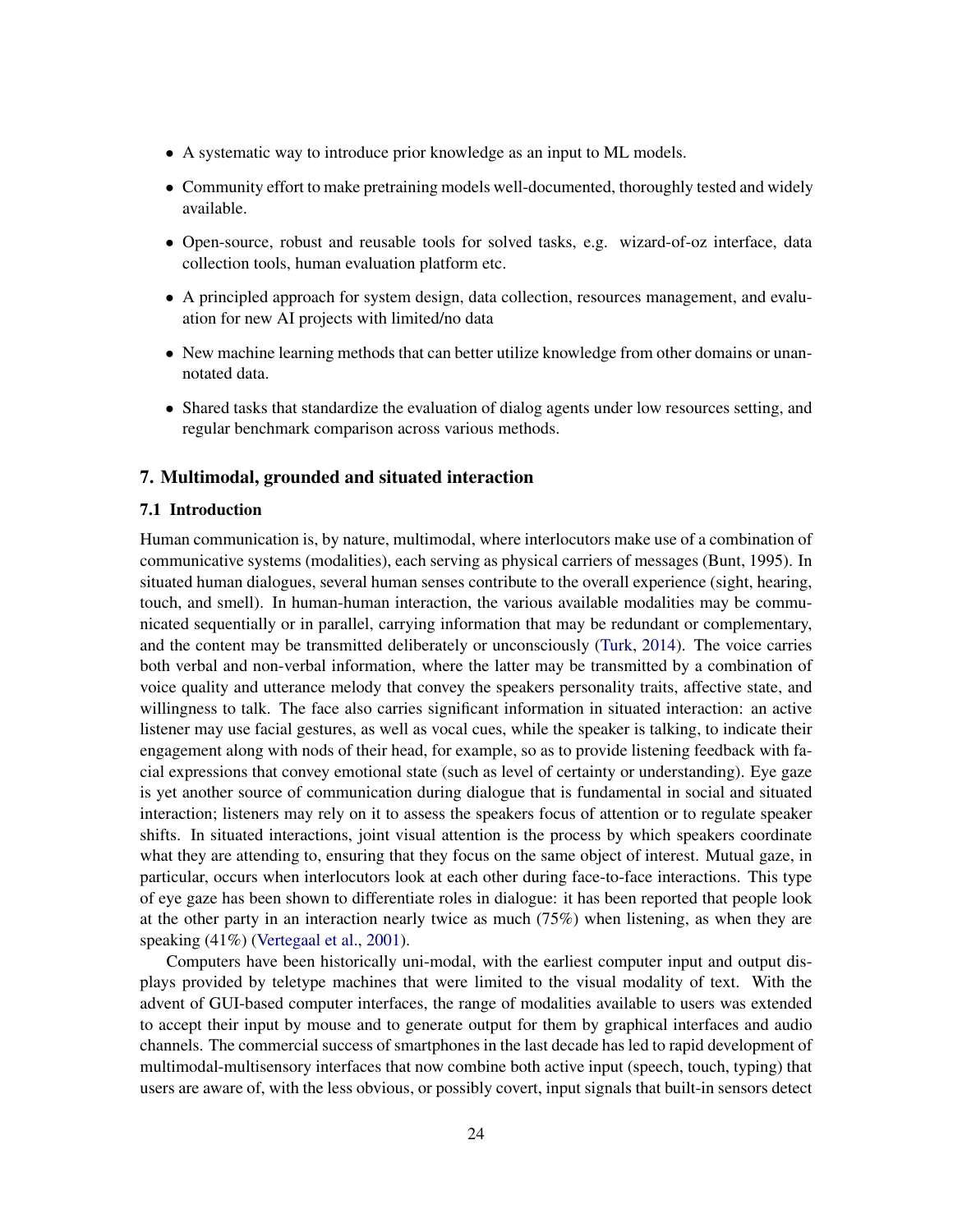and that users may not be aware of, such as gaze, location, acceleration, proximity, and tilt [\(Oviatt](#page-44-12) [and Cohen,](#page-44-12) [2015\)](#page-44-12). Today, smartphones also include biometric sensors that can identify the user (facial recognition or fingerprint readers) and new sensors that can track human movements (RGBD cameras for face tracking, radar for gesture recognition). In the future, user-oriented intelligent agents will, similarly, be constructed to be coupled to an individual (via smartphones or wearables, placed directly on an owners body) or to other locations (via smart speakers or social robots). For such intelligent agents to engage more extensively in situated interactions with dialogue partners, they will need to be equipped with a wide range of sensors that feed built-in analytic components that may seek to predict or infer the emotional states and physical actions of humans with which they are communicating.

Truly user-centered agents will have to be built with communicative abilities that enable them to interact with people, and possibly also with other robots, in an intuitive and socially acceptable manner. Social signal processing is a growing research area that aims to endow machines with the ability to sense and interpret human social behaviors, such as turn regulation, emotion, personality, dominance and rapport [\(Vinciarelli et al.,](#page-46-7) [2009\)](#page-46-7). The multimodal behavioral cues that these systems will need to interpret, in conjunction with the users utterances, include: vocal behavior (e.g. prosody and voice quality), face and eye behavior (e.g. facial expressions and gaze patterns), gesture and posture (e.g. hand gestures and posture), proxemics (e.g. distance and F-formation).

If domestic social robots are to share physical space with humans, they will need to be able to navigate among people, understand people's physical actions, and understand the significance (to humans) of objects that occupy their shared, common environment. In collaborative interactions, human participants engage in constructing and maintaining a shared conception of a problem at hand [\(Dillenbourg et al.,](#page-38-8) [1996\)](#page-38-8). They do this by constantly establishing, maintaining, and repairing common ground [\(Clark and Schaefer,](#page-37-8) [1989\)](#page-37-8). In this process of grounding, the listener relates to what has been said and conveys that they are following with questions, clarifications, and feedback. Sub-tasks within this (common) grounding process involve joint attention, engagement and turntaking. Together, their verbal and non-verbal feedback communicate their willingness and ability to (a) continue the interaction, (b) perceive the message, (c) understand the message, and (d) accept the message, including signaling attitudinal reactions.

In situated interaction and robotics in particular, there is a distinct, relevant concept referred to as symbol grounding [\(Coradeschi et al.,](#page-37-9) [2013\)](#page-37-9). A special case of this is perceptual anchoring, which is the process of connecting higher level symbolic information, such as words, to physical objects or their sensor data [\(Harnad,](#page-40-12) [1990\)](#page-40-12). Collaborative robots will need to be able to engage concurrently in both types of grounding, that is, maintaining conversational common ground with interlocutors and performing perceptual anchoring in their environment. Robots that simulate joint attention mechanisms have been widely shown to help disambiguate spatial references by making object referral appear more natural, pleasant and efficient [\(Mehlmann et al.,](#page-43-12) [2014\)](#page-43-12). Robots involved in tasks where they engage with objects or their environment, will need to, at appropriate times, switch their gaze to their conversational partners. This coordination is essential for an appropriate perception of mutual gaze, but it is also an essential step for guiding the conversational partner's attention and establishing the common focus of joint attention. The simple establishment of meaningful and timely mutual gaze can lead to extended interactions and an increase in human attention when interacting with robots [\(Ito et al.,](#page-40-13) [2004\)](#page-40-13).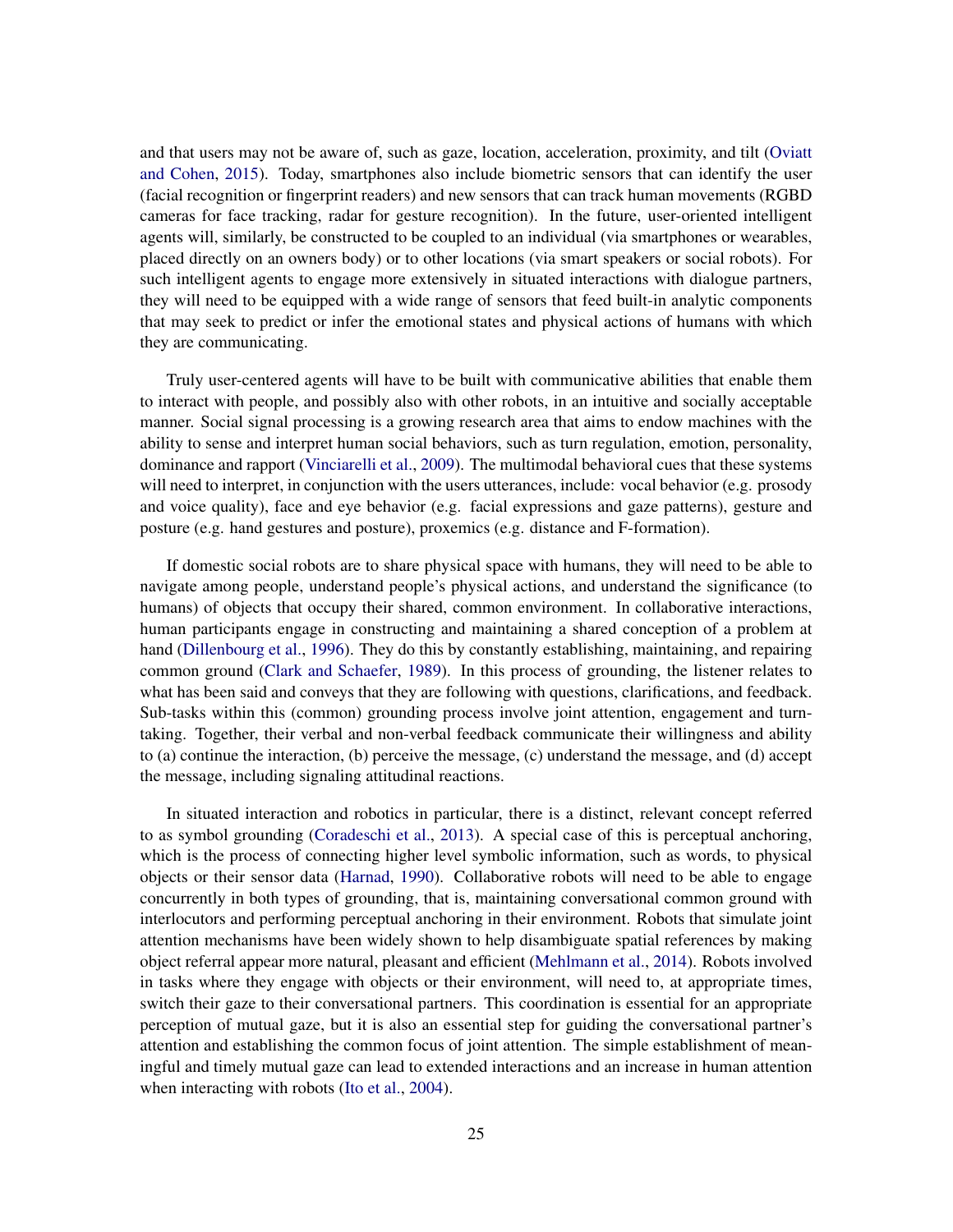#### 7.2 Research Themes

#### <span id="page-25-0"></span>7.2.1 Levels of representation / abstraction / granularity / alignment / incrementality

An important research endeavor is to develop foundational methods to analyze, model, and represent multimodal information, whether it is the input to, or the output of, user-oriented agents. These methods are characterized as foundational since they underlie the technical framework for information encoding and decoding that is essential to many applications and research topics. The unique and challenging aspect of multimodal research is the heterogeneity of multimodal sources of data and the challenges in integrating and interpreting such heterogeneous data coming from multiple modalities. Each modality has its own characteristics that have to be considered [\(Maragos et al.,](#page-42-10) [2008\)](#page-42-10). For example, images are 2-dimensional (or sometimes even 3-dimensional), while speech signals are 1-dimensional. The way we describe the visual appearance of a bird or another animal will be quite different from the way we describe the sounds they produce. Creating computer systems that are able to make sense of such multimodal data entails many fundamental problems that we group into five main classes, following the taxonomy of (Baltrušaitis et al., [2018\)](#page-35-11): representation, alignment, fusion, translation, and co-learning in Figure [7.2.1.](#page-25-0)

Representation: Learning how a computer can internally represent the heterogeneous data in multiple modalities. These computational representations should be designed for both efficient modeling and better visualization. For example, a joint representation that captures how a person both looks and sounds when they are happy will allow computer systems to better recognize human emotions than systems that treat such visual and acoustic modalities of data independently. These joint representations will be most efficient when they can take advantage of the naturally-occurring dependencies between modalities. Another design objective is to improve the interpretability of multimodal data. By identifying commonalities and differences across multimodal data, we seek multimodal representations that best bridge the gap between continuous versus discrete data, and between statistical versus symbolic data.

Alignment: Establishing spatial and temporal connections between events across modalities. For example, when reading the caption of an image, alignment is the process where words are grounded to specific objects or groups of objects in the image. Other examples of alignment include automatic video capturing, and identifying the acoustic source in a video. One challenge in alignment is dealing with data streams that have been recorded at different sampling rates (e.g., continuous signals versus discrete events). Alignments may thus require defining a similarity metric between modalities to identify the connection points across the streams. The alignments may need to be anchored temporally, as when we align the audio track and the images in a video, or they may need to be anchored spatial, as when we try to morph between two face images.

Fusion: Combining information from two or more distinct sources to uncover or predict a pattern or trait of interest. Examples of multimodal fusion include multimodal emotion recognition, audio-visual speech recognition, and audio-visual speaker verification. The sources of information found across modalities may be redundant which helps increase robustness, or they may be complementary which often helps increase accuracy. The challenges are multiple since, a priori, it may not be known in advance which sources will need to be synchronized, or even whether they have the same sampling rate. For any source, some modalities may be incomplete with missing data, while some modalities may provide continuous streams of data, but other modalities may be intrinsically discrete in providing data for interpretation about given events.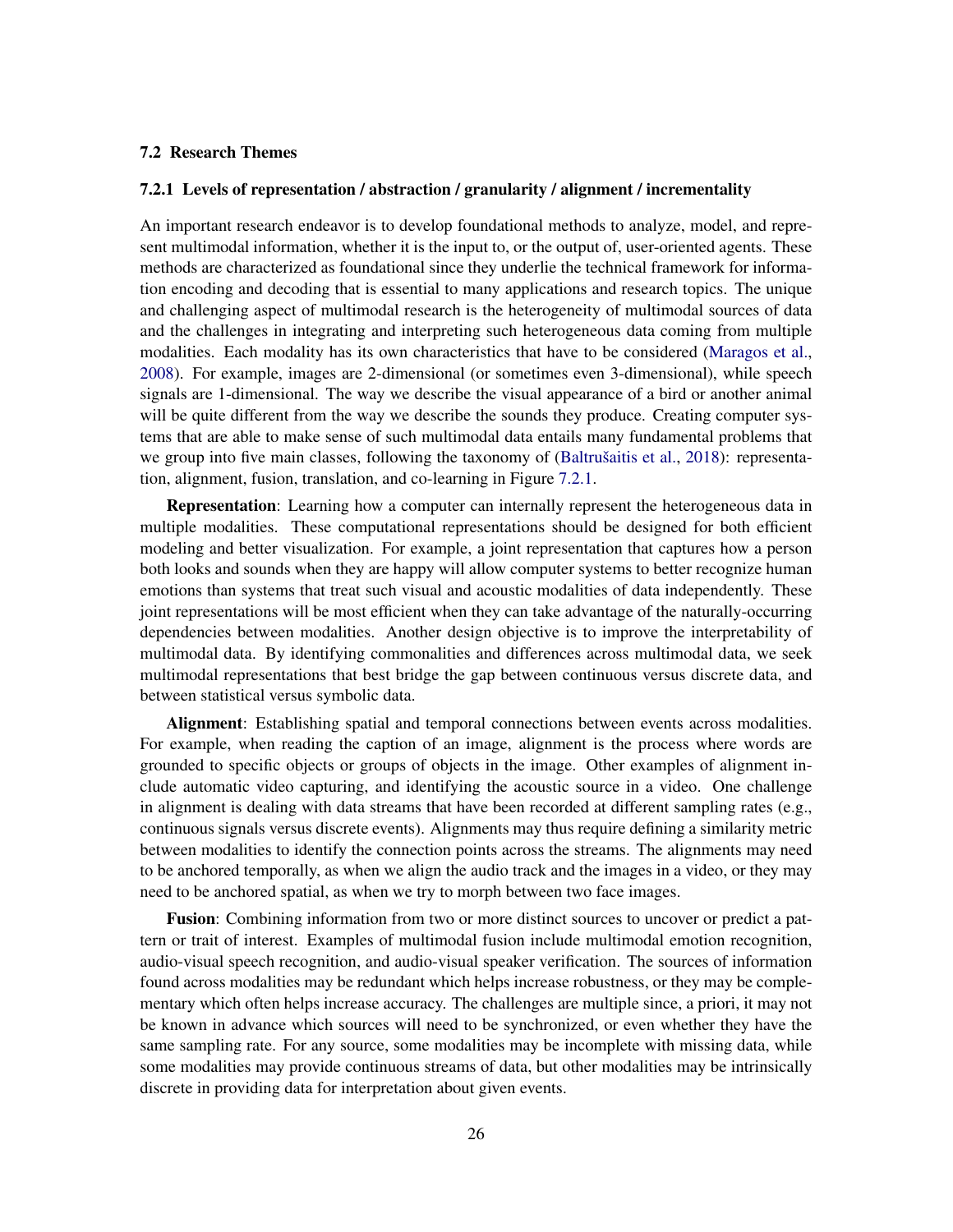Translation: Transformation, mapping from one modality into another. Examples include speech-driven animation and text-based image retrieval. The foundational methods learn the relationship between streams of data, capturing their dependencies. The goal of translation can be generative in nature, creating a new instance previously not observed in one modality, based on given information from another modality. The goal can also be for building descriptive models, where having learned inter-modality dependencies, one modality can be used to increase the characterization of another modality (e.g., describing the information conveyed in an image).

Co-learning: Transferring knowledge from one modality to help with the predicting or modeling task in another modality. Co-learning examples are more technically complex in nature, building on established within-modality processing expertise. Co-learning aims to leverage the rich information available in one modality, for the learning of another modality, which may have only limited resources (e.g., small number of examples with limited annotations or noisy input). Examples of colearning algorithms include co-training, zero-shot learning and concept learning. Recent examples include: the use of information extraction in text processing to guide entity detection in computer vision algorithms, such as for visual object recognition, when an implicit instrument argument can be inferred for an event mentioned in a caption accompanying an image [\(Subburathinam et al.,](#page-45-11) [2019\)](#page-45-11) and multitask learning that exploits a text-guided semantic space to select the most relevant visual objects for novel visual activity recognition [\(Eum et al.,](#page-38-9) [2019\)](#page-38-9).



Figure 1: Taxonomy for multimodal learning.

The challenges that arise in multimodal processing may involve various combinations of these five categories. Importantly, cross-cutting research in these areas will open opportunities to better understand and interpret multimodal data across domains, providing resources and tools for wider sharing across the interdisciplinary community of researchers. These tools may be generic, for working across a range of problems, or they may be specific to given problems or modalities.

# 7.2.2 Agent Input: Information Fusion

Multimodal fusion is a core requirement in advanced user-oriented agents that are able to understand explicit and implicit information conveyed by users. Users display important information through various communication channels including their speech, facial expressions, hand gestures, and body posture. The information is not uniformly conveyed across time and modality. Studies have revealed a complex temporal interplay between communicative messages including lexical,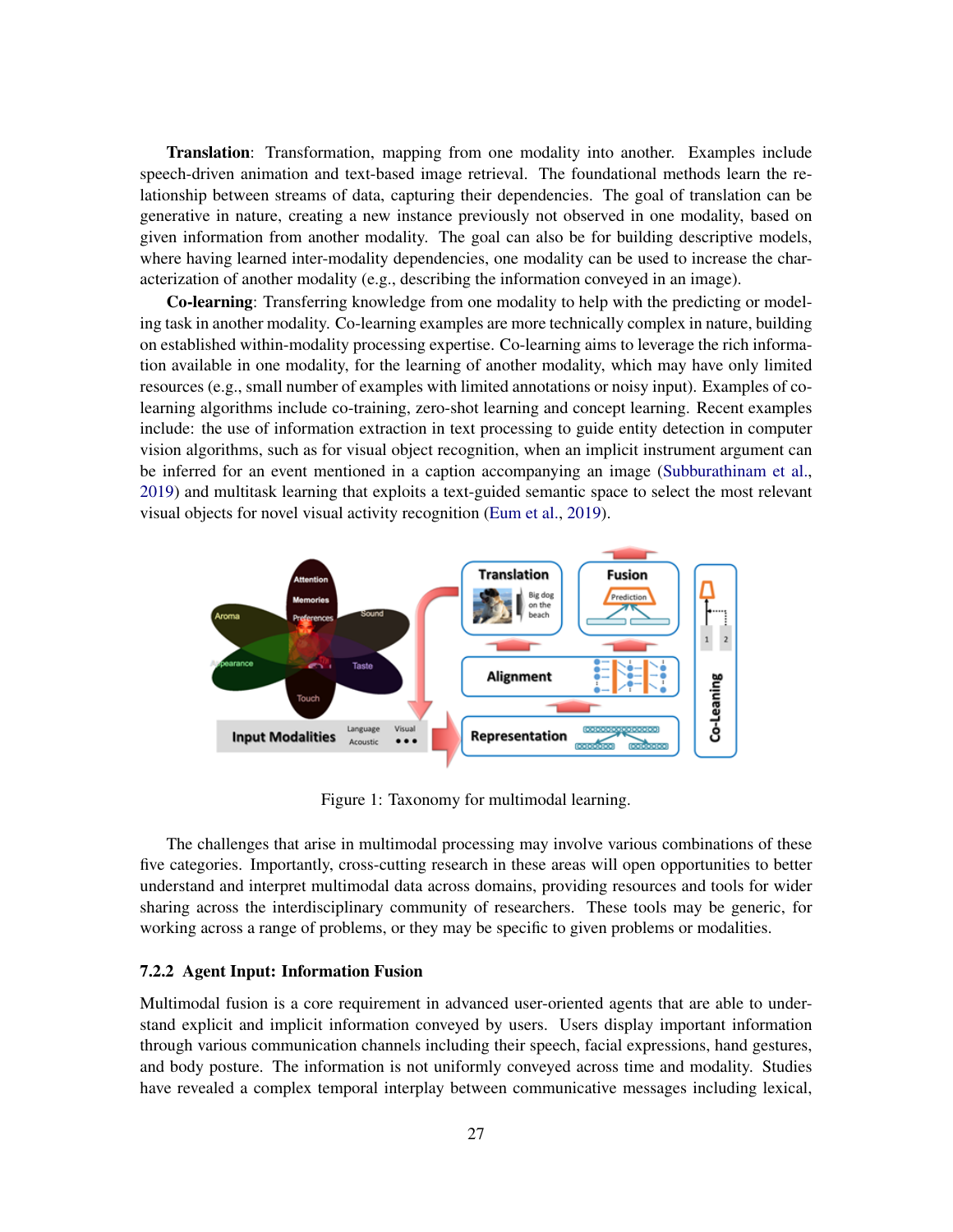semantic, emotional, and idiosyncratic traits [\(Busso and Narayanan,](#page-36-10) [2007a\)](#page-36-10). This interplay has also been observed across communicative channels, where less constrained modalities are used to convey communicative messages [\(Busso and Narayanan,](#page-36-11) [2007b\)](#page-36-11). This temporal and spatial interplay between communicative messages and channels has direct implications on how a user-oriented agent should interact with users, sensing, fusing and interpreting information obtained across multiple modalities.

From a machine learning perspective, multimodal fusion can be viewed as the process where features from different modalities are mapped into a common representation that is trained to max-imize the performance of a classification or regression task (Baltrušaitis et al., [2018\)](#page-35-11). Recent advances in deep learning has resulted in powerful embeddings that encode numeric (e.g., speech, images) and symbolic (e.g., text) modalities. These embeddings can be systematically combined, leveraging the redundant and complementary information provided across modalities. We can obtain more robust models in this way, especially when the reliability of some modalities is affected, when some information is missing, or when a disagreement exists across a subset of the modalities. For example, the users face may be a more communicative channel to convey positive or negative emotional traits than their speech. On occasion however, occlusions or non-frontal views of the user may lead to unreliable or missing data. During those segments, using speech or lexical information alone may yield more robust predictions. This example shows that, when the data is available, leveraging redundant information conveyed across modalities can increase the performance of a system.

The challenge for a user-oriented agent is to interpret sensing information from the user coming from multiple modalities, taking into consideration the underlying complexity in the way humans interact and communicate with each other. The architecture of the models should be robust to partial information. For example, when a user is listening to the agent and extracting lexical information from the agents spoken message, the user will be most likely to limit their vocal responses to backchannel information. During those segments, their facial expressions may be more informative about their cognitive and emotional states than their vocal signals. By contrast, when the user is speaking, the information in their facial expressions will be less discriminative for tasks such as the recognition of emotion, mood or personality traits due to the speech articulatory movements that affect the facial appearance. Likewise, as multimodal databases with rich labels for relevant tasks are often limited, we should be able to train models with unimodal datasets that have partial information. Ideally, we should also build unsupervised formulations to leverage found rich multimodal data without labels. The architecture of the intelligent agent should also be able to assess the expertise of each modality, by learning from the data the appropriate weights to combine multimodal information. Advances in multimodal processing that address these challenges will facilitate improved user-oriented agents that are more aware of the user and can respond accordingly.

#### 7.3 Agent Output: Coordination of Multimodal Agent Behaviors

Multimodal agents not only need to perceive multiple modalities, they should also be able to actively transmit information across various modalities so as to express their own intentions and internal states to their human users. Such multimodal output generation presents both challenges and opportunities that fall into two broad areas: human-like multimodal rendering and context-aware modality combination.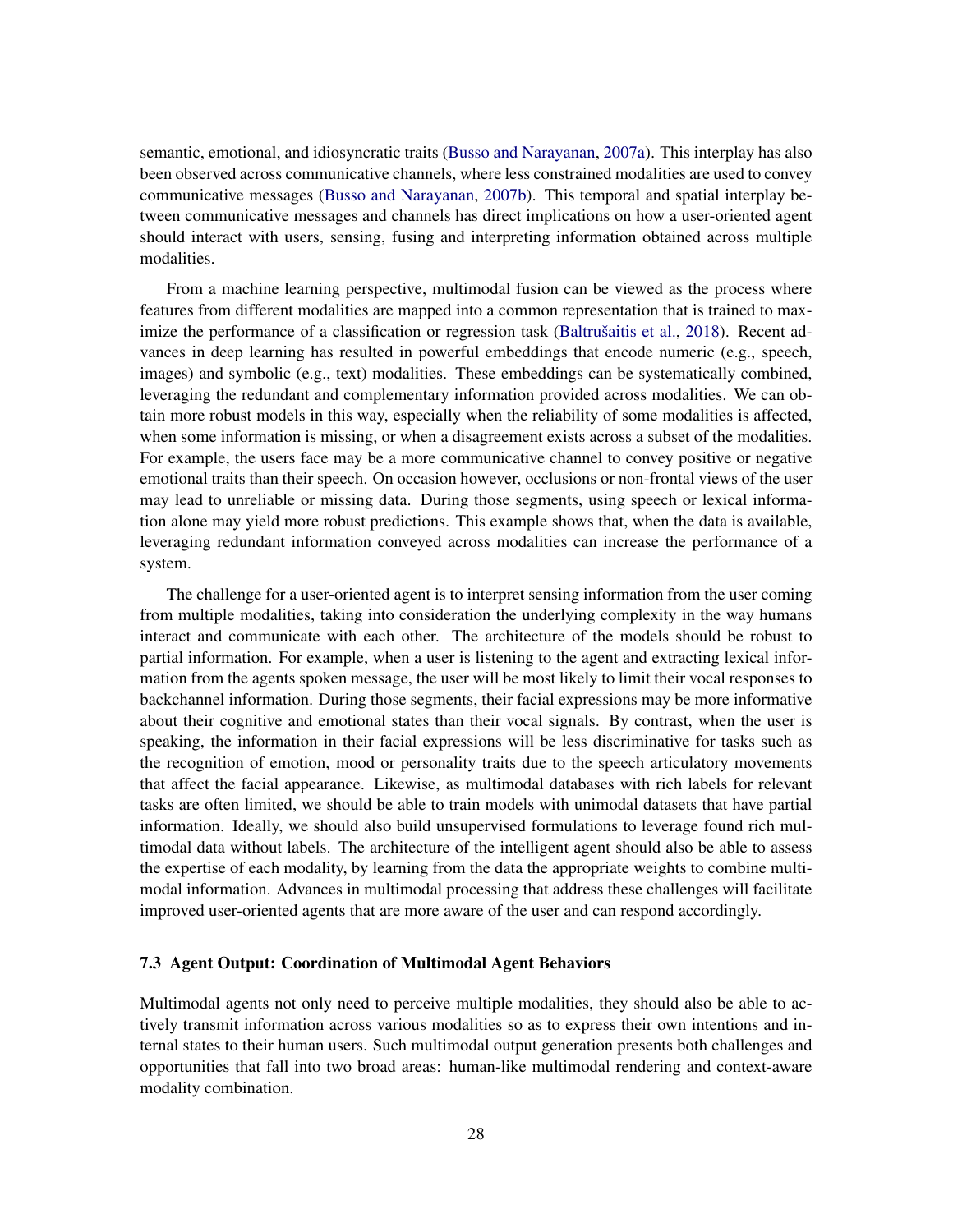The first area generally focuses on animating embodied conversational agents, whether virtual or robotic. Originating with early research on talking heads [\(Cosatto and Graf,](#page-37-10) [2000;](#page-37-10) [Massaro,](#page-42-11) [2003\)](#page-42-11), this research also includes gestures and full-body animation of virtual agents [\(Cassell et al.,](#page-36-12) [2001\)](#page-36-12). A large amount of this work focuses on realism and synchronization of several modalities. For example, [Ng-Thow-Hing et al.](#page-44-13) [\(2010\)](#page-44-13) present a model for generating and synchronizing hand gestures from arbitrary text to accompany a spoken rendering of the same text. More recently, [Takeuchi et al.](#page-46-11) [\(2017\)](#page-46-11) have investigated the use of deep learning techniques to predict hand gestures directly from the speech signal (MFCC), albeit with limited success. Finally, recent work (and media hype) focused on deep fakes showcases the application of modern deep learning technologies to multimodal rendering of humans [\(Suwajanakorn et al.,](#page-46-12) [2017;](#page-46-12) [Chan et al.,](#page-37-11) [2019\)](#page-37-11). While such technology can now achieve near perfect photo-realism and multimodal synchronization, much less is known about the relationships between various modalities and concurrent conversational features, such as the speakers intent or inner state. Earlier work from [Cassell et al.](#page-36-12) [\(2001\)](#page-36-12) and [Traum](#page-46-0) [\(2008\)](#page-46-0) has explored models of embodied conversations and their implications on multimodal rendering of virtual humans. More research on these topics would be greatly beneficial to our understanding of both human-human and human-machine communication.

The second area of multimodal output generation concerns the use of different modalities and affordances to accommodate different environments, situations, or user tasks and needs. For example, [Costa and Duarte](#page-37-12) [\(2011\)](#page-37-12) describe a multimodal fission module that adapts the presentation of content through video, audio and haptic outputs for impaired users. [Teixeira et al.](#page-46-13) [\(2011\)](#page-46-13) introduce a general architecture for adaptive multimodal fission and its application to a tele-rehabilitation service for the elderly. Both works highlight the potential of adaptive multimodal output generation to better accommodate a wider range of user populations, by incorporating design flexibility for more inclusive technology.

In addition, research is needed to better understand the effect of combining the generation of natural language and visual information on communication. One possible direction is to combine deep learning approaches to Natural Language Generation with image or multimodal representations (e.g. those used by image captioning work such as [\(Xu et al.,](#page-47-12) [2015\)](#page-47-12) to build general models that can generate multimodal output, based on the agents internal semantic representations.

#### 7.3.1 Incrementality

When humans engage in face-to-face spoken interaction, listeners usually provide brief audio-visual feedback cues while their conversational partner is talking. Such listener feedback may occur concurrently in multiple forms, such as head nods, eyebrow movements, or facial expressions (visually) or conventionalized, vocal tokens of agreements (verbally). By continuously providing feedback on what is being said, the active listener participates in the collaborative communicative process, helping establish and maintain common ground. Todays state-of-the-art dialogue systems are neither receptive, nor able to change their output, while in the process of speaking, should the listener convey confusion, irritation, or other emotions as signals that should be addressed. If we want to be able to build spoken dialogue systems that can achieve the responsiveness and flexibility found in human-human interaction, then it is essential that they process information incrementally rather than in utterance-sized chunks [\(Dohsaka and Shimazu,](#page-38-10) [1997;](#page-38-10) [Gervits and Scheutz,](#page-39-10) [2018\)](#page-39-10). A conversational dialogue agent has to be able to decide: when to take a turn (controlling the floor as the next speaker), when to provide verbal feedback (without taking the floor), and when to remain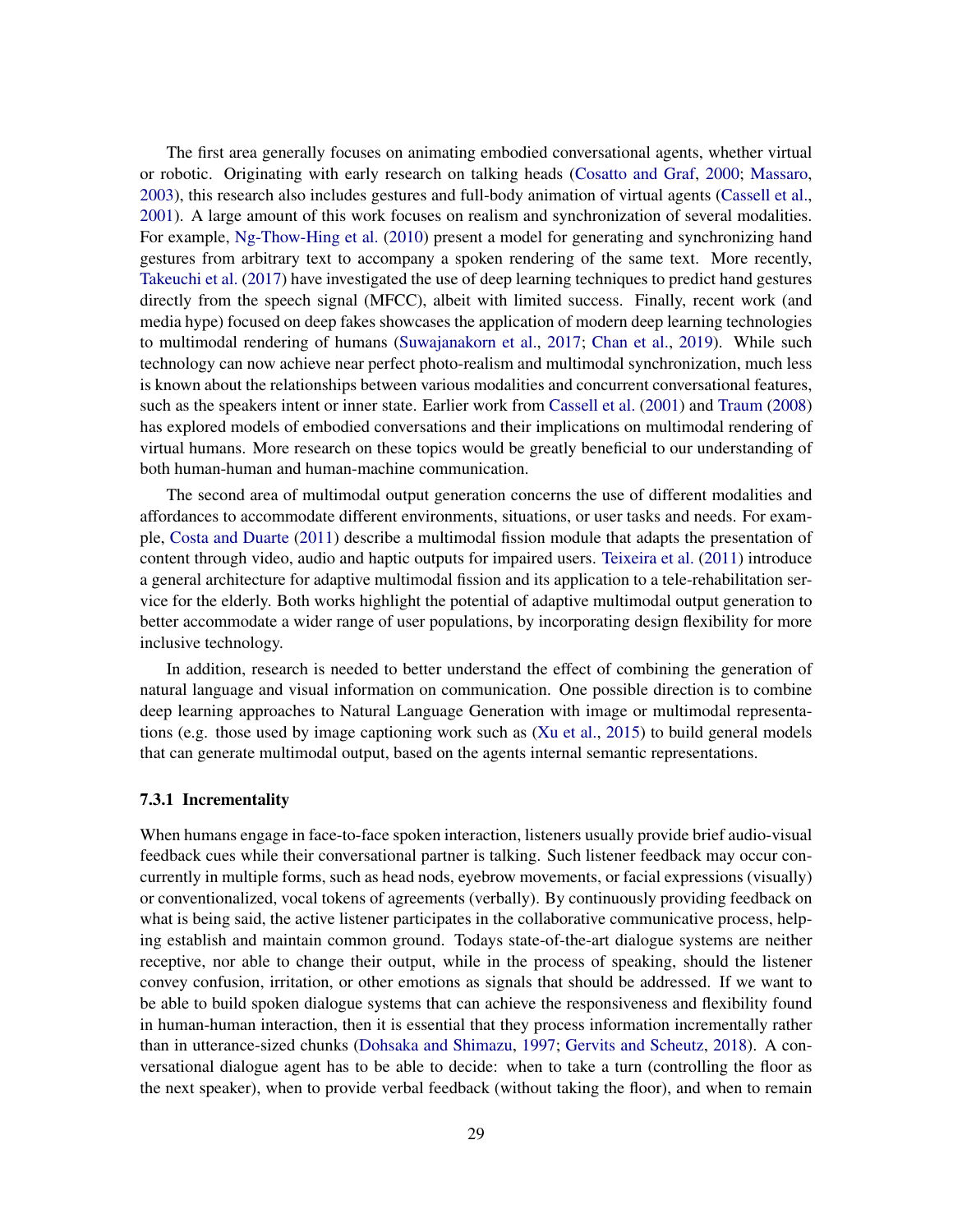silent. To do so, the agent must predict the end of the human speakers utterances, tracking the timing and pacing of turns in the conversation. The agent must also decide if its feedback should be verbal or non-verbal (head nod, eyebrow raise or smile). If it decides to produce verbal feedback, then it has to be able to decide if it should use a feedback token (such as okay, mhm) or if it should reprise fragments of what it has heard from the user to show positive evidence that it is, in effect, paying attention , echoing conversational content by way of a word or phrase that has been picked up. Finally, it has to select the prosodic realization of the feedback token to convey the appropriate affective state [\(Neiberg et al.,](#page-43-13) [2013\)](#page-43-13).

Multimodal systems for agents need to be developed according to principles such as Inclusive Design or Design for All to be accommodating in situations where users present with varying levels of physical or cognitive abilities. According to [\(Obrenovic et al.,](#page-44-14) [2007\)](#page-44-14), there are two sources of constraints in human-computer interaction: user- related constraints (such as user features, user preferences, and user state) and external constraints (such as device, environment, or social context). Furthermore these constraints may interact and change during an interaction. For example, the level of environmental noise may increase and trigger (reflexively) changes in the speakers output from normal to lombard speech, or cause the speaker to add in or switch to gestures as visual output. Another change in external constraints may occur in the social context, such as when the number of people could increase from one to several, requiring the system to switch from spoken to written interaction in order to preserve privacy.

### 7.4 Recommendations

The range of modalities used in todays dialog systems should be broadened, for example by including prosody, haptics, or motion capture as input modalities, or virtual or physical avatars or varying visual stimuli as output modalities. These additional modalities enrich our understanding of the users, improve user modeling by having a more holistic view of their behaviors, and augment their capability by creating new ways for users to interact with the machine.

By creating a broader range of modalities, there is a need to produce data sets covering these modalities and sharing them with the community to foster interdisciplinary and cross-institutional collaboration which is paramount as the complexity of the involved technologies grows. Through the organization of open shared tasks as well as challenges and competitions held at conferences and workshops, multimodal dialog research will be further promoted, advanced, and accelerated.

Situated dialog should play a central role in future dialog systems research, especially considering the contributions of multimodality. For example, an exchange of physical objects between humans and an avatar as a coupled transaction requires not only spoken interaction, but also computer vision, recognition of objects and activities, fine-motor control, and situated reasoning.

The advances of incremental speech processing, for example incremental speech recognition, spoken language understanding, or speech synthesis, should be generalized to incremental multimodality. This is especially effective since several additional modalities, such as visual input, are continuous in nature, compared to spoken dialog which is often regarded as discrete, i.e. speakerturn-based.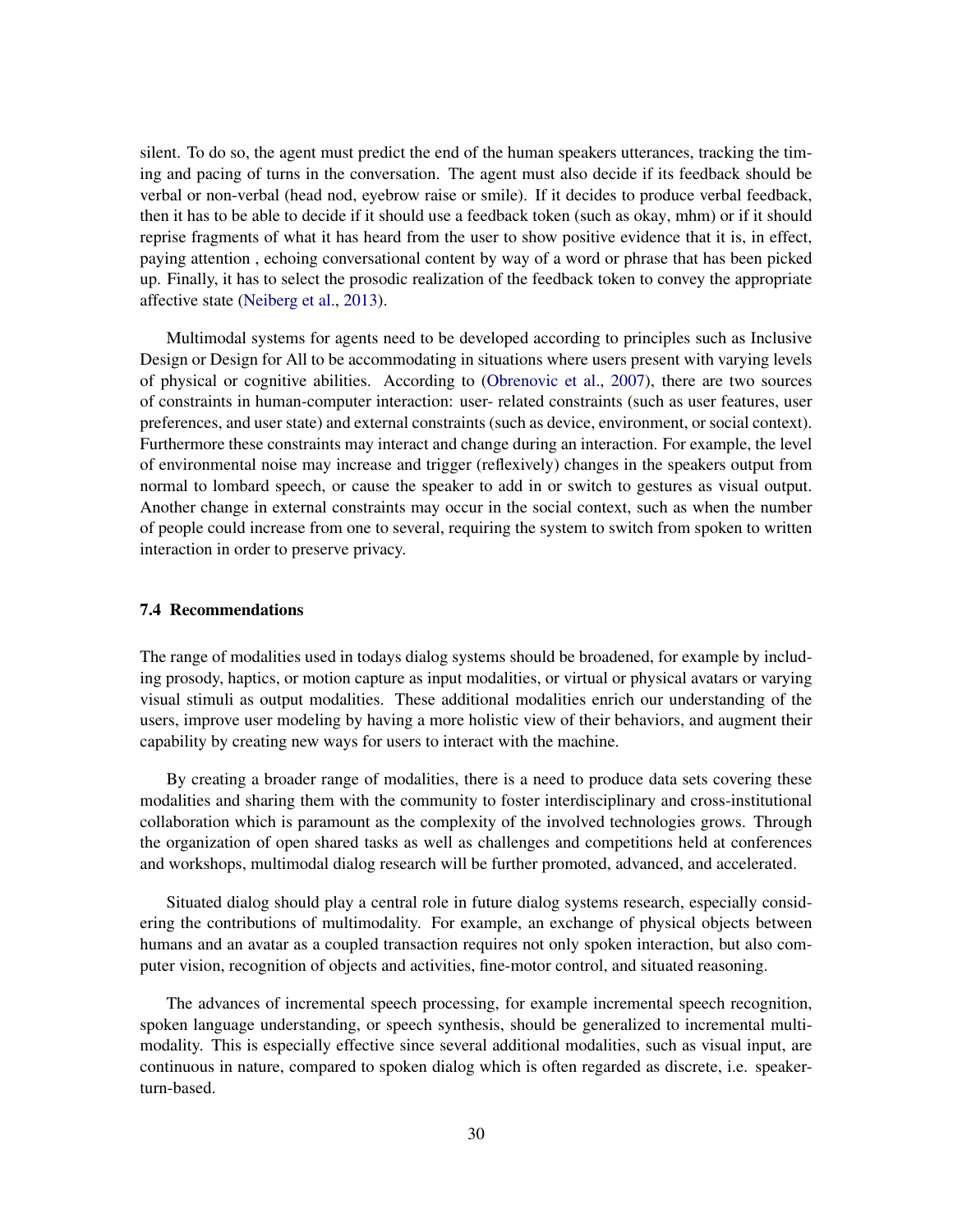# 8. Robust and Flexible Dialog Management

### 8.1 Current state of the art

In general, current intelligent agents target specific tasks and relevant user groups. They are quite brittle and inflexible, refusing to understand the user who is not aware of the commands the agent expects or of the type of language that the agent supports.

Both industry and the research community have an interest in moving intelligent agents to multidomain, multi-task, multi-topic conversational agents. But, perhaps surprisingly, even relatively simple tasks that require linking capabilities from two existing agents are hard to support. For example, consider a task as simple as set a timer for cooking an egg.

- User: Alexa, set a timer.
- Alexa: For how long?
- User: How long does it take to hard-boil an egg?  $\leftarrow$  To get this information, Alexa has to talk to Google search, find the amount of time, return the string from that search, reformulate it to a time, and fill the slot in the timer task)

The challenge here is to interleave any structured task for which an explicit task structure exists with the results from search. There are many similar tasks, where constraints or information from multiple existing systems need to be integrated, such as wanting to check what the weather is going to be while booking a restaurant and deciding whether it will be possible to sit outside for dinner. Thus the steps in the process are:

- combine an agent based on discrete information, with one based on search, which could retrieve any kind of answer.
- try to get two components to talk together
- integrate different data sources for the same task

Users often have slightly different goals or preferences than the ones that the agent is designed to support because they may not know what the underlying assumption is. This results in many limitations for the agent. For example, most natural language understanding components in dialog architectures assume that each utterance contains a single intent, so they may ignore additional information if the user mentions multiple intents in a single utterance. To summarize:

- current systems are very rigid
- it is hard to truly achieve mixed initiative
- at present the impression of mixed initiative is given by doing slot filling in different orders

# 8.2 Desired flexibility

Ideal systems should have more of the flexibility that people bring to a task-oriented dialogue. When people (e.g. a domain expert and a novice with a problem to solve) work together to find a solution, there is a natural sharing of initiative. Each presents contributions (e.g. candidate solutions or nuances or context of the problem) and the other provides feedback signals of attention, perception,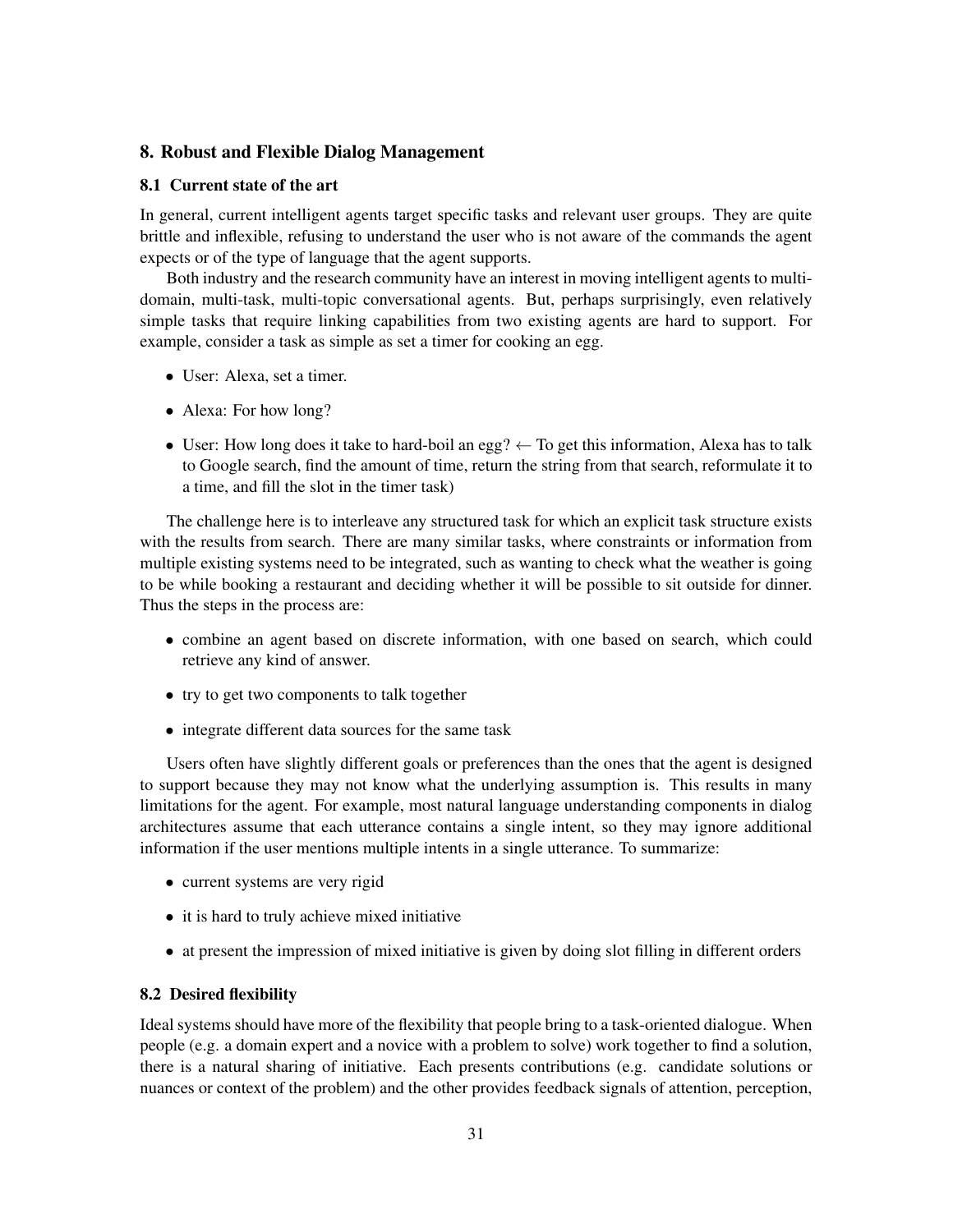understanding, and attitudinal reaction [\(Allwood,](#page-35-12) [1992\)](#page-35-12). Either participant can send signals of desire to speak, and can take initiative when they have something relevant to add. Many kinds of context are used including

- What has been said recently
- The (mutually) perceivable or imaginable environment
- Mutual knowledge about the situation, including beliefs, desires, and plans
- Common-sense knowledge about likely eventualities and motivations.

These aspects of context allow for many convenient facets of dialogue that are largely missing from human-computer dialogue:

- Allowing abbreviated or elliptical expressions to talk about salient entities and actions
- Allowing plan recognition to address the goals rather than specific mentioned actions, and provide helpful responses that even ignore a direct request, where it can be inferred that the requested action or information is not relevant to the goals.

Additionally, people often provide incremental and different sized contributions, where the full contribution is often shaped by feedback from the addressee while the contribution is being expressed. E.g. signals of lack of understanding may lead to elaboration, while acting on the contribution early may signal that a description is already good enough. Signals of interest may encourage elaboration of a topic, while signals of lack of strong interest may lead to either a change in topic or motivation for why the topic is relevant to the addressee.

Current work is just beginning to explore dialogs that cross domains. There is great potential to leverage assets from multiple kinds of agent activities or skills, knowledge resources, and social dialog to create a fuller experience, however more work is needed to realize this potential. For complex tasks, subdialogs should engage in simpler domains, but context and high-level goals must be maintained across these sub-dialogs for a coherent whole. Novel tasks should be achievable as a combination of simpler tasks. Social dialog should be supported in that it contributes to building a relationship and common ground between system and user. This can appear both between and within tasks, often combining with other tasks within the same utterance.

#### 8.3 Recommendations

- Research should be highly interdisciplinary, including linguistics, pragmatics and reasoning
- Inference should be based on the user's goals and beliefs
- Structured representations that support inference should be combined with neural models dealing with unstructured text
- Research should be inspired by human dialog techniques in order to efficiently address others goals. Context should be preferred to making explicit representations
- Explicit representations of context should be designed in a way that enables them to be shared with other domains, tasks and applications
- Agents should support different user style of interaction preferences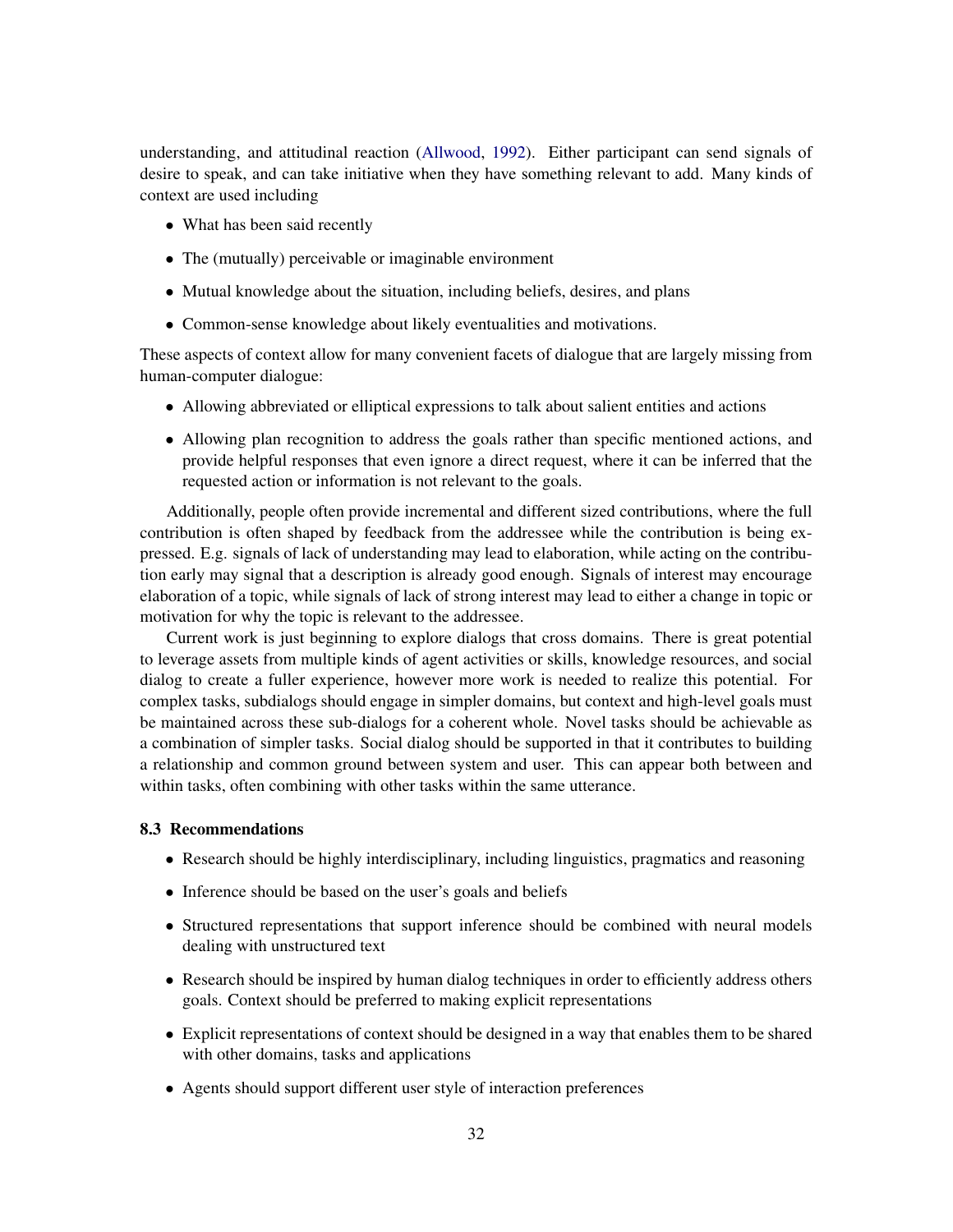# <span id="page-32-0"></span>9. Intelligent Agents as Good Actors

# 9.1 Introduction

Just as for artificial intelligence (AI) more generally, a host of ethical issues arise in research on intelligent agents. Research in this area will benefit from general advances in AI, but there are also special considerations for intelligent agents and potential new research directions that are highlighted in this section.

#### 9.2 Ethics issues in intelligent agent research

Since much of the current research on intelligent agents involves data-driven machine learning, the resulting systems are susceptible to: issues of bias in the collection of data (which leads to unintended bias in decisions); privacy issues associated with user data; and interpretability of system decisions. The issue of privacy is a concern for deep neural networks because of their ability to effectively memorize the data [\(Carlini et al.,](#page-36-13) [2019\)](#page-36-13). It is particularly challenging for spoken dialog systems because a users voice is their identity. Since users can now be identified from their voices, it is possible for their voices to be used for identity theft. This poses challenges for using cloudbased ASR services, as well as the storing and sharing of data. Cloud-based ASR gives better performance than on-device modules but requires transmitting the speech. Agent designers using cloud-based services should be aware of any potential commercial use of this data and inform users. A user-centric intelligent agent may also store information about its users to improve personalization (meta-data, usage patterns, and so on), which raises additional issues of data security. Privacy is of great concern for sharing both speech and text data associated with dialog, since there are currently no strong methods for de-identification.

Particular to intelligent agents is their interaction with human users, and so it is important for researchers to carefully consider how the system can influence individual behavior and mental state. In many applications, it is important for users to develop a level of trust in the system, and research on interaction strategies to that end is important. However, since the system may make errors, it is important that it be able to communicate uncertainty in an effective way. Passing the Turing Test may not be an appropriate objective the user should know when they are talking to a bot. Technology designed to deceive humans is much more susceptible to use in phishing scenarios or other types of user manipulation. Another issue that arises during interaction with users is the possibility of unintentionally providing incorrect information or poor advice; potential problems need to be considered and the cost of such mistakes accounted for in system design.

Government support of intelligent agent research should focus on societal needs and challenges. Like any technology, intelligent agents can be used for good or bad purposes. System designers should consider the potential for a system to be used for destructive purposes, such as hate speech, bullying or stalking. When talking to a bot, some users are uninhibited and interactions can be highly toxic or offensive, which systems must learn to handle appropriately. Lastly, dialog research needs to develop mechanisms for robustness to adversarial attack, which may be in the form of biasing the data used for learning or injecting false information into a knowledge base or backend database.

Some ethical issues are dependent on the user population and/or application scenario, but all dialog system research will involve some subset of these issues. As such, it is important for educational activities associated with research to include training in ethical thinking. Furthermore,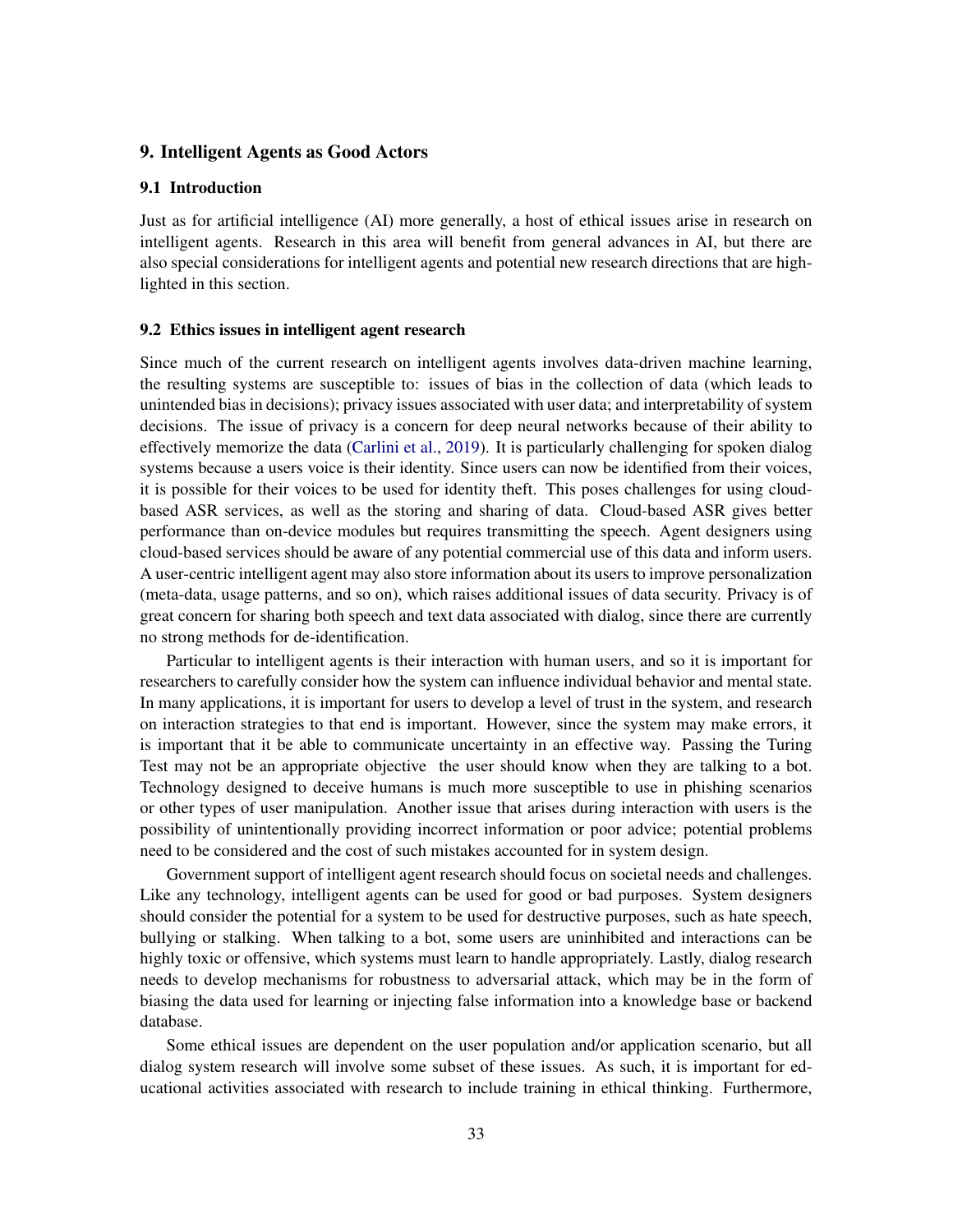projects with outreach activities should incorporate discussion of ethical issues into their programs to raise public awareness.

### 9.3 Balancing Tensions Between User Concerns and Research Advances

It is important to recognize that fully addressing these concerns limits opportunities for research. For example, the scientific objective of research reproducibility can be inhibited by failure to share data; however, it is very difficult to share data and also to preserve privacy, as noted above. Using paid crowd-workers rather than users with real needs may avoid privacy concerns, but questions are then often raised about the validity of the data, given that workers may accept undesirable results to complete their tasks more quickly. Using simulated users avoids exposing real users to system errors in reinforcement learning, but it limits the potential to understand user variability. When privacy concerns exclude the possibility of looking at data or listening to speech signals, it can be much harder to diagnose and improve systems, resulting in preserving or even reinforcing biases in system performance. If only text transcripts of speech are available and audio access is restricted, then systems cannot explore the use of prosodic cues to engagement, sentiment, intent, and so on. There is also a conflict between user modeling and the potential for bias and restriction of access to information; personalization can be a double-edged sword. Discarding data for privacy reasons eliminates the potential for longitudinal studies. The problem of toxic language on the web (and in user interactions) creates a need for detecting toxicity to avoid introducing it into system behavior, but this creates the problem of exposing unpleasant material to researchers who are annotating or analyzing data.

These tensions underscore the importance of ethical training for dialog researchers and the need to inform users about both risks and benefits. They also create a need for creative thinking and innovation in data collection and system evaluation to support some level of reproducibility in dialog research.

#### 9.4 Recommendations

Fundamental research is needed to preserve the integrity of future dialog agents and the security of human users. It is important to recognize that future research should study not only designing better systems, but also creating methods to protect the data. Therefore, we divide the research directions into two folds: ethic-related research for well-behaved agents, and privacy preserving methods on data.

For the data side, an important research venue is developing privacy-preserving algorithms that can remove sensitive information from raw data, including speech, visual, language process and machine learning. This is a recently emerging research direction due to its significant social implications since machine learning systems are sometimes adopted into commercial systems. A challenge for this research direction include the tension between the degree of anonymization vs the degree of information loss.

On the other hand, for the system/agent side, the first important research direction is to develop robust detection methods to automatically recognize inappropriate behavior, including offensive language, misleading information, discrimination against certain populations etc. This requires a joint effort in the creation of related datasets and shared tasks and the development of machine learning methods that can solve this challenge. A second direction on the system side is to develop dialog agents that are resilient to adversarial users. Take the Microsoft Tay as an example. Its self-learning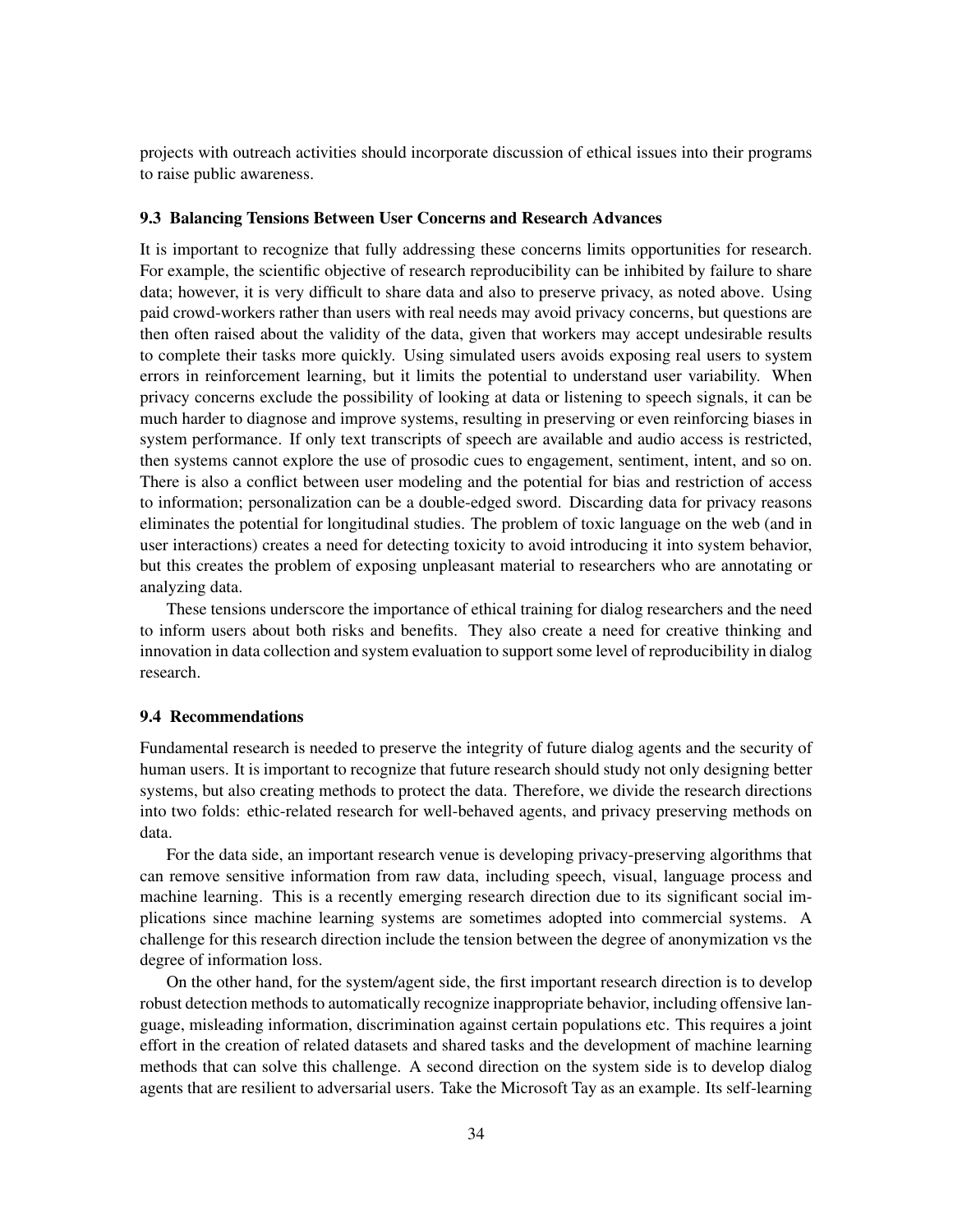mechanism from user feedback from real users turned out to be a disaster, i.e. there is a significant amount of adversarial input from human users that made Microsoft's Tay post inflammatory and offensive tweets through its Twitter account, causing Microsoft to shut down the dialog service only 16 hours after its launch. That said, continuous learning from real interaction data is crucial for agent behavior, e.g. personalization, reinforcement learning etc, the best solution is to take the potential adversarial into account when designing future algorithms.

Along with the progress in detecting inappropriate behavior and intelligent agent evaluation that this report recommends for the next 5-10 years, there will be a need for standardization, i.e. the development of a "drivers license" to comprehensively evaluate the quality of an intelligent agent before it can be deployed in production.

#### 9.5 Research-adjacent recommendations

- Research plans within scientific proposals should raise and address at least one ethical issue.
- Education of students on ethical issues should be an important topic.
- Develop outreach efforts for increasing public awareness in collaboration with target user demographics.
- For every NSF/government proposal or grant that includes the release of data, the data should have a data sheet [\(Gebru et al.,](#page-39-11) [2018\)](#page-39-11) or similar.

#### 10. Conclusions

Intelligent agents of the future will adapt to the wishes of the user. They will be able to converse with the user in a large variety of situations, through a wide variety of modalities and in a secure environment.

The USER Workshop participants recommend that the intelligent agent community attend to the user in all of its research; that its agents adapt to the individual users style, verbosity, goals and beliefs.

Research teams should be multidisciplinary, including specialists from domains concerning the agent itself as well as its potential application.

Intelligent agents must deal with ever-increasingly complex situations including more modalities of interaction, multiparty dialogs, action on physical objects, longer dialogs and more frequent use by the same users.

The research infrastructure should include open source robust and reusable tools, well-documented pre-training models and novel machine learning methods that can deal with non-annotated data. All data collected should be shared freely with the whole community.

The research community must create shared tasks that define scientific goals and measure resulting progress. The assessment of intelligent agents should take place within an interactive environment. Common research platforms that satisfy these needs should be encouraged.

The intelligent agent and its creators must be good actors, protecting user privacy through the development of dedicated algorithms and through the automatic detection of inappropriate behavior. For this, research plans within scientific proposals should raise and address at least one ethical issue. Researchers should be encouraged to educate students on ethical issues and to develop public awareness outreach efforts.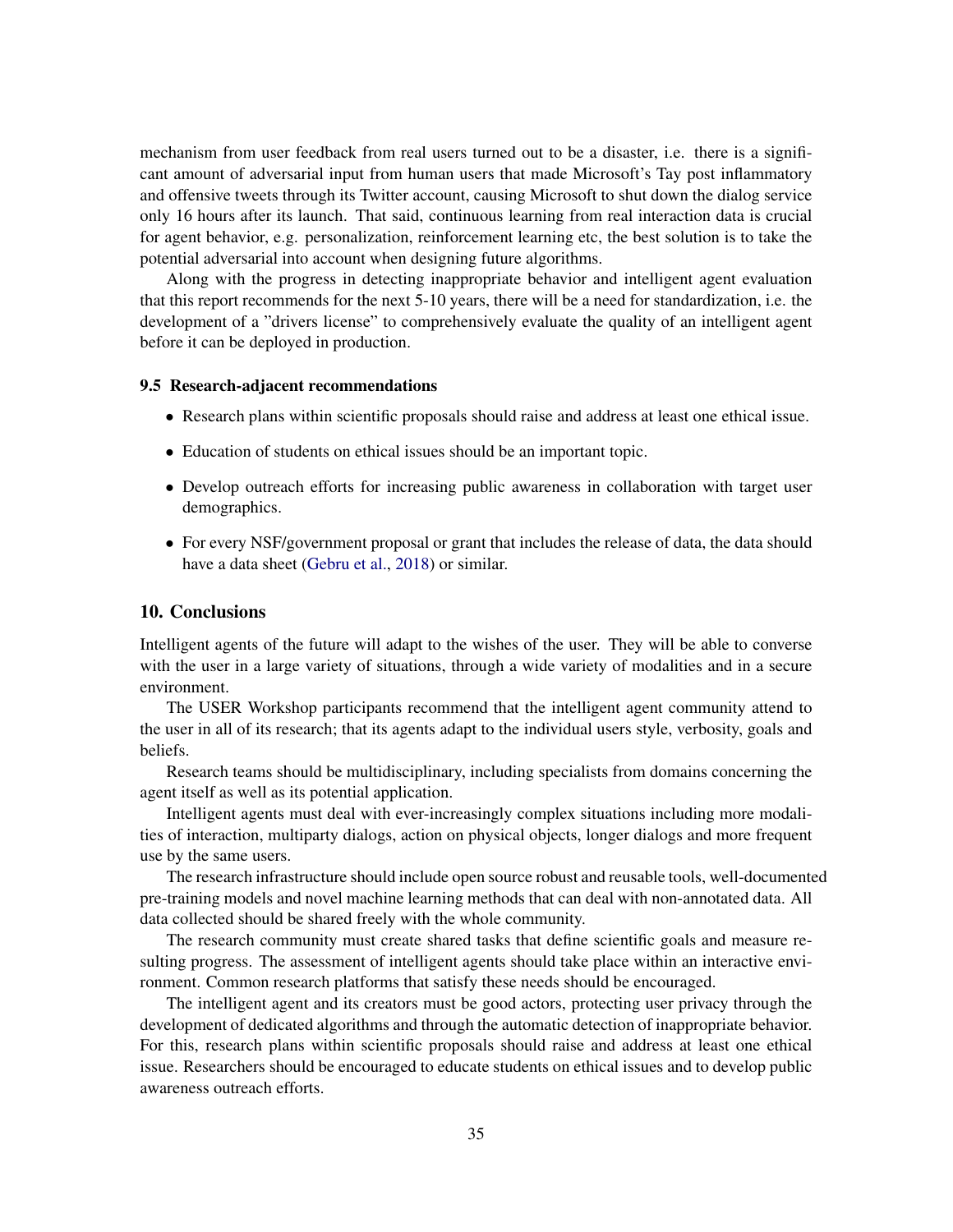# **References**

- <span id="page-35-3"></span>Rob Abbott, Brian Ecker, Pranav Anand, and Marilyn Walker. 2016. Internet argument corpus 2.0: An SQL schema for dialogic social media and the corpora to go with it. In *Proceedings of the Tenth International Conference on Language Resources and Evaluation (LREC'16)*, pages 4445–4452.
- <span id="page-35-4"></span>Mohammed Abdelwahab and Carlos Busso. 2018. Domain adversarial for acoustic emotion recognition. *IEEE/ACM Transactions on Audio, Speech, and Language Processing*, 26(12):2423– 2435.
- <span id="page-35-6"></span>Deepak Agarwal, Bee-Chung Chen, and Bo Pang. 2011. Personalized recommendation of user comments via factor models. In *Proceedings of the Conference on Empirical Methods in Natural Language Processing*, pages 571–582. Association for Computational Linguistics.
- <span id="page-35-7"></span>Ali Ahmadvand, Ingyu Jason Choi, Harshita Sahijwani, Justus Schmidt, Mingyang Sun, Sergey Volokhin, Zihao Wang, and Eugene Agichtein. 2018. Emory irisbot: An open-domain conversational bot for personalized information access. *Alexa Prize Proceedings*.
- <span id="page-35-0"></span>Hua Ai, Antoine Raux, Dan Bohus, Maxine Eskenazi, and Diane Litman. 2007. Comparing spoken dialog corpora collected with recruited subjects versus real users. In *Proceedings of the 8th SIGdial Workshop on Discourse and Dialogue*, pages 124–131.
- <span id="page-35-12"></span>Jens Allwood. 1992. Feedback in second language acquisition. *rapport nr.: Gothenburg Papers in Theoretical Linguistics 68*.
- <span id="page-35-5"></span>Zara Ambadar, Jonathan W Schooler, and Jeffrey F Cohn. 2005. Deciphering the enigmatic face: The importance of facial dynamics in interpreting subtle facial expressions. *Psychological science*, 16(5):403–410.
- <span id="page-35-1"></span>Ron Artstein, Carla Gordon, Usman Sohail, Chirag Merchant, Andrew Jones, Julia Campbell, Matthew Trimmer, Jeffrey Bevington, COL Christopher Engen, and David Traum. 2019. [Digital](https://doi.org/10.1145/3301275.3302303) [Survivor of Sexual Assault.](https://doi.org/10.1145/3301275.3302303) In *Proceedings of the 24th International Conference on Intelligent User Interfaces*, pages 417–425, Marina del Rey, California. ACM.
- <span id="page-35-9"></span>Bruce Balentine. 2007. *It's Better to Be a Good Machine Than a Bad Person: Speech Recognition and Other Exotic User Interfaces in the Twilight of the Jetsonian Age*. ICMI Press.
- <span id="page-35-11"></span>Tadas Baltrušaitis, Chaitanya Ahuja, and Louis-Philippe Morency. 2018. Multimodal machine learning: A survey and taxonomy. *IEEE Transactions on Pattern Analysis and Machine Intelligence*, 41(2):423–443.
- <span id="page-35-10"></span>Ankur Bapna, Gokhan Tur, Dilek Hakkani-Tur, and Larry Heck. 2017. Towards zero-shot frame semantic parsing for domain scaling. *arXiv preprint arXiv:1707.02363*.
- <span id="page-35-8"></span>Dorit Bar-On. 2017. Communicative intentions, expressive communication, and origins of meaning. In *The Routledge Handbook of Philosophy of Animal Minds*, pages 301–312. Routledge.
- <span id="page-35-2"></span>Christina Bennett and Alexander I. Rudnicky. 2002. The Carnegie Mellon COMMUNICATOR corpus. In *Seventh International Conference on Spoken Language Processing*.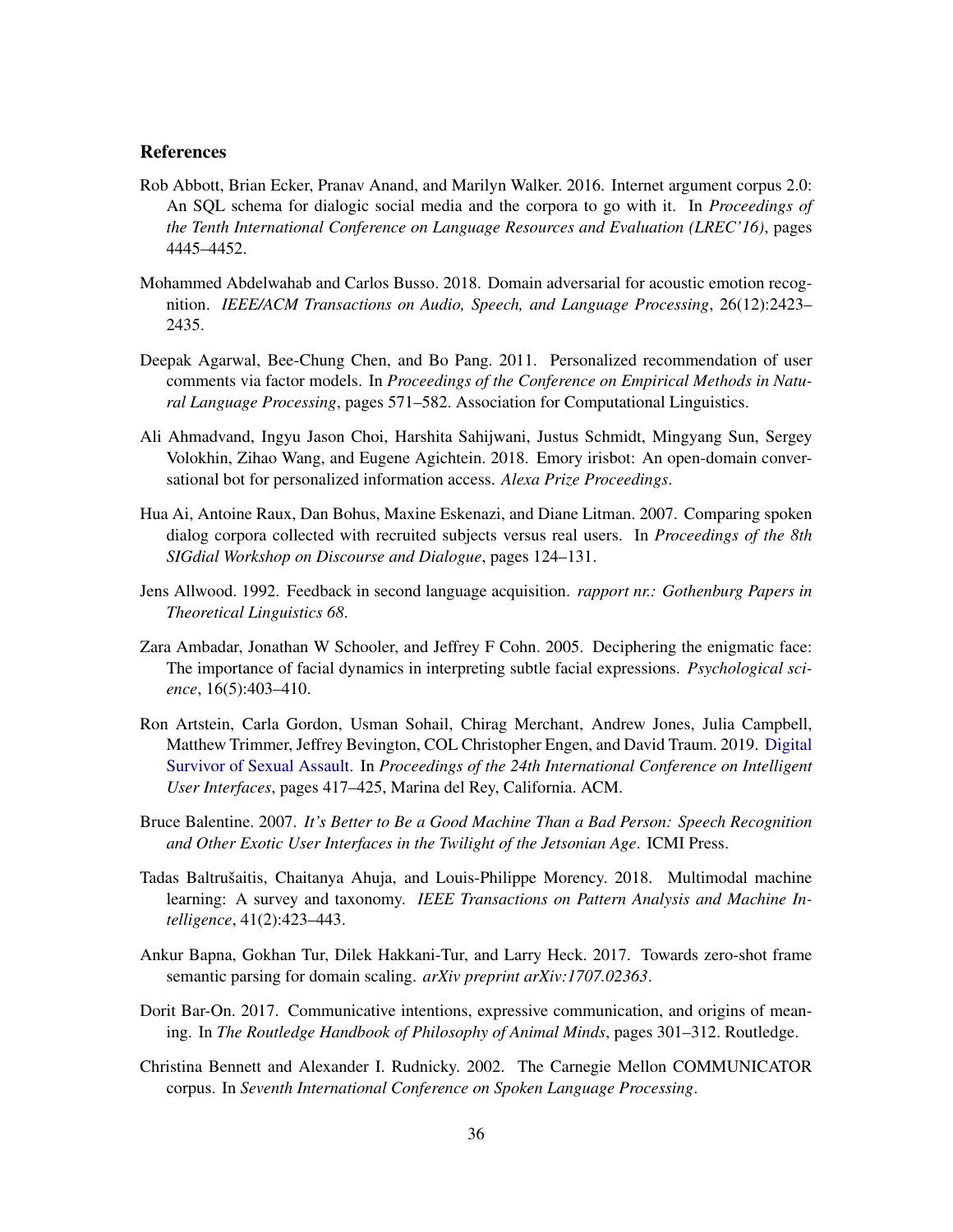- <span id="page-36-2"></span>Alan Black, Maxine Eskenazi, and Reid Simmons. 2002. Elderly perception of speech from a computer. *The Journal of the Acoustical Society of America*, 111(5):2433–2433.
- <span id="page-36-7"></span>Tom Bocklisch, Joey Faulkner, Nick Pawlowski, and Alan Nichol. 2017. Rasa: Open source language understanding and dialogue management. *arXiv preprint arXiv:1712.05181*.
- <span id="page-36-9"></span>Dan Bohus and Alexander I Rudnicky. 2009. The ravenclaw dialog management framework: Architecture and systems. *Computer Speech & Language*, 23(3):332–361.
- <span id="page-36-8"></span>Kevin K Bowden, Jiaqi Wu, Wen Cui, Juraj Juraska, Vrindavan Harrison, Brian Schwarzmann, Nick Santer, and Marilyn Walker. 2019. Slugbot: Developing a computational model andframework of a novel dialogue genre. *arXiv preprint arXiv:1907.10658*.
- <span id="page-36-0"></span>Pierre-Emmanuel Mazare Jason Weston Braden Hancock, Antoine Bordes. 2019. Learning from dialogue after deployment: Feed yourself, chatbot! *arxiv.org/abs/1901.05415*.
- <span id="page-36-6"></span>Greg Brockman, Vicki Cheung, Ludwig Pettersson, Jonas Schneider, John Schulman, Jie Tang, and Wojciech Zaremba. 2016. Openai gym. *arXiv preprint arXiv:1606.01540*.
- <span id="page-36-4"></span>Paweł Budzianowski, Tsung-Hsien Wen, Bo-Hsiang Tseng, Iñigo Casanueva, Stefan Ultes, Osman Ramadan, and Milica Gašić. 2018. Multiwoz-a large-scale multi-domain wizard-of-oz dataset for task-oriented dialogue modelling. *arXiv preprint arXiv:1810.00278*.
- <span id="page-36-10"></span>Carlos Busso and Shrikanth S Narayanan. 2007a. Interrelation between speech and facial gestures in emotional utterances: a single subject study. *IEEE Transactions on Audio, Speech, and Language Processing*, 15(8):2331–2347.
- <span id="page-36-11"></span>Carlos Busso and Shrikanth S Narayanan. 2007b. Joint analysis of the emotional fingerprint in the face and speech: A single subject study. In *2007 IEEE 9th Workshop on Multimedia Signal Processing*, pages 43–47. IEEE.
- <span id="page-36-1"></span>L Cailleteau. 2019. Homecare: Supporting independent living with dementia. In *Proceedings of the DiGo, Dialog for good at the Special Interest Group on Discourse and Dialogue (SIGDIAL)*.
- <span id="page-36-3"></span>Alexandra Canavan, David Graff, and George Zipperlen. 1997. Callhome american english speech. *Linguistic Data Consortium*.
- <span id="page-36-5"></span>Jean Carletta, Amy Isard, Stephen Isard, Jacqueline C. Kowtko, Gwyneth Doherty-Sneddon, and Anne H. Anderson. 1997. The reliability of a dialogue structure coding scheme. *Computational Linguistics*, 23(1):13–31.
- <span id="page-36-13"></span>Nicholas Carlini, Chang Liu, Ulfar Erlingsson, Jernej Kos, and Dawn Song. 2019. The secret ´ sharer: Evaluating and testing unintended memorization in neural networks. In *28th* {*USENIX*} *Security Symposium (*{*USENIX*} *Security 19)*, pages 267–284.
- <span id="page-36-12"></span>Justine Cassell, Tim Bickmore, Lee Campbell, Hannes Vilhjalmsson, and Hao Yan. 2001. More than just a pretty face: Conversational protocols and the affordances of embodiment. *Knowledge-based systems*, 14(1-2):55–64.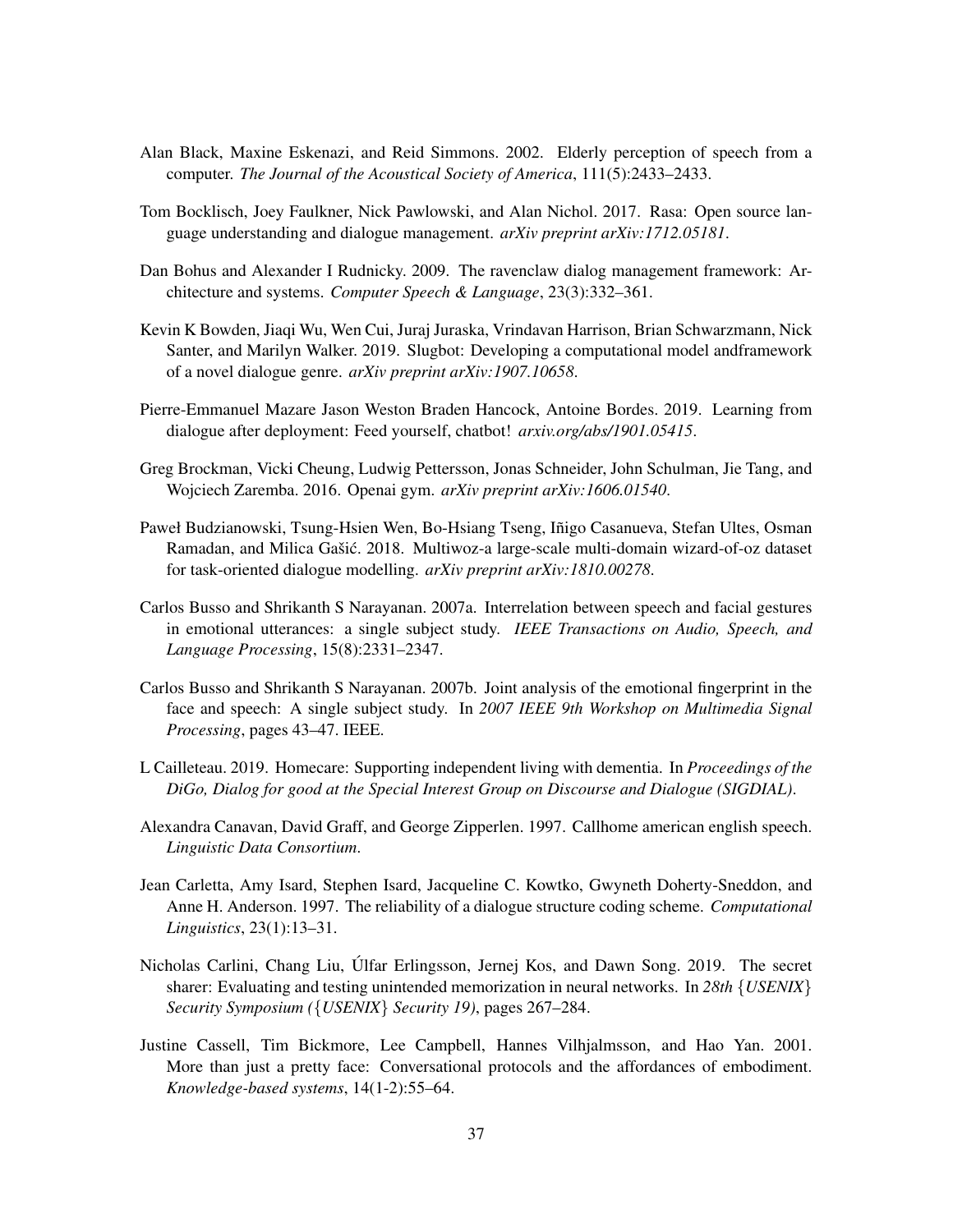- <span id="page-37-4"></span>Ginevra Castellano, Andre Pereira, Iolanda Leite, Ana Paiva, and Peter W McOwan. 2009. Detect- ´ ing user engagement with a robot companion using task and social interaction-based features. In *Proceedings of the 2009 international conference on Multimodal interfaces*, pages 119–126. ACM.
- <span id="page-37-11"></span>Caroline Chan, Shiry Ginosar, Tinghui Zhou, and Alexei A Efros. 2019. Everybody dance now. In *Proceedings of the IEEE International Conference on Computer Vision*, pages 5933–5942.
- <span id="page-37-3"></span>Wenhu Chen, Jianshu Chen, Pengda Qin, Xifeng Yan, and William Yang Wang. 2019. [Seman](https://doi.org/10.18653/v1/P19-1360)[tically conditioned dialog response generation via hierarchical disentangled self-attention.](https://doi.org/10.18653/v1/P19-1360) In *Proceedings of the 57th Annual Meeting of the Association for Computational Linguistics*, pages 3696–3709, Florence, Italy. Association for Computational Linguistics.
- <span id="page-37-7"></span>Yun-Nung Chen, Dilek Hakkani-Tür, and Xiaodong He. 2016. Zero-shot learning of intent embeddings for expansion by convolutional deep structured semantic models. In *Acoustics, Speech and Signal Processing (ICASSP), 2016 IEEE International Conference on*, pages 6045–6049. IEEE.
- <span id="page-37-5"></span>Hao Cheng, Hao Fang, and Mari Ostendorf. 2019. A dynamic speaker model for conversational interactions. In *Proceedings of the 2019 Conference of the North American Chapter of the Association for Computational Linguistics: Human Language Technologies, Volume 1 (Long and Short Papers)*, pages 2772–2785.
- <span id="page-37-1"></span>Eunsol Choi, He He, Mohit Iyyer, Mark Yatskar, Wen-tau Yih, Yejin Choi, Percy Liang, and Luke Zettlemoyer. 2018. Quac: Question answering in context. *arXiv preprint arXiv:1808.07036*.
- <span id="page-37-8"></span>Herbert H Clark and Edward F Schaefer. 1989. Contributing to discourse. *Cognitive science*, 13(2):259–294.
- <span id="page-37-9"></span>Silvia Coradeschi, Amy Loutfi, and Britta Wrede. 2013. A short review of symbol grounding in robotic and intelligent systems. *KI-Künstliche Intelligenz*, 27(2):129–136.
- <span id="page-37-10"></span>Eric Cosatto and Hans Peter Graf. 2000. Photo-realistic talking-heads from image samples. *IEEE Transactions on multimedia*, 2(3):152–163.
- <span id="page-37-12"></span>David Costa and Carlos Duarte. 2011. Adapting multimodal fission to users abilities. In *International Conference on Universal Access in Human-Computer Interaction*, pages 347–356. Springer.
- <span id="page-37-0"></span>Deborah A. Dahl, Madeleine Bates, Michael Brown, William Fisher, Kate Hunicke-Smith, David Pallett, Christine Pao, Alexander Rudnicky, and Elizabeth Shriberg. 1994. Expanding the scope of the ATIS task: The ATIS-3 corpus. In *Proceedings of the Workshop on Human Language Technology*, pages 43–48. Association for Computational Linguistics.
- <span id="page-37-6"></span>Nils Dahlbäck, Arne Jönsson, and Lars Ahrenberg. 1993. Wizard of oz studieswhy and how. *Knowledge-based systems*, 6(4):258–266.
- <span id="page-37-2"></span>Abhishek Das, Satwik Kottur, Khushi Gupta, Avi Singh, Deshraj Yadav, Jose MF Moura, Devi ´ Parikh, and Dhruv Batra. 2017. Visual dialog. In *Proceedings of the IEEE Conference on Computer Vision and Pattern Recognition*, pages 326–335.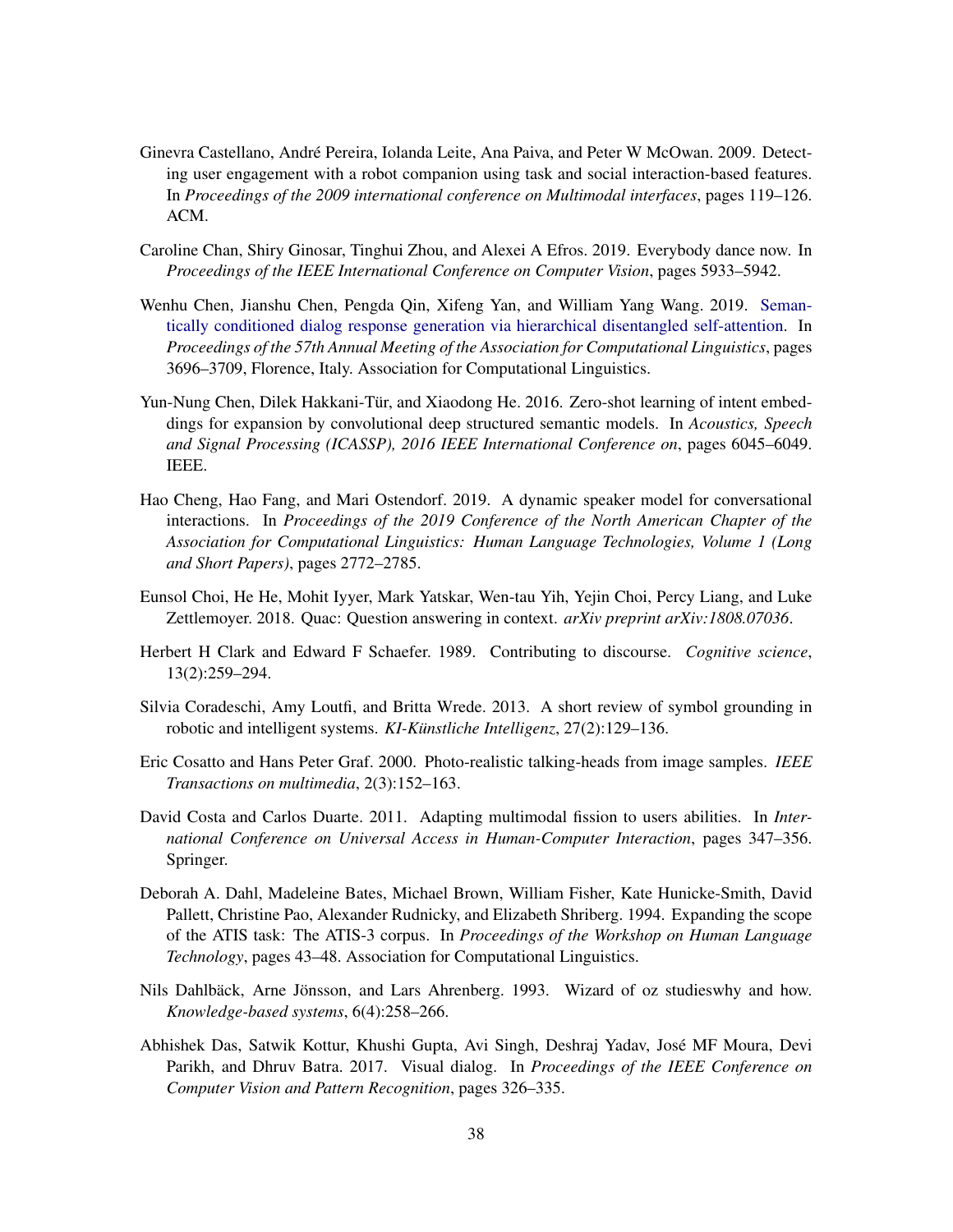- <span id="page-38-3"></span>Michael Denkowski and Alon Lavie. 2014. Meteor universal: Language specific translation evaluation for any target language. In *Proceedings of the Ninth Workshop on Statistical Machine Translation*, pages 376–380.
- <span id="page-38-4"></span>Jan Deriu, Alvaro Rodrigo, Arantxa Otegi, Guillermo Echegoyen, Sophie Rosset, Eneko Agirre, and Mark Cieliebak. 2019. Survey on evaluation methods for dialogue systems. *arXiv preprint arXiv:1905.04071*.
- <span id="page-38-2"></span>David DeVault, Ron Artstein, Grace Benn, Teresa Dey, Edward Fast, Alesia Gainer, Kallirroi Georgila, Jonathan Gratch, Arno Hartholt, Margaux Lhommet, Gale Lucas, Stacy C. Marsella, Morbini Fabrizio, Angela Nazarian, Stefan Scherer, Giota Stratou, Apar Suri, David Traum, Rachel Wood, Yuyu Xu, Albert Rizzo, and Louis-Philippe Morency. 2014. [SimSensei Kiosk: A](https://dl.acm.org/citation.cfm?id=2617415) [Virtual Human Interviewer for Healthcare Decision Support.](https://dl.acm.org/citation.cfm?id=2617415) In *Proceedings of the 13th International Conference on Autonomous Agents and Multiagent Systems (AAMAS 2014)*, pages 1061–1068, Paris, France. International Foundation for Autonomous Agents and Multiagent Systems.
- <span id="page-38-7"></span>Jacob Devlin, Ming-Wei Chang, Kenton Lee, and Kristina Toutanova. 2018. Bert: Pre-training of deep bidirectional transformers for language understanding. *arXiv preprint arXiv:1810.04805*.
- <span id="page-38-6"></span>Bhuwan Dhingra, Lihong Li, Xiujun Li, Jianfeng Gao, Yun-Nung Chen, Faisal Ahmed, and Li Deng. 2016. Towards end-to-end reinforcement learning of dialogue agents for information access. *arXiv preprint arXiv:1609.00777*.
- <span id="page-38-8"></span>Pierre Dillenbourg, David Traum, and Daniel Schneider. 1996. Grounding in multi-modal taskoriented collaboration. In *Proceedings of the European Conference on AI in Education*, pages 401–407.
- <span id="page-38-1"></span>Emily Dinan, Varvara Logacheva, Valentin Malykh, Alexander Miller, Kurt Shuster, Jack Urbanek, Douwe Kiela, Arthur Szlam, Iulian Serban, Ryan Lowe, Shrimai Prabhumoye, Alan W. Black, Alexander Rudnicky, Jason Williams, Joelle Pineau, Mikhail Burtsev, and Jason Weston. 2020. The second conversational intelligence challenge (convai2). In *The NeurIPS '18 Competition*, pages 187–208, Cham. Springer International Publishing.
- <span id="page-38-10"></span>Kohji Dohsaka and Akira Shimazu. 1997. System architecture for spoken utterance production in collaborative dialogue. In *Working Notes of IJCAI 1997 Workshop on Collaboration, Cooperation and Conflict in Dialogue Systems*.
- <span id="page-38-5"></span>Cicero Dos Santos and Maira Gatti. 2014. Deep convolutional neural networks for sentiment analysis of short texts. In *Proceedings of COLING 2014, the 25th International Conference on Computational Linguistics: Technical Papers*, pages 69–78.
- <span id="page-38-0"></span>Maxine Eskenazi, Shikib Mehri, Evgeniia Razumovskaia, and Tiancheng Zhao. 2019. Beyond turing: Intelligent agents centered on the user. *arXiv preprint arXiv:1901.06613*.
- <span id="page-38-9"></span>Sungmin Eum, Christopher Reale, Heesung Kwon, Claire Bonial, and Clare Voss. 2019. Object and text-guided semantics for cnn-based activity recognition. In *ICASSP 2019-2019 IEEE International Conference on Acoustics, Speech and Signal Processing (ICASSP)*, pages 1458–1462. IEEE.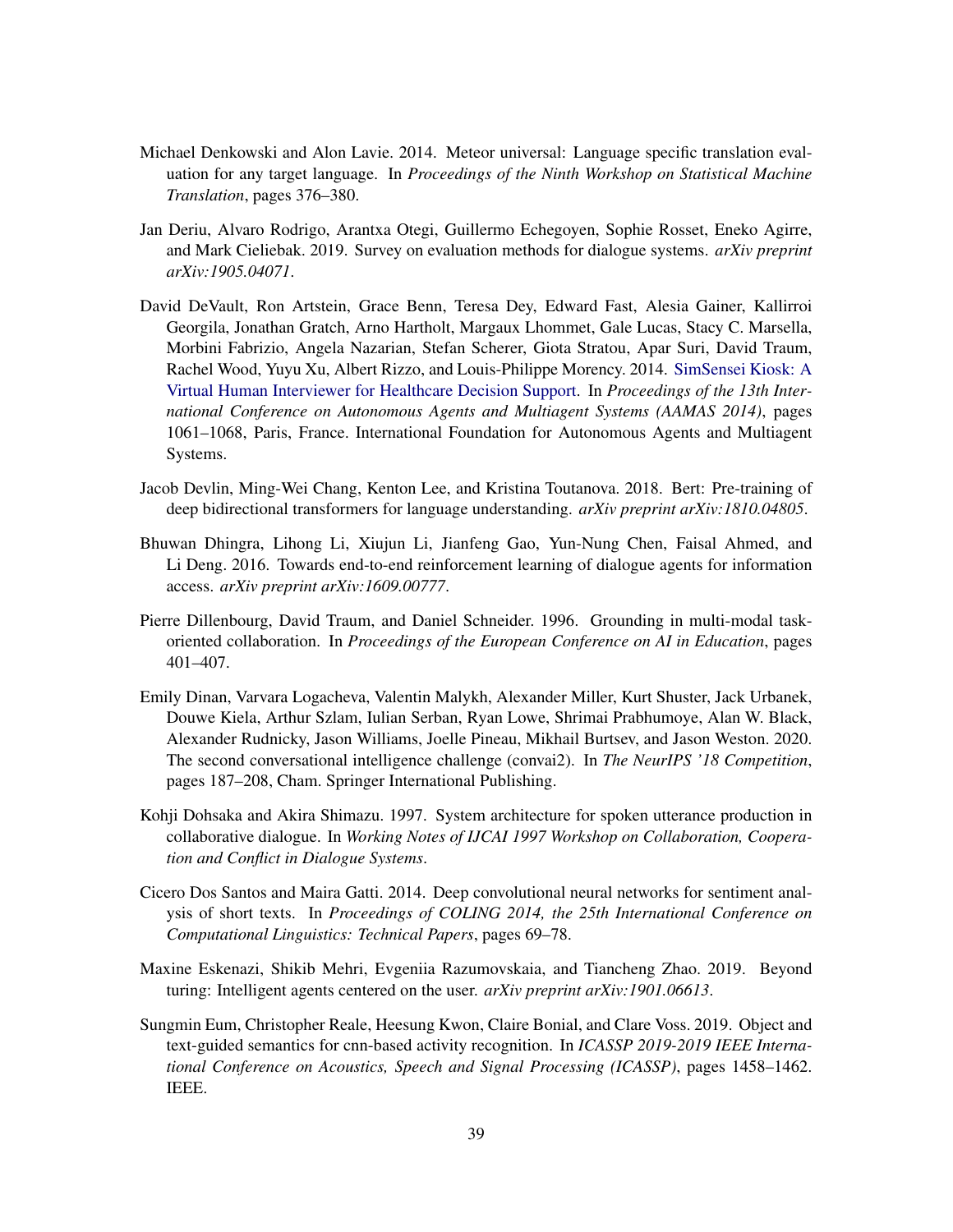- <span id="page-39-2"></span>Keelan Evanini, Veronika Timpe-Laughlin, Eugene Tsuprun, Ian Blood, Jeremy Lee, James V Bruno, Vikram Ramanarayanan, Patrick L Lange, and David Suendermann-Oeft. 2018. Gamebased spoken dialog language learning applications for young students. In *Interspeech*, pages 548–549.
- <span id="page-39-8"></span>Andrew Fandrianto and Maxine Eskenazi. 2012. Prosodic entrainment in an information-driven dialog system. In *Thirteenth Annual Conference of the International Speech Communication Association*.
- <span id="page-39-7"></span>Hao Fang, Hao Cheng, Elizabeth Clark, Ariel Holtzman, Maarten Sap, Mari Ostendorf, Yejin Choi, and Noah A Smith. 2017. Sounding board–university of washingtons alexa prize submission. *Alexa prize proceedings*.
- <span id="page-39-6"></span>Pascale Fung, Anik Dey, Farhad Bin Siddique, Ruixi Lin, Yang Yang, Yan Wan, and Ho Yin Ricky Chan. 2016. Zara the supergirl: An empathetic personality recognition system. In *Proceedings of the 2016 Conference of the North American Chapter of the Association for Computational Linguistics: Demonstrations*, pages 87–91.
- <span id="page-39-5"></span>Michel Galley, Chris Brockett, Alessandro Sordoni, Yangfeng Ji, Michael Auli, Chris Quirk, Margaret Mitchell, Jianfeng Gao, and Bill Dolan. 2015. deltableu: A discriminative metric for generation tasks with intrinsically diverse targets. *arXiv preprint arXiv:1506.06863*.
- <span id="page-39-9"></span>Milica Gasic and Steve Young. 2014. Gaussian processes for pomdp-based dialogue manager optimization. *IEEE/ACM Transactions on Audio, Speech, and Language Processing*, 22(1):28–40.
- <span id="page-39-11"></span>Timnit Gebru, Jamie Morgenstern, Briana Vecchione, Jennifer Wortman Vaughan, Hanna Wallach, Hal Daumeé III, and Kate Crawford. 2018. Datasheets for datasets. *arXiv preprint arXiv:1803.09010*.
- <span id="page-39-10"></span>Felix Gervits and Matthias Scheutz. 2018. Pardon the interruption: Managing turn-taking through overlap resolution in embodied artificial agents. In *Proceedings of the 19th Annual SIGdial Meeting on Discourse and Dialogue*, pages 99–109.
- <span id="page-39-3"></span>John J. Godfrey, Edward C. Holliman, and Jane McDaniel. 1992. Switchboard: Telephone speech corpus for research and development. In *ICASSP-92: 1992 IEEE International Conference on Acoustics, Speech, and Signal Processing*, volume 1, pages 517–520. IEEE.
- <span id="page-39-4"></span>Karthik Gopalakrishnan, Behnam Hedayatnia, Qinlang Chen, Anna Gottardi, Sanjeev Kwatra, Anu Venkatesh, Raefer Gabriel, Dilek Hakkani-Tür, and Amazon Alexa AI. 2019. Topical-chat: Towards knowledge-grounded open-domain conversations. *Proc. Interspeech 2019*, pages 1891– 1895.
- <span id="page-39-1"></span>Arthur C Graesser, Patrick Chipman, Brian C Haynes, and Andrew Olney. 2005. Autotutor: An intelligent tutoring system with mixed-initiative dialogue. *IEEE Transactions on Education*, 48(4):612–618.
- <span id="page-39-0"></span>Jonathan Gratch and Stacy Marsella. 2001. Tears and fears: Modeling emotions and emotional behaviors in synthetic agents. In *Proceedings of the fifth international conference on Autonomous agents*, pages 278–285. ACM.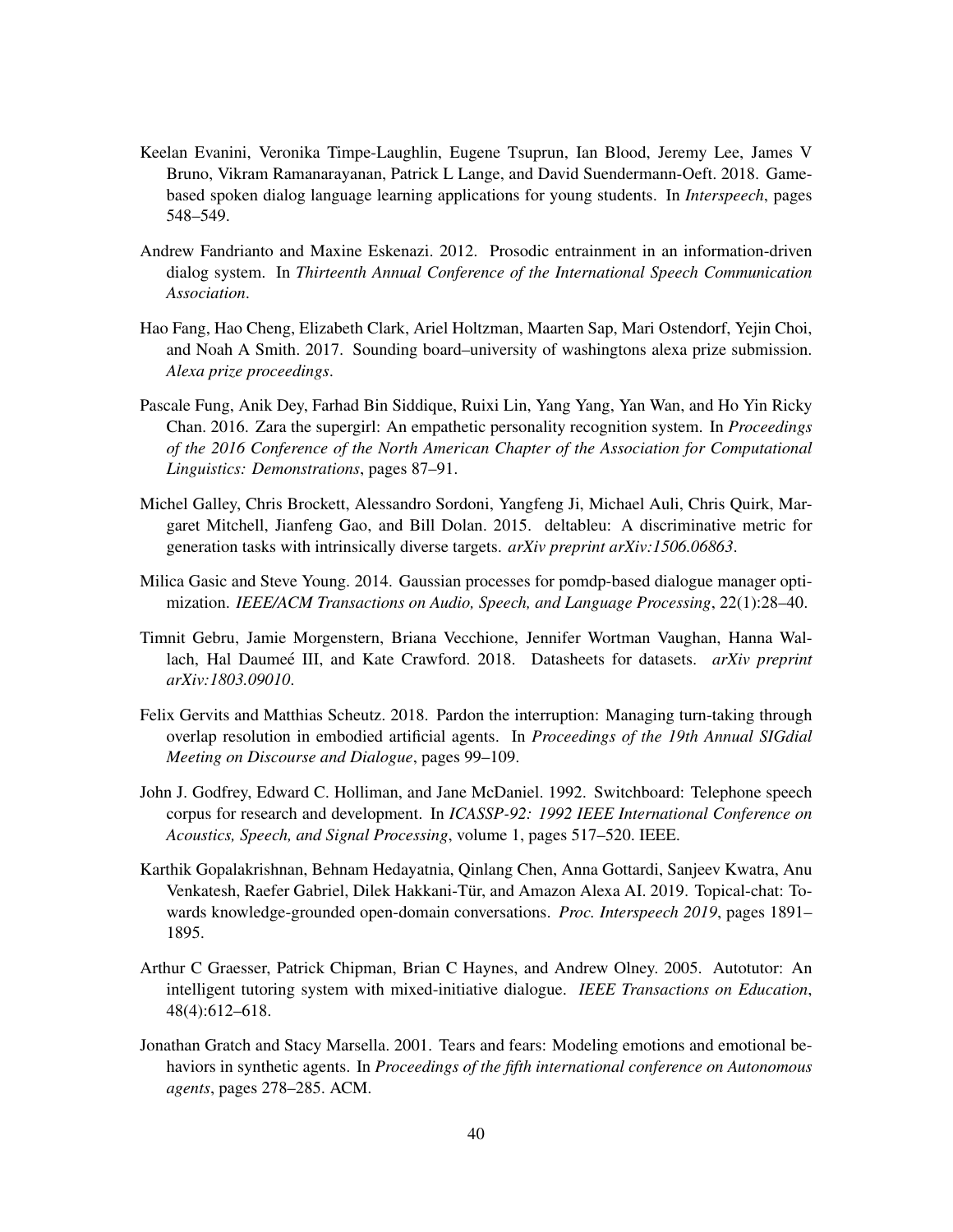- <span id="page-40-0"></span>Jonathan Gratch, Ning Wang, Jillian Gerten, Edward Fast, and Robin Duffy. 2007. Creating rapport with virtual agents. In *International Workshop on Intelligent Virtual Agents*, pages 125–138. Springer.
- <span id="page-40-7"></span>Prakhar Gupta, Shikib Mehri, Tiancheng Zhao, Amy Pavel, Maxine Eskenazi, and Jeffrey P Bigham. 2019. Investigating evaluation of open-domain dialogue systems with human generated multiple references. In *Proceedings of the 20th Annual SIGdial Meeting on Discourse and Dialogue*, pages 379–391.
- <span id="page-40-12"></span>Stevan Harnad. 1990. The symbol grounding problem. *Physica D: Nonlinear Phenomena*, 42(1- 3):335–346.
- <span id="page-40-6"></span>Peter Heeman and James Allen. 1995. The TRAINS 93 dialogues. Technical Report TRAINS 94-2, University of Rochester.
- <span id="page-40-5"></span>Matthew Henderson, Pawe Budzianowski, Iigo Casanueva, Sam Coope, Daniela Gerz, Girish Kumar, Nikola Mrki, Georgios Spithourakis, Pei-Hao Su, Ivan Vuli, and Tsung-Hsien Wen. 2019. [A repository of conversational datasets.](http://arxiv.org/abs/1904.06472)
- <span id="page-40-3"></span>Matthew Henderson, Blaise Thomson, and Jason D Williams. 2014a. The second dialog state tracking challenge. In *Proceedings of the 15th Annual Meeting of the Special Interest Group on Discourse and Dialogue (SIGDIAL)*, pages 263–272.
- <span id="page-40-4"></span>Matthew Henderson, Blaise Thomson, and Jason D Williams. 2014b. The third dialog state tracking challenge. In *2014 IEEE Spoken Language Technology Workshop (SLT)*, pages 324–329. IEEE.
- <span id="page-40-8"></span>Sepp Hochreiter and Jürgen Schmidhuber. 1997. Long short-term memory. *Neural computation*, 9(8):1735–1780.
- <span id="page-40-10"></span>Eduard Hovy. 1987. Generating natural language under pragmatic constraints. *Journal of Pragmatics*, 11(6):689–719.
- <span id="page-40-11"></span>THK Huang. 2018. *A Crowd-Powered Conversational Assistant That Automates Itself Over Time*. Ph.D. thesis, Ph. D. Dissertation, Carnegie Mellon University.
- <span id="page-40-13"></span>Akira Ito, Shunsuke Hayakawa, and Tazunori Terada. 2004. Why robots need body for mind communication-an attempt of eye-contact between human and robot. In *RO-MAN 2004. 13th IEEE International Workshop on Robot and Human Interactive Communication (IEEE Catalog No. 04TH8759)*, pages 473–478. IEEE.
- <span id="page-40-1"></span>Patrick Kenny, Thomas D Parsons, Jonathan Gratch, Anton Leuski, and Albert A Rizzo. 2007. Virtual patients for clinical therapist skills training. In *International Workshop on Intelligent Virtual Agents*, pages 197–210. Springer.
- <span id="page-40-2"></span>Cynthia Kersey, Barbara Di Eugenio, Pamela Jordan, and Sandra Katz. 2009. Ksc-pal: A peer learning agent that encourages students to take the initiative. In *Proceedings of the Fourth Workshop on Innovative Use of NLP for Building Educational Applications*, pages 55–63.
- <span id="page-40-9"></span>Yelin Kim and Emily Mower Provost. 2014. Say cheese vs. smile: Reducing speech-related variability for facial emotion recognition. In *Proceedings of the 22nd ACM international conference on Multimedia*, pages 27–36. ACM.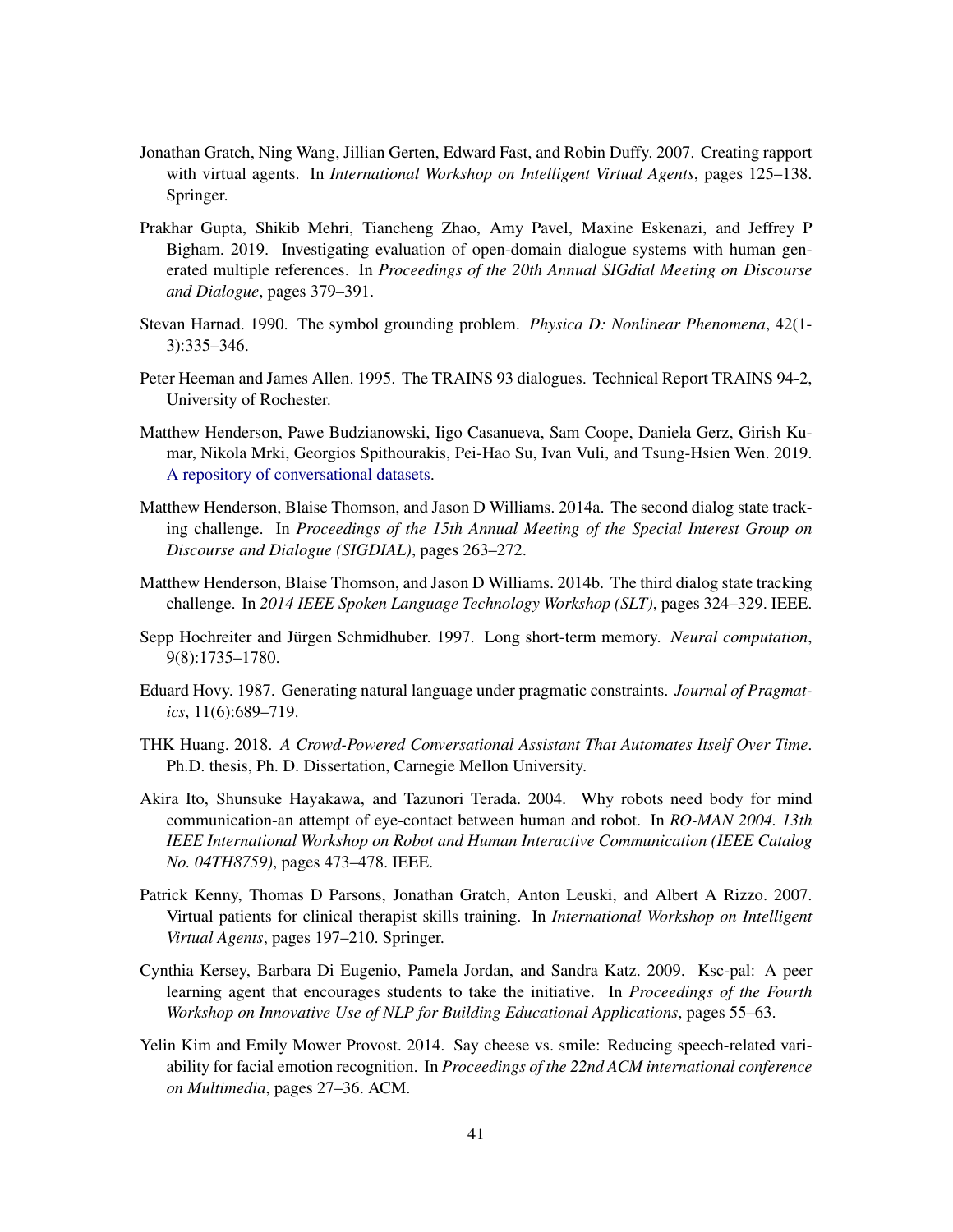- <span id="page-41-7"></span>Ryan Kiros, Yukun Zhu, Ruslan R Salakhutdinov, Richard Zemel, Raquel Urtasun, Antonio Torralba, and Sanja Fidler. 2015. Skip-thought vectors. In *Advances in neural information processing systems*, pages 3294–3302.
- <span id="page-41-3"></span>Satwik Kottur, Jose MF Moura, Devi Parikh, Dhruv Batra, and Marcus Rohrbach. 2019. Clevr- ´ dialog: A diagnostic dataset for multi-round reasoning in visual dialog. *arXiv preprint arXiv:1903.03166*.
- <span id="page-41-1"></span>Rohit Kumar and Carolyn P Rosé. 2014. Triggering effective social support for online groups.  $ACM$ *Transactions on Interactive Intelligent Systems (TiiS)*, 3(4):24.
- <span id="page-41-10"></span>Rohit Kumar, Carolyn Penstein Rose, Yi-Chia Wang, Mahesh Joshi, and Allen Robinson. 2007. ´ Tutorial dialogue as adaptive collaborative learning support. *Frontiers in artificial intelligence and applications*, 158:383.
- <span id="page-41-12"></span>Staffan Larsson and David R Traum. 2000. Information state and dialogue management in the trindi dialogue move engine toolkit. *Natural language engineering*, 6(3-4):323–340.
- <span id="page-41-11"></span>Walter S Lasecki, Young Chol Song, Henry Kautz, and Jeffrey P Bigham. 2013. Real-time crowd labeling for deployable activity recognition. In *Proceedings of the 2013 conference on Computer supported cooperative work*, pages 1203–1212. ACM.
- <span id="page-41-0"></span>Kai Fu Lee. 2019. [interview on 60 minutes on january 13, 2019.](https://www.cnbc.com/2019/01/14/the-oracle-of-ai-these-kinds-of-jobs-will-not-be-replaced-by-robots-.html)
- <span id="page-41-5"></span>Kyusong Lee, Tiancheng Zhao, Yulun Du, Edward Cai, Allen Lu, Eli Pincus, David Traum, Stefan Ultes, Lina M. Rojas-Barahona, Milica Gasic, Steve Young, and Maxine Eskenazi. 2017. [Di](https://doi.org/10.18653/v1/W17-5521)[alPort, gone live: An update after a year of development.](https://doi.org/10.18653/v1/W17-5521) In *Proceedings of the 18th Annual SIGdial Meeting on Discourse and Dialogue*, pages 170–173, Saarbrucken, Germany. Associa- ¨ tion for Computational Linguistics.
- <span id="page-41-14"></span>Jiwei Li, Michel Galley, Chris Brockett, Jianfeng Gao, and Bill Dolan. 2015. A diversity-promoting objective function for neural conversation models. *arXiv preprint arXiv:1510.03055*.
- <span id="page-41-9"></span>Jiwei Li, Michel Galley, Chris Brockett, Georgios P Spithourakis, Jianfeng Gao, and Bill Dolan. 2016. A persona-based neural conversation model. *arXiv preprint arXiv:1603.06155*.
- <span id="page-41-8"></span>Jiwei Li, Will Monroe, Tianlin Shi, Sebastien Jean, Alan Ritter, and Dan Jurafsky. 2017a. Adver- ´ sarial learning for neural dialogue generation. *arXiv preprint arXiv:1701.06547*.
- <span id="page-41-2"></span>Yanran Li, Hui Su, Xiaoyu Shen, Wenjie Li, Ziqiang Cao, and Shuzi Niu. 2017b. Dailydialog: A manually labelled multi-turn dialogue dataset. *arXiv preprint arXiv:1710.03957*.
- <span id="page-41-6"></span>Chin-Yew Lin. 2004. Rouge: A package for automatic evaluation of summaries. *Text Summarization Branches Out*.
- <span id="page-41-4"></span>Zhaojiang Lin, Andrea Madotto, Jamin Shin, Peng Xu, and Pascale Fung. 2019. Moel: Mixture of empathetic listeners. *arXiv preprint arXiv:1908.07687*.
- <span id="page-41-13"></span>Pierre Lison and Casey Kennington. 2016. Opendial: A toolkit for developing spoken dialogue systems with probabilistic rules. In *Proceedings of ACL-2016 System Demonstrations*, pages 67–72.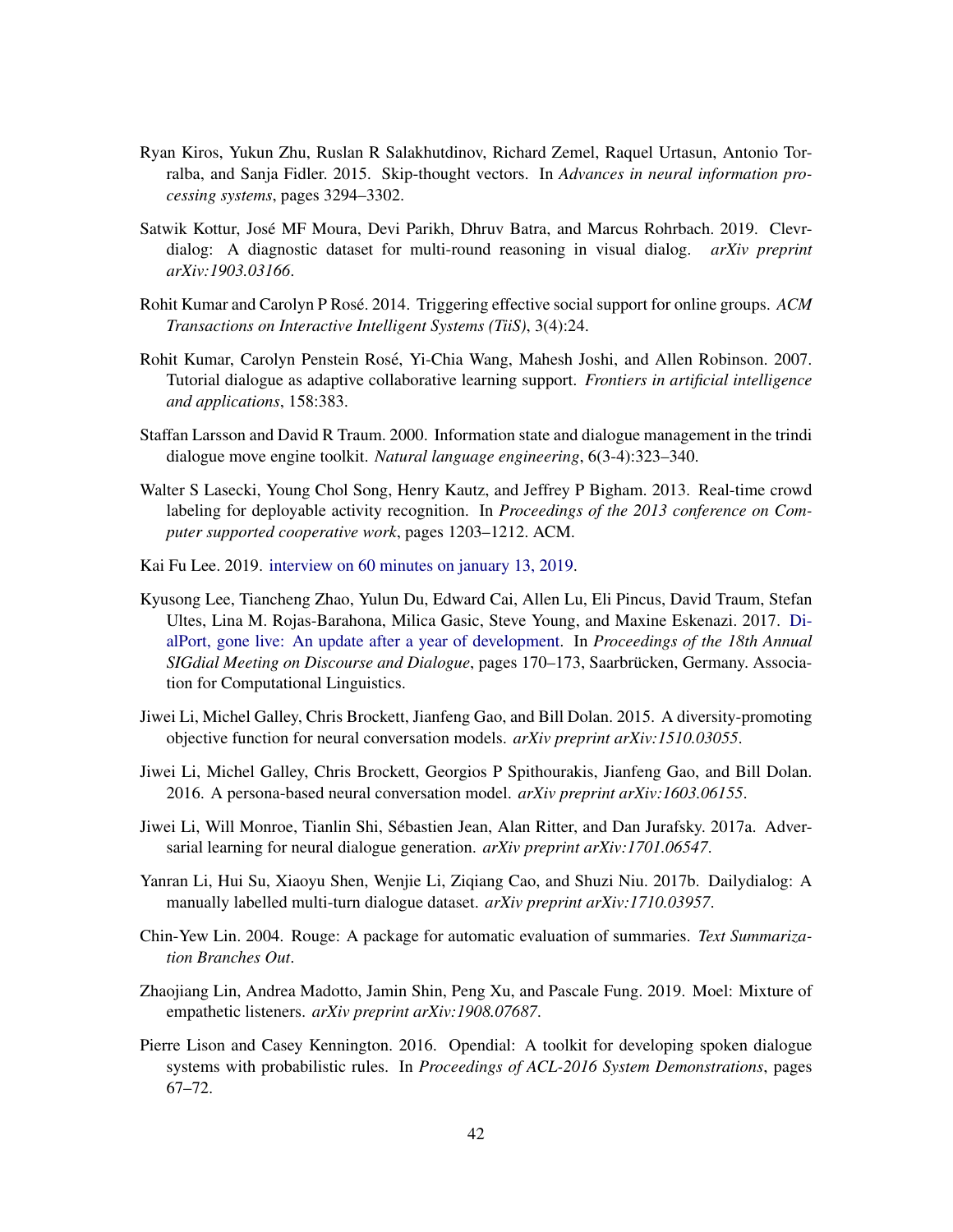- <span id="page-42-5"></span>Diane Litman and Katherine Forbes-Riley. 2014. Evaluating a spoken dialogue system that detects and adapts to user affective states. In *Proceedings of the 15th Annual Meeting of the Special Interest Group on Discourse and Dialogue (SIGDIAL)*, pages 181–185.
- <span id="page-42-2"></span>Diane Litman, Steve Young, Mark Gales, Kate Knill, Karen Ottewell, Rogier van Dalen, and David Vandyke. 2016. Towards using conversations with spoken dialogue systems in the automated assessment of non-native speakers of english. In *Proceedings of the 17th Annual Meeting of the Special Interest Group on Discourse and Dialogue*, pages 270–275.
- <span id="page-42-0"></span>Chia-Wei Liu, Ryan Lowe, Iulian V Serban, Michael Noseworthy, Laurent Charlin, and Joelle Pineau. 2016. How not to evaluate your dialogue system: An empirical study of unsupervised evaluation metrics for dialogue response generation. *arXiv preprint arXiv:1603.08023*.
- <span id="page-42-9"></span>Yinhan Liu, Myle Ott, Naman Goyal, Jingfei Du, Mandar Joshi, Danqi Chen, Omer Levy, Mike Lewis, Luke Zettlemoyer, and Veselin Stoyanov. 2019. Roberta: A robustly optimized bert pretraining approach. *arXiv preprint arXiv:1907.11692*.
- <span id="page-42-7"></span>Jose Lopes, Maxine Eskenazi, and Isabel Trancoso. 2013. Automated two-way entrainment to im- ´ prove spoken dialog system performance. In *2013 IEEE International Conference on Acoustics, Speech and Signal Processing*, pages 8372–8376. IEEE.
- <span id="page-42-1"></span>Ryan Lowe, Michael Noseworthy, Iulian Vlad Serban, Nicolas Angelard-Gontier, Yoshua Bengio, and Joelle Pineau. 2017. Towards an automatic turing test: Learning to evaluate dialogue responses. In *Proceedings of the 55th Annual Meeting of the Association for Computational Linguistics (Volume 1: Long Papers)*, volume 1, pages 1116–1126.
- <span id="page-42-8"></span>Ryan Lowe, Nissan Pow, Iulian Serban, and Joelle Pineau. 2015. The ubuntu dialogue corpus: A large dataset for research in unstructured multi-turn dialogue systems. *arXiv preprint arXiv:1506.08909*.
- <span id="page-42-4"></span>Nichola Lubold, Erin Walker, Heather Pon-Barry, and Amy Ogan. 2018. Automated pitch convergence improves learning in a social, teachable robot for middle school mathematics. In *International Conference on Artificial Intelligence in Education*, pages 282–296. Springer.
- <span id="page-42-3"></span>Gale M Lucas, Jonathan Gratch, Aisha King, and Louis-Philippe Morency. 2014. Its only a computer: Virtual humans increase willingness to disclose. *Computers in Human Behavior*, 37:94– 100.
- <span id="page-42-10"></span>Petros Maragos, Alexandros Potamianos, and Patrick Gros. 2008. *Multimodal processing and interaction: audio, video, text*, volume 33. Springer Science & Business Media.
- <span id="page-42-6"></span>Soroosh Mariooryad and Carlos Busso. 2015. Facial expression recognition in the presence of speech using blind lexical compensation. *IEEE Transactions on Affective Computing*, 7(4):346– 359.
- <span id="page-42-11"></span>Dominic W Massaro. 2003. A computer-animated tutor for spoken and written language learning. In *Proceedings of the 5th international conference on Multimodal interfaces*, pages 172–175. ACM.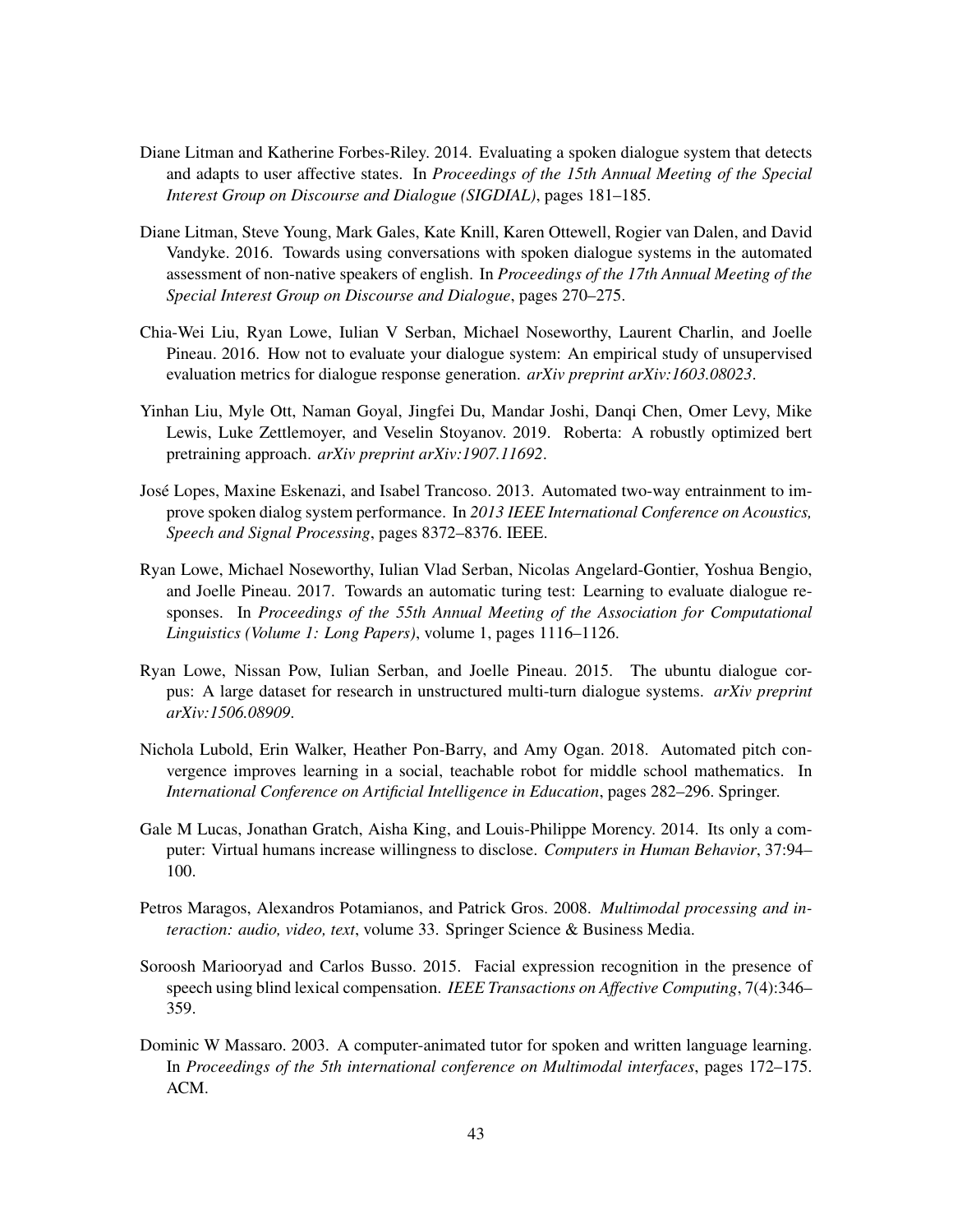- <span id="page-43-12"></span>Gregor Mehlmann, Markus Haring, Kathrin Janowski, Tobias Baur, Patrick Gebhard, and Elisabeth ¨ André. 2014. Exploring a model of gaze for grounding in multimodal hri. In *Proceedings of the 16th International Conference on Multimodal Interaction*, pages 247–254. ACM.
- <span id="page-43-2"></span>Shikib Mehri, Alan W Black, and Maxine Eskenazi. 2019a. Cmu getgoing: An understandable and memorable dialog system for seniors. In *Proceedings of the 20th Annual SIGdial Meeting on Discourse and Dialogue*.
- <span id="page-43-4"></span>Shikib Mehri, Tejas Srinivasan, and Maxine Eskenazi. 2019b. Structured fusion networks for dialog. In *Proceedings of the 20th Annual SIGdial Meeting on Discourse and Dialogue*, pages 165–177.
- <span id="page-43-5"></span>Alexander H Miller, Will Feng, Adam Fisch, Jiasen Lu, Dhruv Batra, Antoine Bordes, Devi Parikh, and Jason Weston. 2017. Parlai: A dialog research software platform. *arXiv preprint arXiv:1705.06476*.
- <span id="page-43-7"></span>Shachar Mirkin, Scott Nowson, Caroline Brun, and Julien Perez. 2015. Motivating personalityaware machine translation. In *Proceedings of the 2015 Conference on Empirical Methods in Natural Language Processing*, pages 1102–1108.
- <span id="page-43-8"></span>Johanna D Moore and Cécile L Paris. 1992. Exploiting user feedback to compensate for the unreliability of user models. *User Modeling and User-Adapted Interaction*, 2(4):287–330.
- <span id="page-43-0"></span>Roger K Moore. 2012. A bayesian explanation of the uncanny valleyeffect and related psychological phenomena. *Scientific reports*, 2:864.
- <span id="page-43-9"></span>Roger K Moore. 2017. Is spoken language all-or-nothing? is spoken language all-or-nothing? implications for future speech-based human-machine interaction. *Dialogues with Social Robots*.
- <span id="page-43-10"></span>Masahiro Mori, Karl F MacDorman, and Norri Kageki. 2012. The uncanny valley [from the field]. *IEEE Robotics & Automation Magazine*, 19(2):98–100.
- <span id="page-43-11"></span>Cosmin Munteanu and Marian Boldea. 2000. Mdwoz: A wizard of oz environment for dialog systems development. In *LREC*. Citeseer.
- <span id="page-43-1"></span>Deepak Muralidharan, Justine Kao, Xiao Yang, Lin Li, Lavanya Viswanathan, Mubarak Seyed Ibrahim, Kevin Luikens, Stephen Pulman, Ashish Garg, Atish Kothari, et al. 2018. Leveraging user engagement signals for entity labeling in a virtual assistant.
- <span id="page-43-3"></span>Courtney Napoles, Joel Tetreault, Aasish Pappu, Enrica Rosato, and Brian Provenzale. 2017. Finding good conversations online: The yahoo news annotated comments corpus. In *Proceedings of the 11th Linguistic Annotation Workshop (LAW XI), EACL*, pages 13–23.
- <span id="page-43-6"></span>Shrikanth Narayanan and Panayiotis G Georgiou. 2013. Behavioral signal processing: Deriving human behavioral informatics from speech and language. *Proceedings of the IEEE*, 101(5):1203– 1233.
- <span id="page-43-13"></span>Daniel Neiberg, Giampiero Salvi, and Joakim Gustafson. 2013. Semi-supervised methods for exploring the acoustics of simple productive feedback. *Speech Communication*, 55(3):451–469.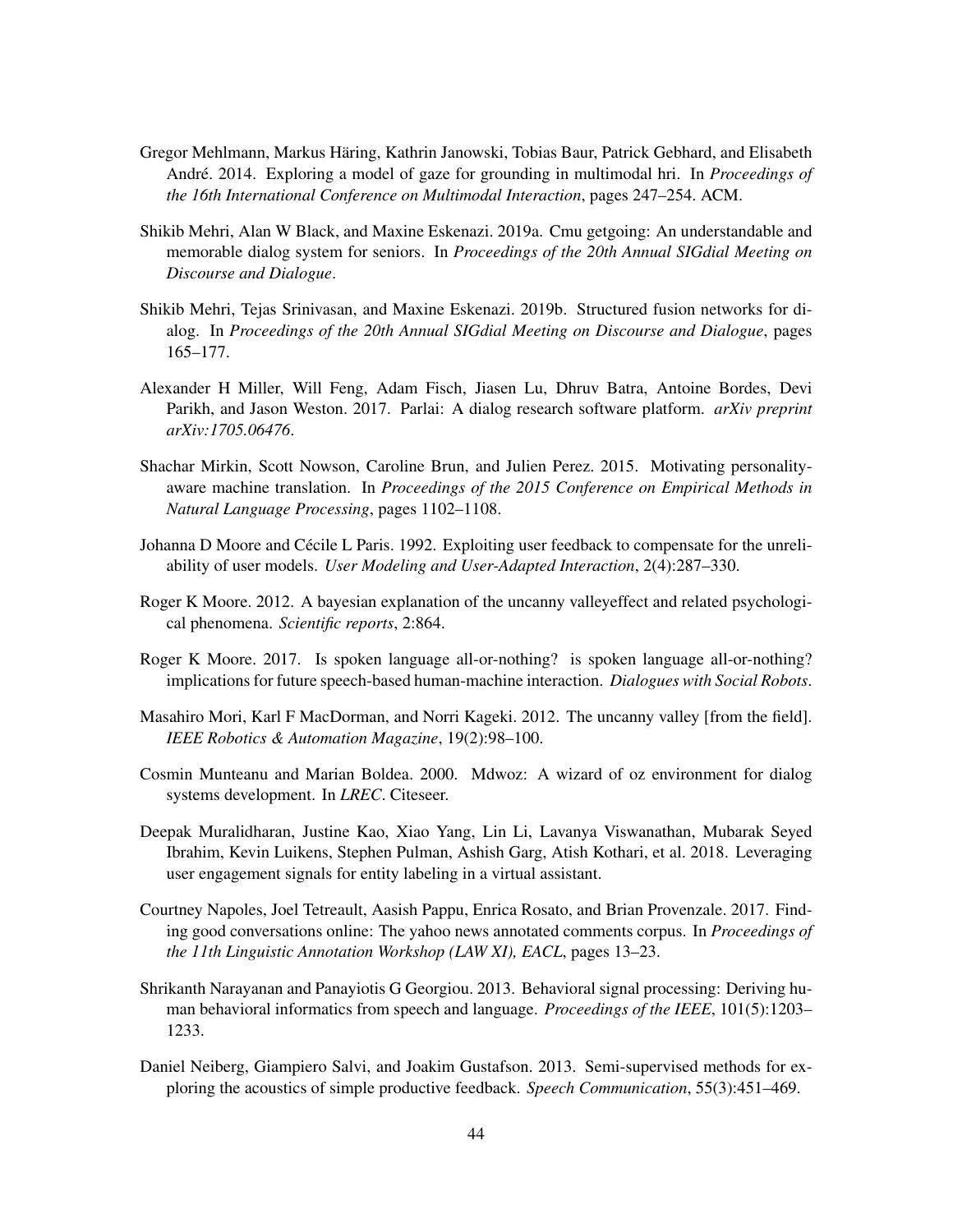- <span id="page-44-13"></span>Victor Ng-Thow-Hing, Pengcheng Luo, and Sandra Okita. 2010. Synchronized gesture and speech production for humanoid robots. In *2010 IEEE/RSJ International Conference on Intelligent Robots and Systems*, pages 4617–4624. IEEE.
- <span id="page-44-14"></span>Zeljko Obrenovic, Julio Abascal, and Dusan Starcevic. 2007. Universal accessibility as a multimodal design issue. *Communications of the ACM*, 50(5):83–88.
- <span id="page-44-10"></span>Masayuki Okamoto, Yeonsoo Yang, and Toru Ishida. 2001. Wizard of oz method for learning dialog agents. In *International Workshop on Cooperative Information Agents*, pages 20–25. Springer.
- <span id="page-44-12"></span>Sharon Oviatt and Philip R Cohen. 2015. The paradigm shift to multimodality in contemporary computer interfaces. *Synthesis Lectures On Human-Centered Informatics*, 8(3):1–243.
- <span id="page-44-5"></span>Sharon L Oviatt and Philip R Cohen. 1992. Spoken language in interpreted telephone dialogues. *Computer Speech & Language*, 6(3):277–302.
- <span id="page-44-0"></span>Kishore Papineni, Salim Roukos, Todd Ward, and Wei-Jing Zhu. 2002. Bleu: a method for automatic evaluation of machine translation. In *Proceedings of 40th Annual Meeting of the Association for Computational Linguistics*, pages 311–318. Association for Computational Linguistics.
- <span id="page-44-7"></span>Srinivas Parthasarathy and Carlos Busso. 2019. Semi-supervised speech emotion recognition with ladder networks. *arXiv preprint arXiv:1905.02921*.
- <span id="page-44-8"></span>Christopher Peters, Ginevra Castellano, and Sara de Freitas. 2009. An exploration of user engagement in hci. In *Proceedings of the International Workshop on Affective-Aware Virtual Agents and Social Robots*, page 9. ACM.
- <span id="page-44-9"></span>Mike Phillips. 2006. Applications of spoken language technology and systems. In *2006 IEEE Spoken Language Technology Workshop*, pages 7–7. IEEE.
- <span id="page-44-6"></span>Rosalind W Picard. 2000. *Affective computing*. MIT press.
- <span id="page-44-3"></span>Paul Piwek, Hugo Hernault, Helmut Prendinger, and Mitsuru Ishizuka. 2007. T2d: Generating dialogues between virtual agents automatically from text. In *International Workshop on Intelligent Virtual Agents*, pages 161–174. Springer.
- <span id="page-44-1"></span>Ashwin Ram, Rohit Prasad, Chandra Khatri, Anu Venkatesh, Raefer Gabriel, Qing Liu, Jeff Nunn, Behnam Hedayatnia, Ming Cheng, Ashish Nagar, Eric King, Kate Bland, Amanda Wartick, Yi Pan, Han Song, Sk Jayadevan, Gene Hwang, and Art Pettigrue. 2018. [Conversational ai:](http://arxiv.org/abs/1801.03604) [The science behind the alexa prize.](http://arxiv.org/abs/1801.03604)
- <span id="page-44-2"></span>Vikram Ramanarayanan, David Pautler, Patrick L Lange, Eugene Tsuprun, Rutuja Ubale, Keelan Evanini, and David Suendermann-Oeft. 2018. Toward scalable dialog technology for conversational language learning: Case study of the toefl R mooc. In *Interspeech*, pages 1960–1961.
- <span id="page-44-4"></span>Antoine Raux, Brian Langner, Dan Bohus, Alan W. Black, and Maxine Eskenazi. 2005. Let's go public! taking a spoken dialog system to the real world. In *Ninth European Conference on Speech Communication and Technology*.
- <span id="page-44-11"></span>Evgeniia Razumovskaia and Maxine Eskenazi. 2019. Incorporating rules into end-to-end dialog systems. In *3rd Conversational AI Workshop*.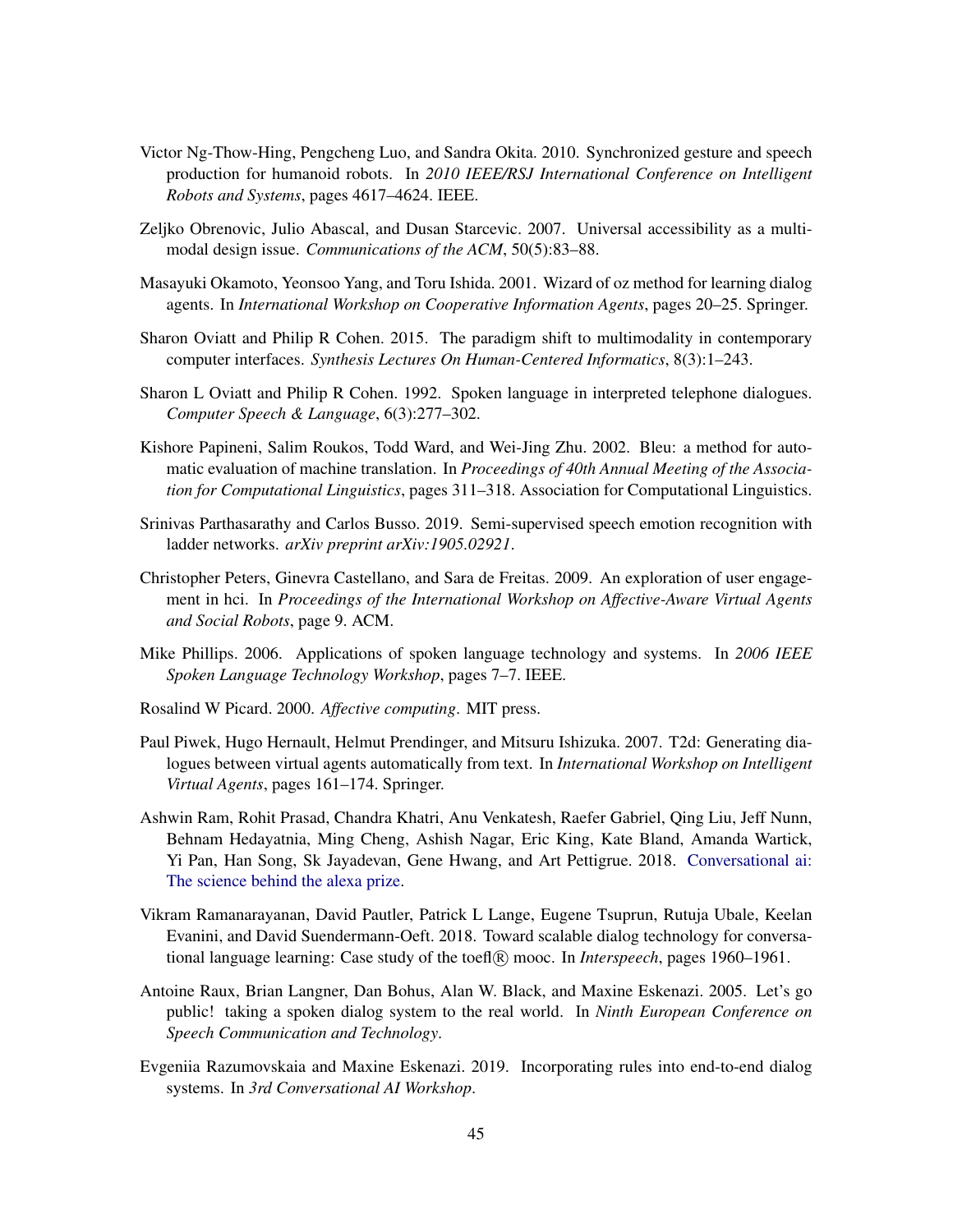- <span id="page-45-4"></span>Siva Reddy, Danqi Chen, and Christopher D Manning. 2019. Coqa: A conversational question answering challenge. *Transactions of the Association for Computational Linguistics*, 7:249– 266.
- <span id="page-45-10"></span>Verena Rieser and Oliver Lemon. 2008. Learning effective multimodal dialogue strategies from wizard-of-oz data: Bootstrapping and evaluation. In *Proceedings of ACL-08: HLT*, pages 638– 646.
- <span id="page-45-1"></span>Albert Rizzo, Russell Shilling, Eric Forbell, Stefan Scherer, Jonathan Gratch, and Louis-Philippe Morency. 2016. Autonomous virtual human agents for healthcare information support and clinical interviewing. In *Artificial intelligence in behavioral and mental health care*, pages 53–79. Elsevier.
- <span id="page-45-5"></span>Vasile Rus and Mihai Lintean. 2012. A comparison of greedy and optimal assessment of natural language student input using word-to-word similarity metrics. In *Proceedings of the Seventh Workshop on Building Educational Applications Using NLP*, pages 157–162. Association for Computational Linguistics.
- <span id="page-45-2"></span>Stefan Scherer, Giota Stratou, Gale Lucas, Marwa Mahmoud, Jill Boberg, Jonathan Gratch, Albert (Skip) Rizzo, and Louis-Philippe Morency. 2014. [Automatic audiovisual behavior descrip](https://doi.org/https://doi.org/10.1016/j.imavis.2014.06.001)[tors for psychological disorder analysis.](https://doi.org/https://doi.org/10.1016/j.imavis.2014.06.001) *Image and Vision Computing*, 32(10):648 – 658. Best of Automatic Face and Gesture Recognition 2013.
- <span id="page-45-8"></span>Thom Scott-Phillips. 2014. *Speaking Our Minds: Why human communication is different, and how language evolved to make it special*. Macmillan International Higher Education.
- <span id="page-45-3"></span>Iulian Vlad Serban, Ryan Lowe, Peter Henderson, Laurent Charlin, and Joelle Pineau. 2018. A survey of available corpora for building data-driven dialogue systems: The journal version. *Dialogue & Discourse*, 9(1):1–49.
- <span id="page-45-7"></span>Aliaksei Severyn and Alessandro Moschitti. 2015. Twitter sentiment analysis with deep convolutional neural networks. In *Proceedings of the 38th International ACM SIGIR Conference on Research and Development in Information Retrieval*, pages 959–962. ACM.
- <span id="page-45-0"></span>Pararth Shah, Dilek Hakkani-Tur, and Larry Heck. 2016. Interactive reinforcement learning for task-oriented dialogue management.
- <span id="page-45-6"></span>Alessandro Sordoni, Michel Galley, Michael Auli, Chris Brockett, Yangfeng Ji, Margaret Mitchell, Jian-Yun Nie, Jianfeng Gao, and William B. Dolan. 2015. A neural network approach to context-sensitive generation of conversational responses. In *HLT-NAACL*.
- <span id="page-45-9"></span>Svetlana Stoyanchev and Amanda Stent. 2009. Lexical and syntactic priming and their impact in deployed spoken dialog systems. In *Proceedings of Human Language Technologies: The 2009 Annual Conference of the North American Chapter of the Association for Computational Linguistics, Companion Volume: Short Papers*, pages 189–192. Association for Computational Linguistics.
- <span id="page-45-11"></span>Ananya Subburathinam, Di Lu, Heng Ji, Jonathan May, Shih-Fu Chang, Avirup Sil, and Clare Voss. 2019. Cross-lingual structure transfer for relation and event extraction. In *Proceedings of the*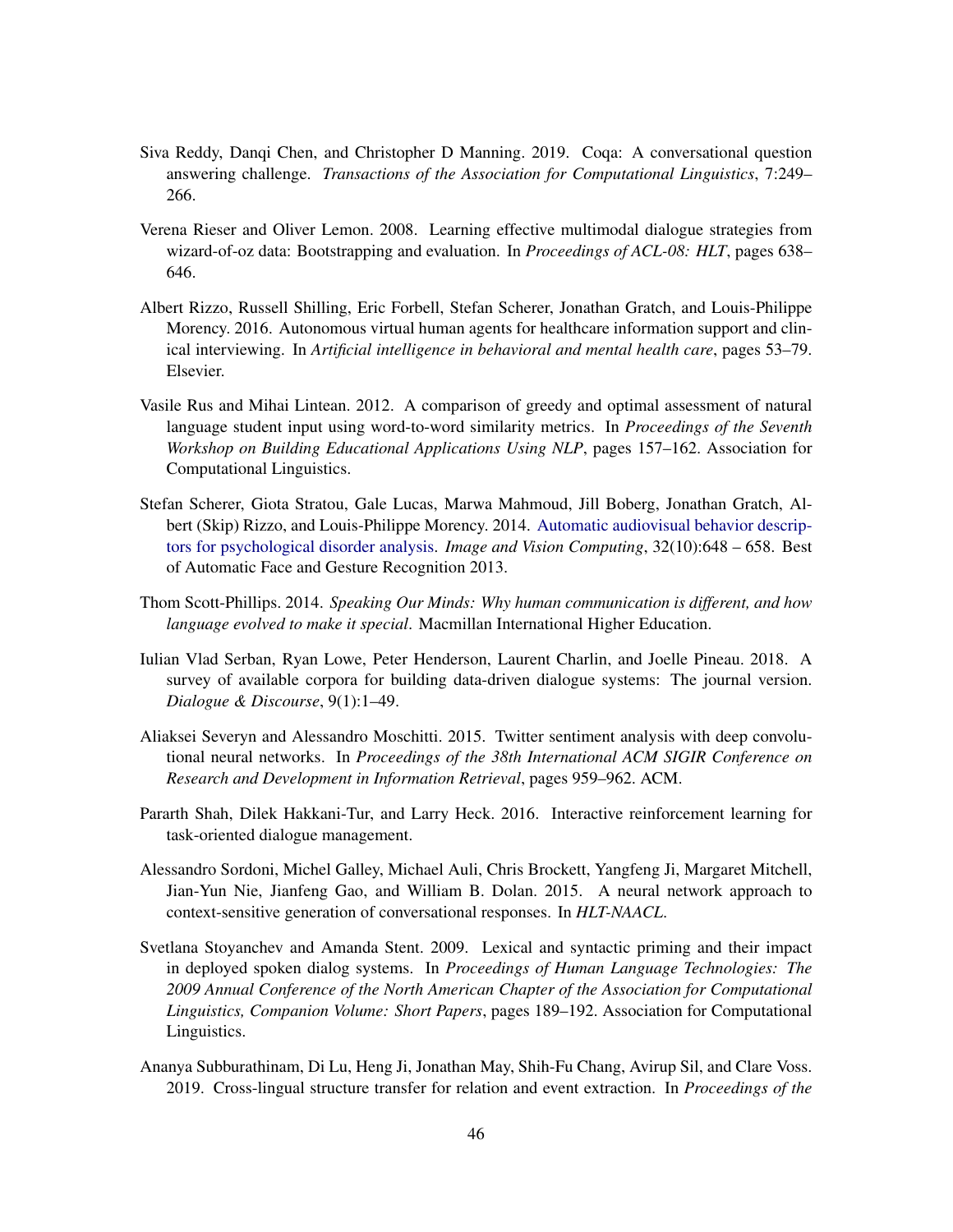*2019 Conference on Empirical Methods in Natural Language Processing and the 9th International Joint Conference on Natural Language Processing (EMNLP-IJCNLP)*, pages 313–325.

- <span id="page-46-8"></span>Kai Sun, Lu Chen, Su Zhu, and Kai Yu. 2014. A generalized rule based tracker for dialogue state tracking. In *2014 IEEE Spoken Language Technology Workshop (SLT)*, pages 330–335. IEEE.
- <span id="page-46-12"></span>Supasorn Suwajanakorn, Steven M Seitz, and Ira Kemelmacher-Shlizerman. 2017. Synthesizing obama: learning lip sync from audio. *ACM Transactions on Graphics (TOG)*, 36(4):95.
- <span id="page-46-11"></span>Kenta Takeuchi, Dai Hasegawa, Shinichi Shirakawa, Naoshi Kaneko, Hiroshi Sakuta, and Kazuhiko Sumi. 2017. Speech-to-gesture generation: A challenge in deep learning approach with bidirectional lstm. In *Proceedings of the 5th International Conference on Human Agent Interaction*, pages 365–369. ACM.
- <span id="page-46-3"></span>Kojima Takumi, Iida Takuya, Teranishi Daina, and Masahiro Araki. 2019. Three-party interactive tutoring system for mastering machine learning. In *Proceedings of the DiGo, Dialog for good at the Special Interest Group on Discourse and Dialogue (SIGDIAL)*.
- <span id="page-46-2"></span>Zong Xuan Tan, Arushi Goel, Thanh-Son Nguyen, and Desmond C Ong. 2018. A multimodal lstm for predicting listener empathic responses over time. *arXiv preprint arXiv:1812.04891*.
- <span id="page-46-13"></span>António JS Teixeira, Carlos Pereira, Miguel Oliveira e Silva, Joaquim Alvarelhão, António JR Neves, and Osvaldo Pacheco. 2011. Output matters! adaptable multimodal output for new telerehabilitation services for the elderly. In *AAL*, pages 23–35.
- <span id="page-46-6"></span>Jörg Tiedemann. 2012. Parallel data, tools and interfaces in opus. In *Lrec*, volume 2012, pages 2214–2218.
- <span id="page-46-0"></span>David Traum. 2008. Talking to virtual humans: Dialogue models and methodologies for embodied conversational agents. In *Modeling Communication with Robots and Virtual Humans*, pages 296–309. Springer.
- <span id="page-46-1"></span>AM Turing. 1950. [Computing machinery and intelligence.](https://doi.org/10.1093/mind/LIX.236.433) *Mind*, LIX:433–460.
- <span id="page-46-9"></span>Matthew Turk. 2014. Multimodal interaction: A review. *Pattern Recognition Letters*, 36:189–195.
- <span id="page-46-4"></span>Alexandria K Vail, Elizabeth Liebson, Justin T Baker, and Louis-Philippe Morency. 2018. Toward objective, multifaceted characterization of psychotic disorders: lexical, structural, and disfluency markers of spoken language. In *Proceedings of the 2018 on International Conference on Multimodal Interaction*, pages 170–178. ACM.
- <span id="page-46-5"></span>V. Venek, S. Scherer, L. Morency, A. . Rizzo, and J. Pestian. 2017. [Adolescent suicidal risk assess](https://doi.org/10.1109/TAFFC.2016.2518665)[ment in clinician-patient interaction.](https://doi.org/10.1109/TAFFC.2016.2518665) *IEEE Transactions on Affective Computing*, 8(2):204–215.
- <span id="page-46-10"></span>Roel Vertegaal, Robert Slagter, Gerrit Van der Veer, and Anton Nijholt. 2001. Eye gaze patterns in conversations: there is more to conversational agents than meets the eyes. In *Proceedings of the SIGCHI conference on Human factors in computing systems*, pages 301–308. ACM.
- <span id="page-46-7"></span>Alessandro Vinciarelli, Maja Pantic, and Herve Bourlard. 2009. Social signal processing: Survey ´ of an emerging domain. *Image and vision computing*, 27(12):1743–1759.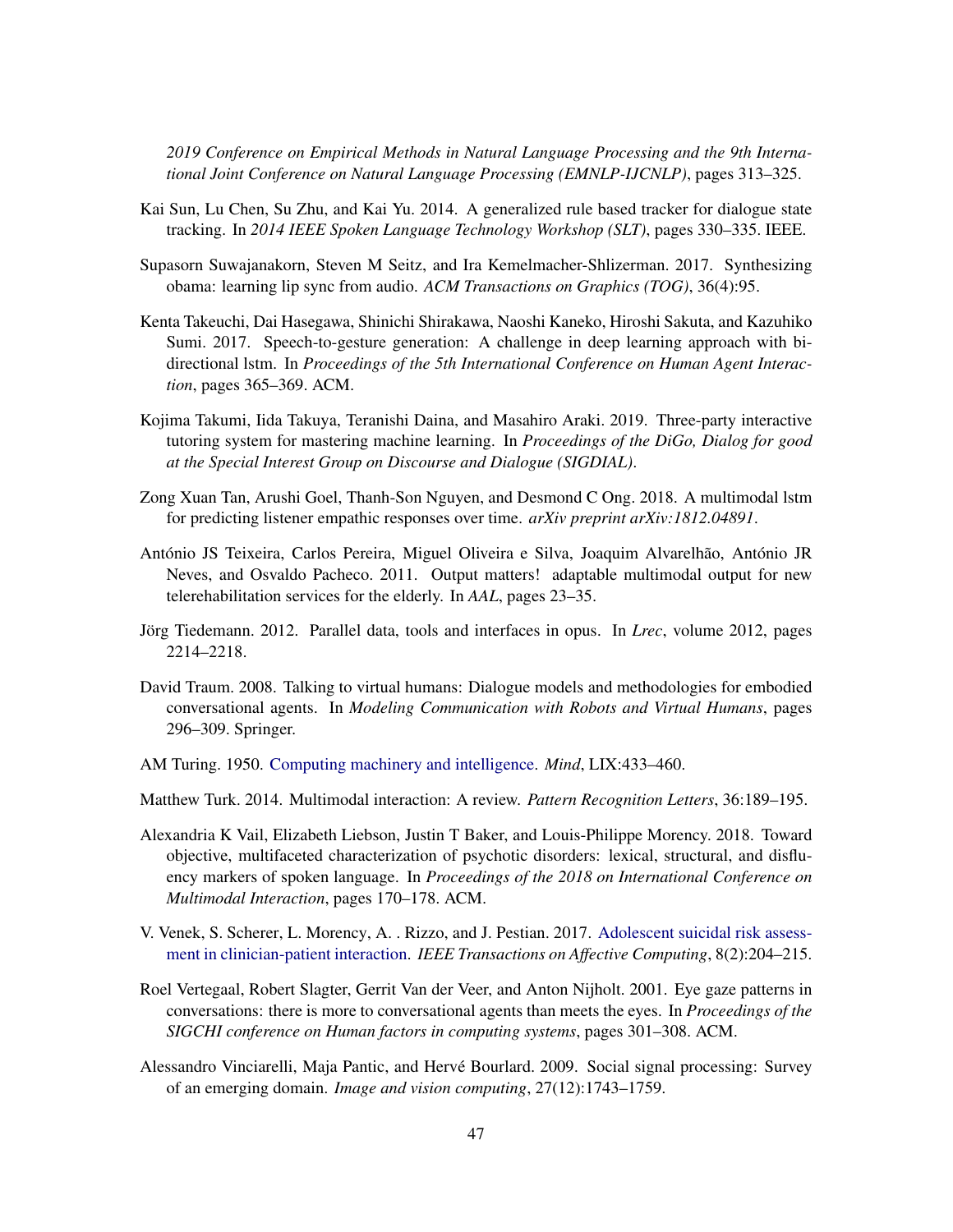- <span id="page-47-11"></span>Oriol Vinyals and Quoc Le. 2015. A neural conversational model. *arXiv preprint arXiv:1506.05869*.
- <span id="page-47-4"></span>Svitlana Volkova, Theresa Wilson, and David Yarowsky. 2013. Exploring demographic language variations to improve multilingual sentiment analysis in social media. In *Proceedings of the 2013 Conference on Empirical Methods in Natural Language Processing*, pages 1815–1827.
- <span id="page-47-2"></span>Wolfgang Wahlster. 2013. *Verbmobil: foundations of speech-to-speech translation*. Springer Science & Business Media.
- <span id="page-47-3"></span>Marilyn Walker, John Aberdeen, Julie Boland, Elizabeth Bratt, John Garofolo, Lynette Hirschman, Audrey Le, Sungbok Lee, Shrikanth Narayanan, K. Papineni, Bryan Pellom, Joseph Polifroni, Alexandros Potamianos, P. Prabhu, Alexander Rudnicky, Gregory Sanders, Stephanie Seneff, David Stallard, and Steve Whittaker. 2001. Darpa communicator dialog travel planning systems: the june 2000 data collection. pages 1371–1374.
- <span id="page-47-0"></span>Marilyn A Walker, Diane J Litman, Candace A Kamm, and Alicia Abella. 1997. Paradise: A framework for evaluating spoken dialogue agents. *arXiv preprint cmp-lg/9704004*.
- <span id="page-47-6"></span>Zhuoran Wang and Oliver Lemon. 2013. A simple and generic belief tracking mechanism for the dialog state tracking challenge: On the believability of observed information. In *Proceedings of the SIGDIAL 2013 Conference*, pages 423–432.
- <span id="page-47-8"></span>Tsung-Hsien Wen, Milica Gasic, Nikola Mrksic, Lina M Rojas-Barahona, Pei-Hao Su, David Vandyke, and Steve Young. 2016. Multi-domain neural network language generation for spoken dialogue systems. *arXiv preprint arXiv:1603.01232*.
- <span id="page-47-7"></span>Jason D Williams, Kavosh Asadi, and Geoffrey Zweig. 2017. Hybrid code networks: practical and efficient end-to-end dialog control with supervised and reinforcement learning. *arXiv preprint arXiv:1702.03274*.
- <span id="page-47-12"></span>Kelvin Xu, Jimmy Ba, Ryan Kiros, Kyunghyun Cho, Aaron Courville, Ruslan Salakhudinov, Rich Zemel, and Yoshua Bengio. 2015. Show, attend and tell: Neural image caption generation with visual attention. In *International conference on machine learning*, pages 2048–2057.
- <span id="page-47-1"></span>Saizheng Zhang, Emily Dinan, Jack Urbanek, Arthur Szlam, Douwe Kiela, and Jason Weston. 2018. Personalizing dialogue agents: I have a dog, do you have pets too? *arXiv preprint arXiv:1801.07243*.
- <span id="page-47-5"></span>Tiancheng Zhao. 2016. Reinforest: Multi-domain dialogue management using hierarchical policies and knowledge ontology. Technical report, Technical Report. 4. 2.1, 5.1. 3.
- <span id="page-47-10"></span>Tiancheng Zhao and Maxine Eskenazi. 2016. Towards end-to-end learning for dialog state tracking and management using deep reinforcement learning. In *Proceedings of the 17th Annual Meeting of the Special Interest Group on Discourse and Dialogue*, pages 1–10.
- <span id="page-47-9"></span>Tiancheng Zhao and Maxine Eskenazi. 2018. Zero-shot dialog generation with cross-domain latent actions. In *Proceedings of the 19th Annual SIGdial Meeting on Discourse and Dialogue*, pages 1–10.